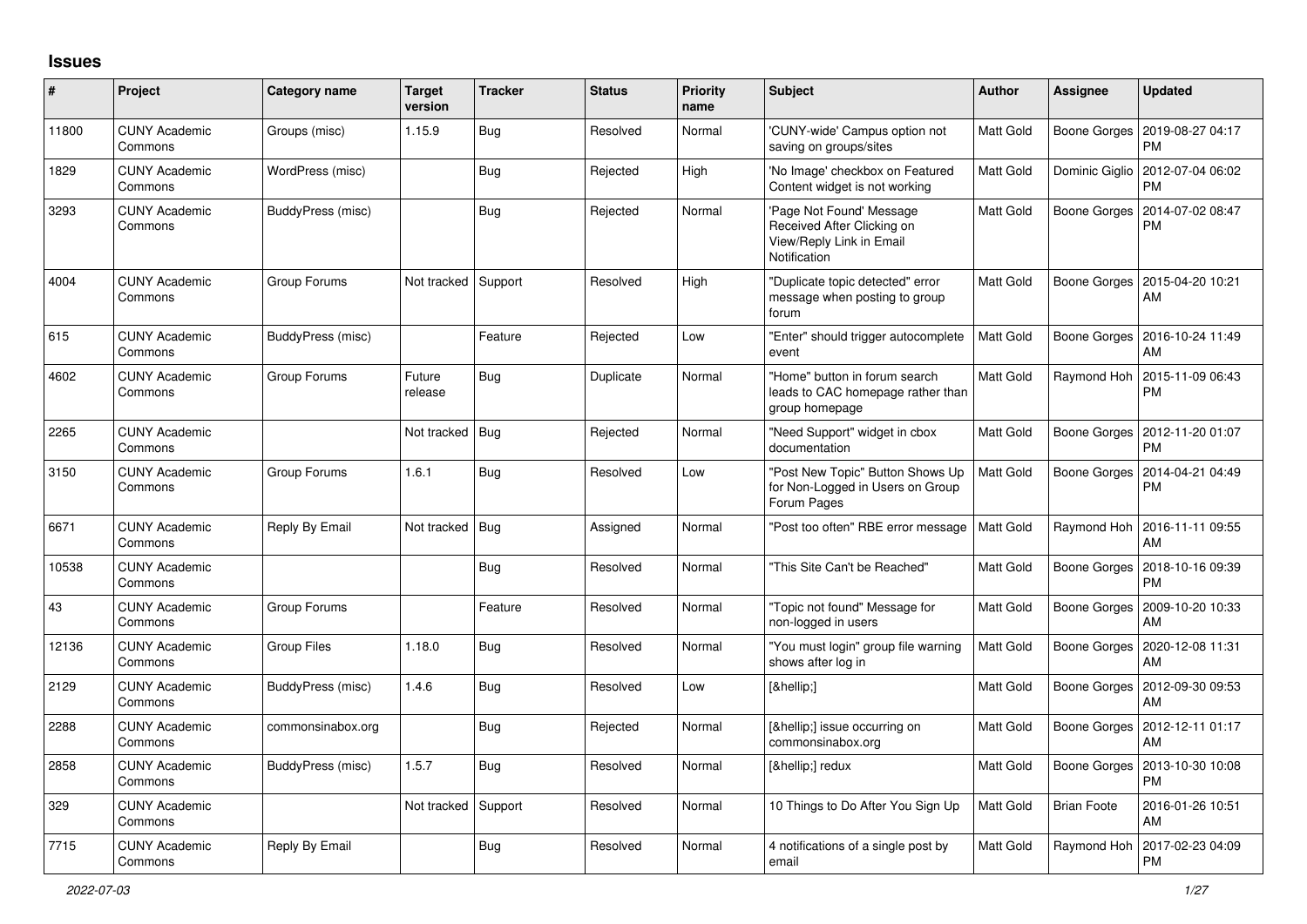| #     | Project                         | <b>Category name</b>     | <b>Target</b><br>version | <b>Tracker</b> | <b>Status</b> | <b>Priority</b><br>name | Subject                                                                                                                      | Author           | <b>Assignee</b>    | <b>Updated</b>                              |
|-------|---------------------------------|--------------------------|--------------------------|----------------|---------------|-------------------------|------------------------------------------------------------------------------------------------------------------------------|------------------|--------------------|---------------------------------------------|
| 35    | <b>CUNY Academic</b><br>Commons | Group Forums             |                          | <b>Bug</b>     | Resolved      | Normal                  | 404 Email Notification Settings<br>Links                                                                                     | Matt Gold        | Boone Gorges       | 2009-12-10 09:24<br>PM                      |
| 10164 | <b>CUNY Academic</b><br>Commons | Group Forums             | 1.13.8                   | Bug            | Resolved      | Normal                  | A few oddities related to a<br>cross-posted forum post                                                                       | Matt Gold        | Boone Gorges       | 2018-08-17 10:12<br>AM                      |
| 705   | <b>CUNY Academic</b><br>Commons | WordPress (misc)         | 1.2.1                    | Feature        | Resolved      | Normal                  | A way to mass upload files?                                                                                                  | <b>Matt Gold</b> | Boone Gorges       | 2011-04-27 12:04<br>AM                      |
| 10263 | <b>CUNY Academic</b><br>Commons | Groups (misc)            | 1.17.0                   | Feature        | Resolved      | Normal                  | Accept multiple group membership<br>requests                                                                                 | Matt Gold        | Boone Gorges       | 2020-07-28 11:09<br>AM                      |
| 8899  | <b>CUNY Academic</b><br>Commons | Accessibility            | 1.13                     | Feature        | Resolved      | Normal                  | <b>Accessibility Fixes</b>                                                                                                   | Matt Gold        | Boone Gorges       | 2018-04-23 10:55<br>AM                      |
| 2161  | <b>CUNY Academic</b><br>Commons | WordPress (misc)         | 1.5                      | Support        | Resolved      | Normal                  | <b>Account Confirmation Email Edits</b>                                                                                      | Matt Gold        | Chris Stein        | 2013-08-21 04:54<br><b>PM</b>               |
| 266   | <b>CUNY Academic</b><br>Commons | BuddyPress (misc)        | 1.0.1                    | Bug            | Resolved      | Normal                  | <b>Account Deletion Process</b>                                                                                              | <b>Matt Gold</b> | Boone Gorges       | 2010-07-19 11:07<br>AM                      |
| 9977  | <b>CUNY Academic</b><br>Commons | <b>WordPress Plugins</b> | 1.13.5                   | <b>Bug</b>     | Rejected      | High                    | ACERT website down                                                                                                           | Matt Gold        | Boone Gorges       | 2018-07-03 02:09<br>PM                      |
| 15123 | <b>CUNY Academic</b><br>Commons | BuddyPress (misc)        | 1.19.1                   | Feature        | Resolved      | Low                     | Actions in notification list unclear?                                                                                        | Matt Gold        | Boone Gorges       | 2022-01-11 04:41<br><b>PM</b>               |
| 1344  | <b>CUNY Academic</b><br>Commons | BuddyPress (misc)        | 1.3                      | Bug            | Resolved      | Normal                  | Activity Feed Items not Appearing in<br>Group                                                                                | Matt Gold        | Boone Gorges       | 2011-11-14 11:26<br>AM                      |
| 360   | <b>CUNY Academic</b><br>Commons | BuddyPress (misc)        | 1.0.3                    | Bug            | Resolved      | High                    | <b>Activity Feed Problems</b>                                                                                                | <b>Matt Gold</b> | Boone Gorges       | 2010-09-28 11:45<br>AM                      |
| 1672  | <b>CUNY Academic</b><br>Commons | BuddyPress (misc)        | 1.3.11                   | Bug            | Resolved      | Normal                  | Activity replies in groups                                                                                                   | <b>Matt Gold</b> | Boone Gorges       | 2012-04-04 09:37<br>AM                      |
| 11209 | <b>CUNY Academic</b><br>Commons | BuddyPress (misc)        | 1.14.11                  | Bug            | Resolved      | Normal                  | Activity timestamp errors                                                                                                    | Matt Gold        |                    | Raymond Hoh   2019-04-23 12:27<br><b>PM</b> |
| 11016 | <b>CUNY Academic</b><br>Commons | Home Page                | 1.14.7                   | Bug            | Resolved      | Normal                  | Activity timestamps on homepage<br>are borked                                                                                | Matt Gold        | Raymond Hoh        | 2019-02-26 02:04<br>PM                      |
| 3729  | <b>CUNY Academic</b><br>Commons | WordPress (misc)         | 1.7.11                   | Feature        | Resolved      | Normal                  | Add 'contact us' line to failed login<br>screen                                                                              | Matt Gold        | Daniel Jones       | 2015-02-02 01:16<br>AM                      |
| 1178  | <b>CUNY Academic</b><br>Commons | WordPress (misc)         | 1.2.5                    | Feature        | Resolved      | Normal                  | Add "Chunk" Theme to the<br>Commons                                                                                          | <b>Matt Gold</b> | Boone Gorges       | 2011-11-14 08:25<br><b>PM</b>               |
| 119   | <b>CUNY Academic</b><br>Commons | Upgrades                 |                          | Bug            | Resolved      | Normal                  | Add "Create a Group" to BP Admin<br>bar at bottom of My Groups listing                                                       | <b>Matt Gold</b> | <b>CIC Michael</b> | 2010-05-11 04:40<br>PM                      |
| 261   | <b>CUNY Academic</b><br>Commons | <b>BuddyPress (misc)</b> |                          | Feature        | Resolved      | Normal                  | Add "more groups" and "more<br>blogs" and "more members" links to<br>homepage under lists of recently<br>active groups/blogs | Matt Gold        | Boone Gorges       | 2010-06-24 03:44<br>PM                      |
| 486   | <b>CUNY Academic</b><br>Commons | BuddyPress (misc)        | 1.1.4                    | Feature        | Resolved      | Normal                  | Add "Post Topic" to Group Forum<br>pages                                                                                     | Matt Gold        |                    | Boone Gorges   2010-12-16 11:13<br>AM       |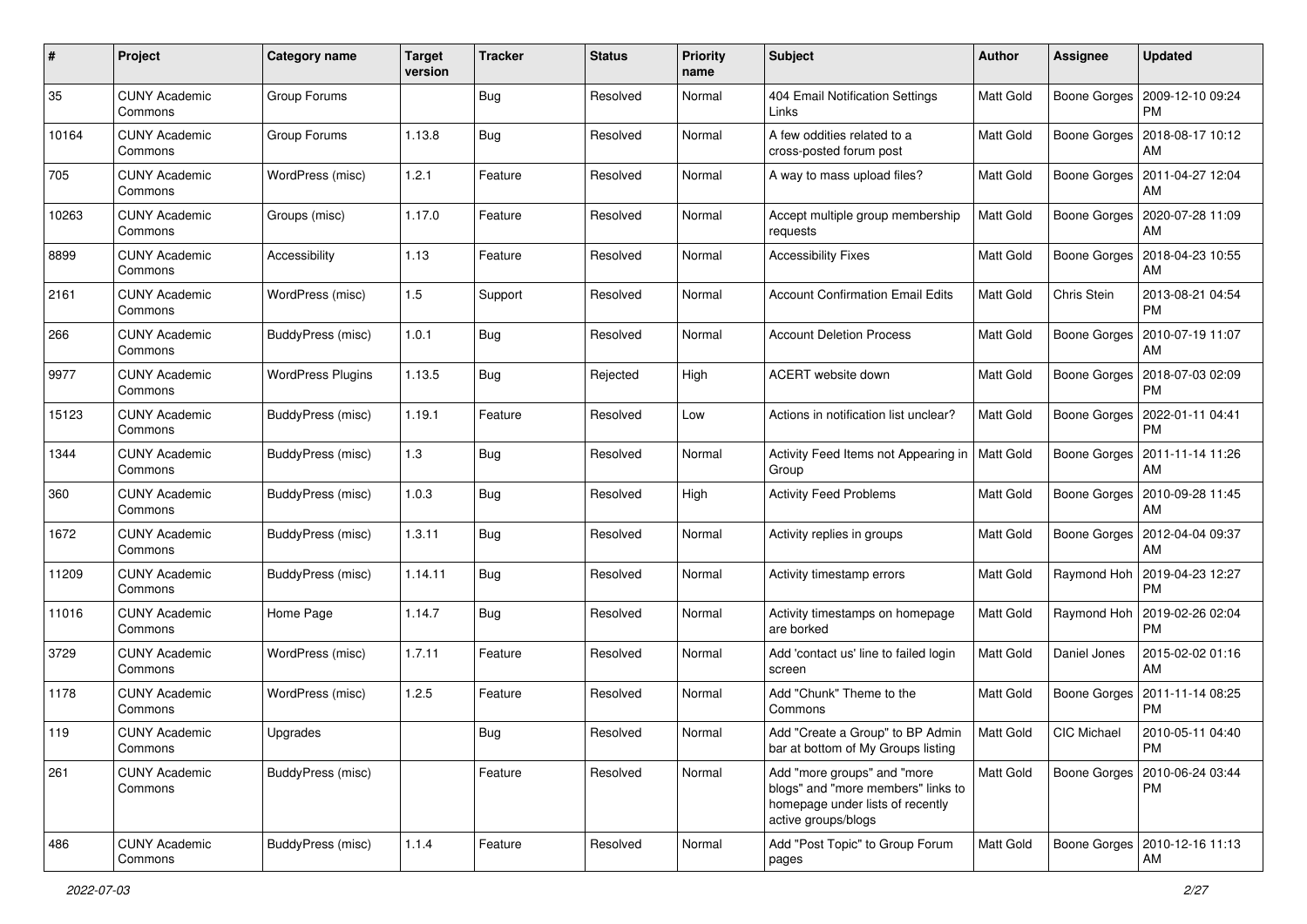| #     | Project                         | <b>Category name</b>       | <b>Target</b><br>version | <b>Tracker</b> | <b>Status</b> | <b>Priority</b><br>name | <b>Subject</b>                                                                             | <b>Author</b> | Assignee     | <b>Updated</b>                |
|-------|---------------------------------|----------------------------|--------------------------|----------------|---------------|-------------------------|--------------------------------------------------------------------------------------------|---------------|--------------|-------------------------------|
| 1527  | <b>CUNY Academic</b><br>Commons |                            | Not tracked              | Publicity      | Resolved      | Normal                  | Add "THEME SONG FOR OUR<br>TIME: SLF, OWS, CUNY AC" to<br><b>Commons Buzz</b>              | Matt Gold     | scott voth   | 2014-02-08 02:37<br><b>PM</b> |
| 70    | <b>CUNY Academic</b><br>Commons | WordPress (misc)           |                          | Feature        | Resolved      | Low                     | Add @cunycommons twitter feed to<br>News page sidebar                                      | Matt Gold     | Boone Gorges | 2009-12-09 12:23<br><b>PM</b> |
| 5519  | <b>NYCDH Community Site</b>     |                            |                          | Feature        | Resolved      | Normal                  | Add all NYCDH members to the<br>Announcements Group                                        | Matt Gold     | Raymond Hoh  | 2016-07-20 07:30<br><b>PM</b> |
| 1387  | <b>CUNY Academic</b><br>Commons | BuddyPress (misc)          | Not tracked              | Feature        | Resolved      | Normal                  | Add Alumnus/a Category for BP<br><b>Profile Fields</b>                                     | Matt Gold     | Matt Gold    | 2011-11-29 12:04<br>AM        |
| 534   | <b>CUNY Academic</b><br>Commons | WordPress (misc)           | 1.1.10                   | Feature        | Resolved      | Normal                  | Add an apple-touch-icon.pgn of the<br>CUNY Favicon.ico to the root<br>directory at 114x114 | Matt Gold     | Matt Gold    | 2011-03-08 07:34<br>AM        |
| 647   | <b>CUNY Academic</b><br>Commons | WordPress (misc)           | 1.2                      | Feature        | Resolved      | Normal                  | <b>Add Antisnews Theme</b>                                                                 | Matt Gold     | Boone Gorges | 2011-03-26 07:58<br><b>PM</b> |
| 2653  | <b>CUNY Academic</b><br>Commons | WordPress (misc)           | 1.4.31                   | Feature        | Resolved      | Normal                  | Add AR2 beta theme                                                                         | Matt Gold     | Boone Gorges | 2013-07-11 11:42<br>AM        |
| 1646  | <b>CUNY Academic</b><br>Commons | WordPress (misc)           | Not tracked              | Support        | Rejected      | Immediate               | Add ARC Plugins/Themes ASAP                                                                | Matt Gold     | Boone Gorges | 2012-02-21 02:19<br><b>PM</b> |
| 2847  | <b>CUNY Academic</b><br>Commons | WordPress (misc)           | 1.5.7                    | Feature        | Resolved      | Normal                  | Add Archive.org WP Plugin                                                                  | Matt Gold     | Boone Gorges | 2013-11-01 02:41<br><b>PM</b> |
| 257   | <b>CUNY Academic</b><br>Commons | BuddyPress (misc)          | 1.1                      | Feature        | Resolved      | Normal                  | Add avatar dimensions to the<br>Change Avatar page.                                        | Matt Gold     | Chris Stein  | 2010-11-16 03:58<br><b>PM</b> |
| 6623  | <b>CUNY Academic</b><br>Commons | <b>Email Notifications</b> | 1.10.1                   | Bug            | Resolved      | Normal                  | Add blank line in cross-posted email   Matt Gold<br>notifications                          |               | Daniel Jones | 2016-11-08 01:07<br><b>PM</b> |
| 2689  | <b>CUNY Academic</b><br>Commons | commonsinabox.org          | Not tracked              | Publicity      | Resolved      | Normal                  | Add BLSCI site to CBOX showcase                                                            | Matt Gold     | scott voth   | 2014-02-08 01:39<br><b>PM</b> |
| 2806  | <b>CUNY Academic</b><br>Commons | WordPress (misc)           | 1.5.5                    | Feature        | Rejected      | Normal                  | Add Bones Theme                                                                            | Matt Gold     | Boone Gorges | 2013-10-11 11:28<br>AM        |
| 2362  | <b>CUNY Academic</b><br>Commons | commonsinabox.org          | Not tracked              | Feature        | Resolved      | Low                     | Add border to showcase images on<br>cbox site                                              | Matt Gold     | scott voth   | 2014-02-08 10:16<br>AM        |
| 32    | <b>CUNY Academic</b><br>Commons | BuddyPress (misc)          | 1.1                      | Feature        | Resolved      | Low                     | Add BP External Group Blogs<br>Plugin                                                      | Matt Gold     | Boone Gorges | 2010-10-06 05:12<br><b>PM</b> |
| 16307 | <b>CUNY Academic</b><br>Commons |                            |                          | Bug            | New           | Normal                  | Add brief messaging to<br>accept/decline group membership<br>requests                      | Matt Gold     | Boone Gorges | 2022-06-27 06:13<br><b>PM</b> |
| 699   | <b>CUNY Academic</b><br>Commons | WordPress (misc)           | 1.2                      | Feature        | Resolved      | Normal                  | Add BTCNew Plugin to the<br>Commons                                                        | Matt Gold     | Raymond Hoh  | 2011-04-24 04:15<br><b>PM</b> |
| 782   | <b>CUNY Academic</b><br>Commons | BuddyPress (misc)          | 1.2.3                    | Feature        | Resolved      | Normal                  | Add Captcha Plugin                                                                         | Matt Gold     | Boone Gorges | 2011-06-06 10:37<br>AM        |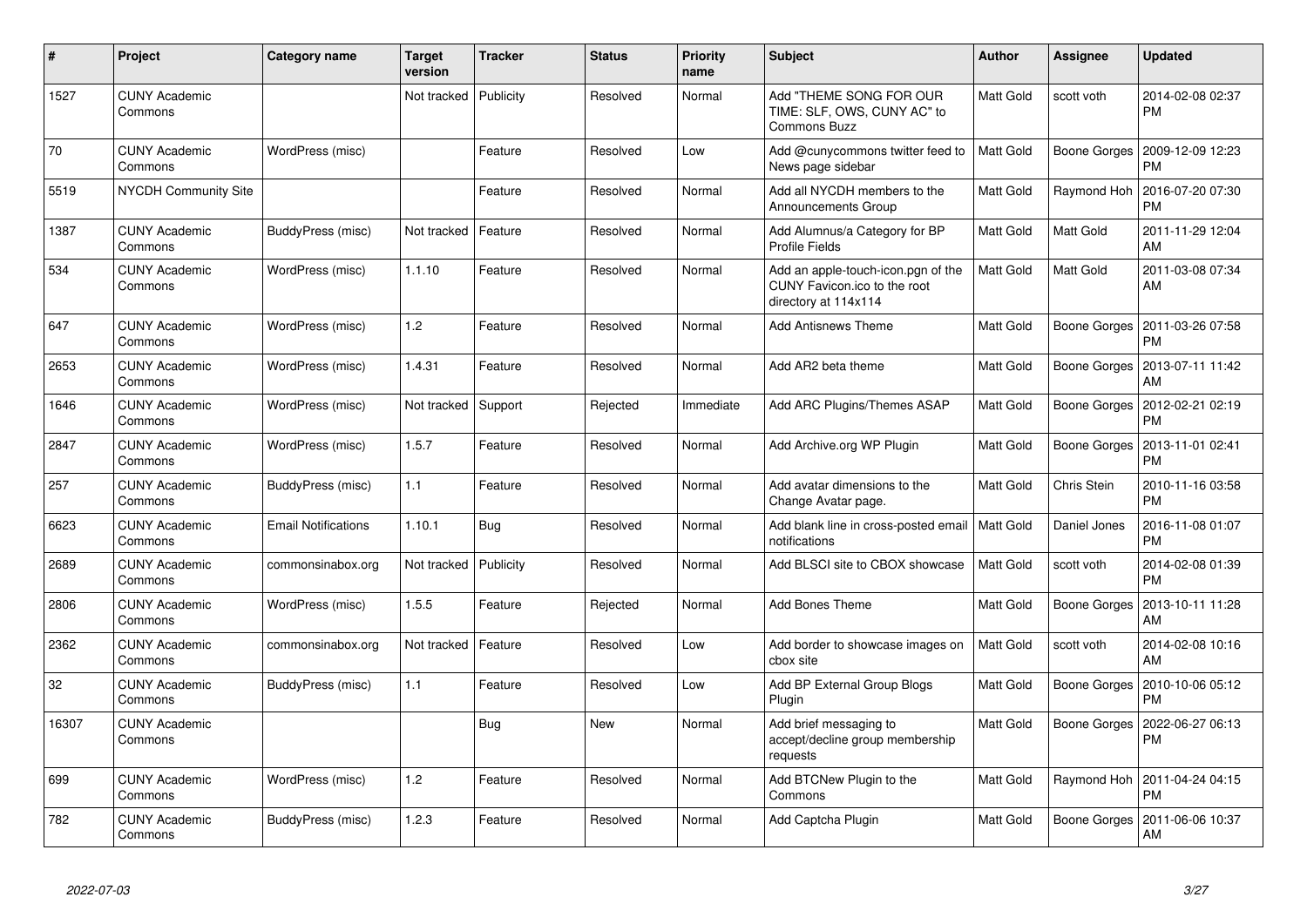| #    | Project                         | Category name           | <b>Target</b><br>version | <b>Tracker</b> | <b>Status</b> | <b>Priority</b><br>name | <b>Subject</b>                                                          | <b>Author</b> | Assignee       | <b>Updated</b>                |
|------|---------------------------------|-------------------------|--------------------------|----------------|---------------|-------------------------|-------------------------------------------------------------------------|---------------|----------------|-------------------------------|
| 2645 | <b>CUNY Academic</b><br>Commons | commonsinabox.org       | Not tracked              | Bug            | Resolved      | Normal                  | Add CASCI site to Showcase                                              | Matt Gold     | scott voth     | 2014-02-08 11:07<br>AM        |
| 1809 | <b>CUNY Academic</b><br>Commons | WordPress (misc)        | 1.3.11                   | Feature        | Resolved      | Normal                  | Add CataBlog Plugin                                                     | Matt Gold     | Boone Gorges   | 2012-04-04 10:03<br>AM        |
| 2268 | <b>CUNY Academic</b><br>Commons |                         |                          | Bug            | Rejected      | Normal                  | Add CBOX icon to dashboard<br>menu?                                     | Matt Gold     | Boone Gorges   | 2012-11-18 10:58<br>PM        |
| 2967 | <b>CUNY Academic</b><br>Commons | commonsinabox.org       | Not tracked              | Feature        | Resolved      | Normal                  | Add ccss5 to CBOX showcase                                              | Matt Gold     | scott voth     | 2014-01-26 01:24<br>PM        |
| 2711 | <b>CUNY Academic</b><br>Commons | BuddyPress (misc)       | 1.5.1                    | Feature        | Resolved      | Normal                  | Add Change Avatar Link/Interface to   Matt Gold<br>Profile Editing Page |               | Boone Gorges   | 2013-08-28 12:40<br><b>PM</b> |
| 291  | <b>CUNY Academic</b><br>Commons | BuddyPress (misc)       | Future<br>release        | Feature        | Rejected      | Normal                  | Add Chat/IM functionality                                               | Matt Gold     | Boone Gorges   | 2015-11-12 01:36<br>AM        |
| 1637 | <b>CUNY Academic</b><br>Commons | WordPress (misc)        | 1.3.7.1                  | Feature        | Resolved      | Urgent                  | Add Clean Child Theme for ARC<br>Project                                | Matt Gold     | Boone Gorges   | 2012-02-21 06:13<br><b>PM</b> |
| 640  | <b>CUNY Academic</b><br>Commons | WordPress (misc)        | 1.2                      | Feature        | Resolved      | Normal                  | Add Clean Home Theme to Site                                            | Matt Gold     | Matt Gold      | 2011-04-20 06:55<br><b>PM</b> |
| 2517 | <b>CUNY Academic</b><br>Commons | WordPress (misc)        | 1.4.22                   | Bug            | Resolved      | Normal                  | <b>Add Constant Contact Plugin</b>                                      | Matt Gold     | Boone Gorges   | 2013-03-20 01:53<br><b>PM</b> |
| 1434 | <b>CUNY Academic</b><br>Commons | WordPress (misc)        | Not tracked              | Outreach       | Resolved      | Normal                  | Add Converge Article to Commons<br><b>Buzz</b>                          | Matt Gold     | scott voth     | 2011-12-31 03:54<br><b>PM</b> |
| 7112 | <b>CUNY Academic</b><br>Commons | WordPress (misc)        | 1.14                     | Feature        | Resolved      | Normal                  | Add Copyright option/question to<br>users on blog creation wizard       | Matt Gold     | Raymond Hoh    | 2018-11-14 10:34<br>AM        |
| 9801 | <b>CUNY Academic</b><br>Commons | Courses                 | 1.14                     | Feature        | Resolved      | Normal                  | Add courses item to main Commons   Matt Gold<br>nav                     |               | Boone Gorges   | 2018-11-13 02:15<br><b>PM</b> |
| 1440 | <b>CUNY Academic</b><br>Commons | WordPress (misc)        | 1.3.1                    | Feature        | Resolved      | Normal                  | Add Custom Sidebar Plugin                                               | Matt Gold     | Boone Gorges   | 2011-12-15 02:46<br><b>PM</b> |
| 1507 | <b>CUNY Academic</b><br>Commons | BuddyPress (misc)       | 1.3.3                    | Feature        | Resolved      | Normal                  | Add Custom Sidebar Plugin                                               | Matt Gold     | Boone Gorges   | 2012-01-10 07:30<br>PM        |
| 3100 | <b>CUNY Academic</b><br>Commons | <b>WordPress Themes</b> | 1.5.20                   | Bug            | Resolved      | Normal                  | <b>Add Customizr Theme</b>                                              | Matt Gold     | Boone Gorges   | 2014-03-11 10:35<br><b>PM</b> |
| 5131 | <b>CUNY Academic</b><br>Commons | Commons In A Box        |                          | Outreach       | Resolved      | Normal                  | Add digital archaeology commons to   Matt Gold<br><b>CBOX</b> showcase  |               | scott voth     | 2016-01-16 03:27<br><b>PM</b> |
| 2626 | <b>CUNY Academic</b><br>Commons | commonsinabox.org       | Not tracked              | Publicity      | Resolved      | Normal                  | Add Digital Historians site to CBOX<br>Showcase                         | Matt Gold     | scott voth     | 2014-02-08 02:38<br><b>PM</b> |
| 3072 | <b>CUNY Academic</b><br>Commons | commonsinabox.org       | Not tracked              | Publicity      | Resolved      | Normal                  | Add Digital Thoreau to CBOX<br>showcase                                 | Matt Gold     | scott voth     | 2014-03-01 09:48<br>AM        |
| 2060 | CUNY Academic<br>Commons        | WordPress (misc)        | 1.4.3                    | Support        | Resolved      | Normal                  | Add Digital University Theme to<br>Commons                              | Matt Gold     | Dominic Giglio | 2012-08-27 03:38<br>PM        |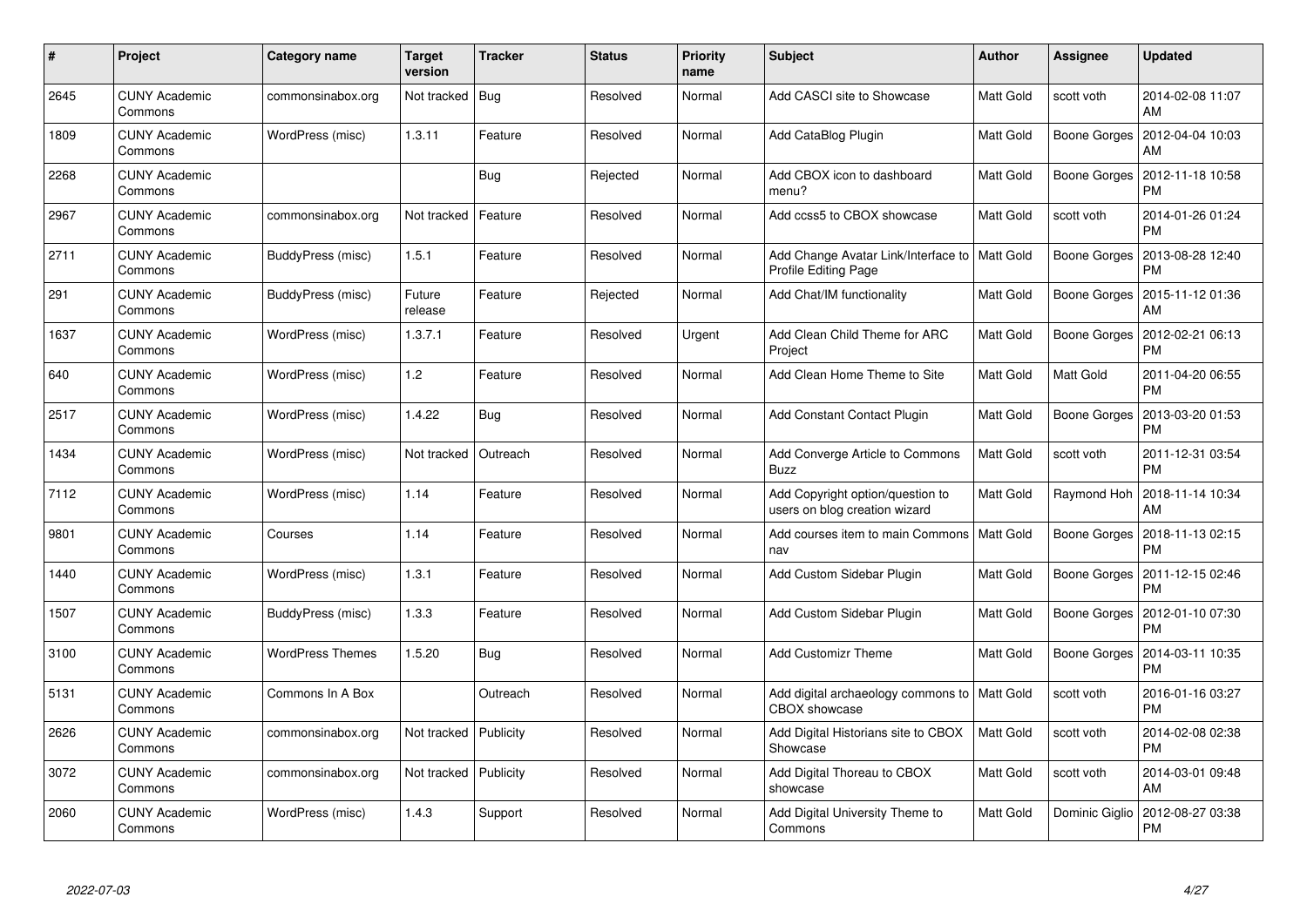| #    | Project                         | Category name            | Target<br>version | <b>Tracker</b> | <b>Status</b> | <b>Priority</b><br>name | <b>Subject</b>                                                                           | <b>Author</b> | Assignee            | <b>Updated</b>                |
|------|---------------------------------|--------------------------|-------------------|----------------|---------------|-------------------------|------------------------------------------------------------------------------------------|---------------|---------------------|-------------------------------|
| 3796 | <b>CUNY Academic</b><br>Commons | Documentation            | Not tracked       | Documentation  | Resolved      | Normal                  | Add domain mapping info to Uses<br>sites page                                            | Matt Gold     | scott voth          | 2015-02-08 10:02<br><b>PM</b> |
| 2520 | <b>CUNY Academic</b><br>Commons | WordPress (misc)         | 1.4.22            | Bug            | Resolved      | Normal                  | Add Edit Flow Plugin                                                                     | Matt Gold     | Boone Gorges        | 2013-03-20 02:01<br><b>PM</b> |
| 544  | <b>CUNY Academic</b><br>Commons | WordPress (misc)         | 1.1.8             | Feature        | Resolved      | Normal                  | Add Elegant Themes themepack to<br>site                                                  | Matt Gold     | Matt Gold           | 2011-01-25 01:40<br>AM        |
| 2346 | <b>CUNY Academic</b><br>Commons | WordPress (misc)         | 1.4.16            | Feature        | Resolved      | Normal                  | Add Enable Media Replace Plugin                                                          | Matt Gold     | Boone Gorges        | 2013-01-08 03:53<br><b>PM</b> |
| 2007 | <b>CUNY Academic</b><br>Commons | WordPress (misc)         | 1.3.17            | Feature        | Resolved      | Normal                  | Add Events Manager Plugin                                                                | Matt Gold     | Boone Gorges        | 2012-07-30 09:19<br>AM        |
| 349  | <b>CUNY Academic</b><br>Commons | BuddyPress (misc)        | 1.2               | Feature        | Resolved      | Normal                  | Add explanatory note to Group<br>Send Invites Page                                       | Matt Gold     | Boone Gorges        | 2011-03-08 08:44<br><b>PM</b> |
| 1074 | <b>CUNY Academic</b><br>Commons | WordPress (misc)         | 1.2.5             | Feature        | Resolved      | Normal                  | Add Facebook Page Photo Gallery<br>plugin                                                | Matt Gold     | Boone Gorges        | 2011-09-12 06:11<br><b>PM</b> |
| 1437 | <b>CUNY Academic</b><br>Commons | WordPress (misc)         | 1.3               | Feature        | Resolved      | Normal                  | Add FD Footnotes Plugin                                                                  | Matt Gold     | Boone Gorges        | 2011-12-14 01:00<br>PM        |
| 325  | <b>CUNY Academic</b><br>Commons | BuddyPress (misc)        | 1.3               | Feature        | Resolved      | Normal                  | Add folder hierarchies to Group<br>Documents plugin                                      | Matt Gold     | Boone Gorges        | 2011-05-23 01:33<br>AM        |
| 2323 | <b>CUNY Academic</b><br>Commons | WordPress (misc)         | 1.4.12            | Feature        | Resolved      | Normal                  | Add four themeforest themes                                                              | Matt Gold     | Dominic Giglio      | 2012-12-01 02:30<br><b>PM</b> |
| 3915 | <b>CUNY Academic</b><br>Commons | commonsinabox.org        | Not tracked       | Publicity      | Resolved      | Normal                  | Add Futures Initiative to CBOX<br>showcase                                               | Matt Gold     | scott voth          | 2015-03-19 09:34<br><b>PM</b> |
| 5925 | <b>CUNY Academic</b><br>Commons | <b>WordPress Plugins</b> | 1.9.26            | Feature        | Resolved      | High                    | Add Github Embed plugin                                                                  | Matt Gold     | Boone Gorges        | 2016-08-24 12:56<br><b>PM</b> |
| 2113 | <b>CUNY Academic</b><br>Commons | WordPress (misc)         | 1.4.6             | Support        | Resolved      | Normal                  | Add google docs shortcode<br>documentation to plugin                                     | Matt Gold     | Raymond Hoh         | 2012-09-30 10:57<br><b>PM</b> |
| 1073 | <b>CUNY Academic</b><br>Commons | WordPress (misc)         | 1.2.5             | Feature        | Resolved      | Normal                  | Add Google Plus One Plugin                                                               | Matt Gold     | Boone Gorges        | 2011-09-12 06:06<br><b>PM</b> |
| 9010 | <b>CUNY Academic</b><br>Commons | Groups (misc)            | 1.13              | Feature        | Resolved      | Normal                  | Add group email address in<br>prominent way to Group homepage                            | Matt Gold     | <b>Erik Trainer</b> | 2018-05-07 12:32<br><b>PM</b> |
| 546  | <b>CUNY Academic</b><br>Commons | BuddyPress (misc)        | 1.1.8             | Bug            | Resolved      | Normal                  | Add Group/Group Blog Author<br>Syncing on an Automated Basis to<br>the Group Blog Plugin | Matt Gold     | Boone Gorges        | 2011-02-03 08:44<br>AM        |
| 77   | <b>CUNY Academic</b><br>Commons | Upgrades                 |                   | Feature        | Resolved      | Normal                  | Add Help link to BP admin bar<br>under CUNY Academic Commons                             | Matt Gold     | <b>CIC Michael</b>  | 2009-12-02 06:46<br><b>PM</b> |
| 5521 | NYCDH Community Site            |                          |                   | Feature        | Resolved      | Normal                  | Add help text to registration process<br>re Announcement group add                       | Matt Gold     | Raymond Hoh         | 2020-11-23 08:53<br>PM        |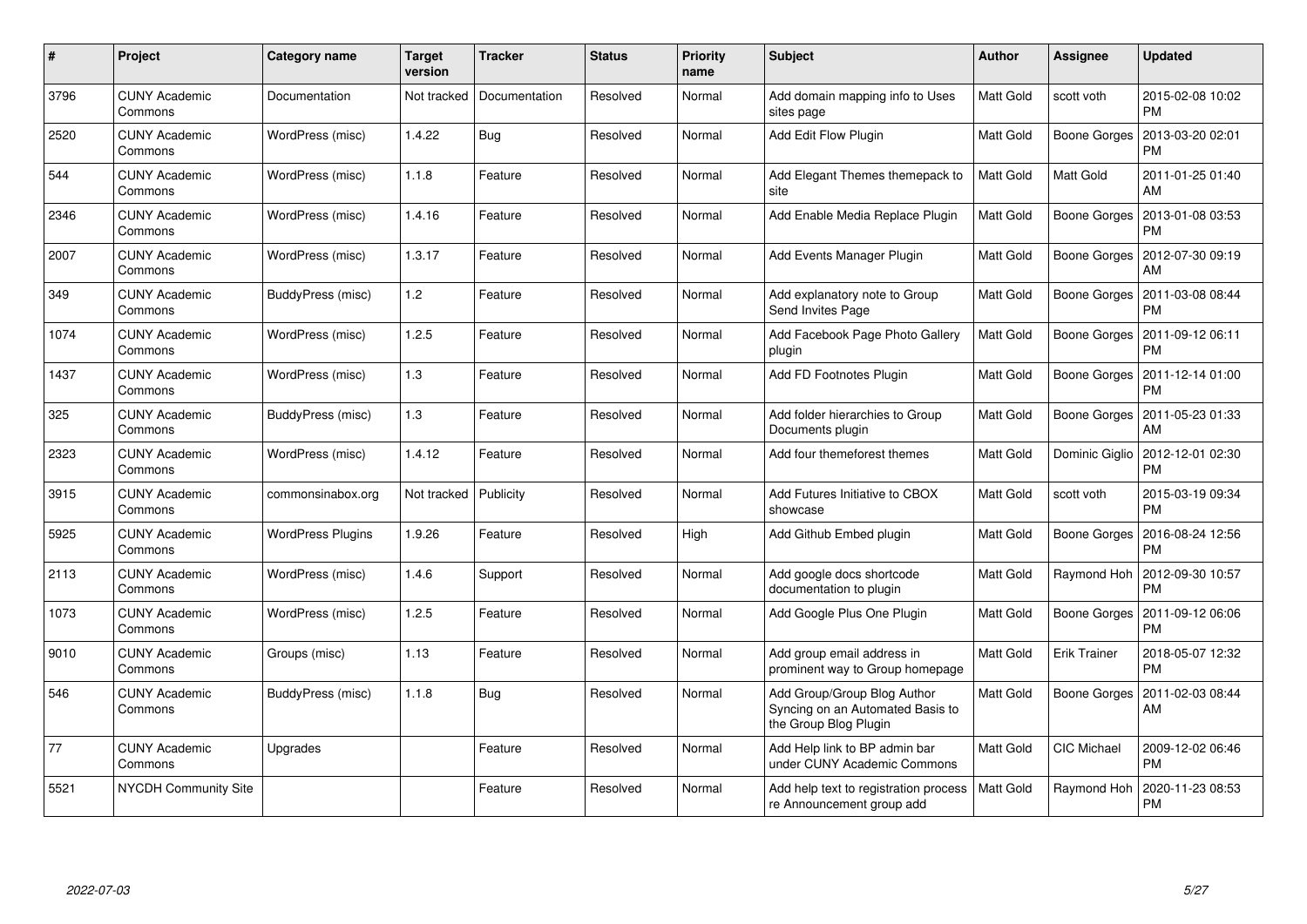| #     | Project                         | Category name           | <b>Target</b><br>version | <b>Tracker</b> | <b>Status</b> | <b>Priority</b><br>name | <b>Subject</b>                                                                         | Author           | <b>Assignee</b>     | <b>Updated</b>                        |
|-------|---------------------------------|-------------------------|--------------------------|----------------|---------------|-------------------------|----------------------------------------------------------------------------------------|------------------|---------------------|---------------------------------------|
| 2273  | <b>CUNY Academic</b><br>Commons | commonsinabox.org       | Not tracked              | Bug            | Resolved      | Normal                  | <b>Add Hosting</b><br>recommendations/minimum<br>requirements to CBOX<br>documentation | Matt Gold        | scott voth          | 2014-02-09 11:37<br>AM                |
| 3095  | <b>CUNY Academic</b><br>Commons | commonsinabox.org       | Not tracked              | Publicity      | Resolved      | Normal                  | Add Hostos site to CBOX showcase                                                       | Matt Gold        | scott voth          | 2014-08-20 07:06<br>PM                |
| 4078  | <b>CUNY Academic</b><br>Commons | Events                  | 1.8.12                   | Feature        | Resolved      | Normal                  | Add iCal link to Event Calendar<br>notification emails                                 | Matt Gold        | Raymond Hoh         | 2015-09-25 09:39<br>PM                |
| 4663  | <b>CUNY Academic</b><br>Commons | Events                  |                          | Feature        | Duplicate     | Normal                  | Add ICS download link to events<br>email notification                                  | Matt Gold        | Boone Gorges        | 2015-09-22 08:10<br>РM                |
| 3220  | <b>CUNY Academic</b><br>Commons | <b>Public Portfolio</b> | Future<br>release        | Feature        | Assigned      | Normal                  | Add indent/outdent option to<br>Formatting Buttons on Profile Page                     | Matt Gold        | Boone Gorges        | 2014-05-21 10:39<br>РM                |
| 709   | <b>CUNY Academic</b><br>Commons | WordPress (misc)        | 1.2.1                    | Feature        | Rejected      | Low                     | Add Inspiration Theme to Site                                                          | Matt Gold        | Boone Gorges        | 2011-04-28 08:15<br>РM                |
| 1640  | <b>CUNY Academic</b><br>Commons | WordPress (misc)        | 1.3.7                    | Feature        | Resolved      | Urgent                  | Add Jetpack plugin                                                                     | Matt Gold        | Boone Gorges        | 2012-02-21 02:30<br>PM                |
| 1889  | <b>CUNY Academic</b><br>Commons | WordPress (misc)        | 1.3.13                   | Feature        | Resolved      | Normal                  | Add jQuery Lightbox plugin                                                             | <b>Matt Gold</b> | Boone Gorges        | 2012-05-17 11:11<br>AM                |
| 10647 | <b>CUNY Academic</b><br>Commons | Publicity               |                          | Publicity      | Resolved      | Normal                  | Add JTD to list of Publications on<br>the Commmons                                     | Matt Gold        | scott voth          | 2018-11-01 01:33<br>PM                |
| 2361  | <b>CUNY Academic</b><br>Commons | WordPress (misc)        | 1.4.15                   | Feature        | Resolved      | Urgent                  | Add KingSize Theme                                                                     | Matt Gold        | Boone Gorges        | 2013-01-02 11:41<br>AM                |
| 627   | <b>CUNY Academic</b><br>Commons | BuddyPress (misc)       | 1.2                      | Feature        | Resolved      | Normal                  | Add LaTeX support for BP Group<br>Forums                                               | Matt Gold        | <b>Boone Gorges</b> | 2011-05-09 05:21<br>PM                |
| 2775  | <b>CUNY Academic</b><br>Commons | BuddyPress (misc)       | 1.5.1.1                  | <b>Bug</b>     | Resolved      | High                    | Add Lehman College to List of<br>Colleges in Profiles                                  | Matt Gold        | Boone Gorges        | 2013-09-06 04:40<br>РM                |
| 777   | <b>CUNY Academic</b><br>Commons | WordPress (misc)        | Not tracked   Bug        |                | Resolved      | Normal                  | Add Library Technology Journal<br>Article to Commons Buzz                              | Matt Gold        | scott voth          | 2011-06-19 01:00<br>PM                |
| 1673  | <b>CUNY Academic</b><br>Commons | WordPress (misc)        | Not tracked Support      |                | Resolved      | Normal                  | Add link to redmine on help page                                                       | Matt Gold        | scott voth          | 2014-02-08 09:50<br>AM                |
| 1258  | <b>CUNY Academic</b><br>Commons | WordPress (misc)        | Not tracked   Feature    |                | Resolved      | Normal                  | Add links to CAC Social Media<br>Accounts in Footer                                    | Matt Gold        | Boone Gorges        | 2011-11-16 12:28<br>PM                |
| 795   | <b>CUNY Academic</b><br>Commons | Wiki                    | Not tracked   Bug        |                | Resolved      | Normal                  | Add Links to Other Articles to<br>Wikipedia Page                                       | Matt Gold        | scott voth          | 2011-06-19 01:00<br>PM                |
| 2015  | <b>CUNY Academic</b><br>Commons | WordPress (misc)        | 1.4                      | Feature        | Resolved      | Low                     | <b>Add Minimatica Theme</b>                                                            | Matt Gold        |                     | Boone Gorges   2012-08-06 01:33<br>PM |
| 3201  | <b>CUNY Academic</b><br>Commons | commonsinabox.org       | Not tracked   Bug        |                | Resolved      | Normal                  | Add MuseCommons to the<br>Showcase                                                     | Matt Gold        | scott voth          | 2014-07-12 01:29<br>PM                |
| 2262  | <b>CUNY Academic</b><br>Commons | commonsinabox.org       |                          | Feature        | Resolved      | Normal                  | Add new favicon to<br>commonsinabox.org                                                | Matt Gold        |                     | Boone Gorges   2012-11-18 10:51<br>PM |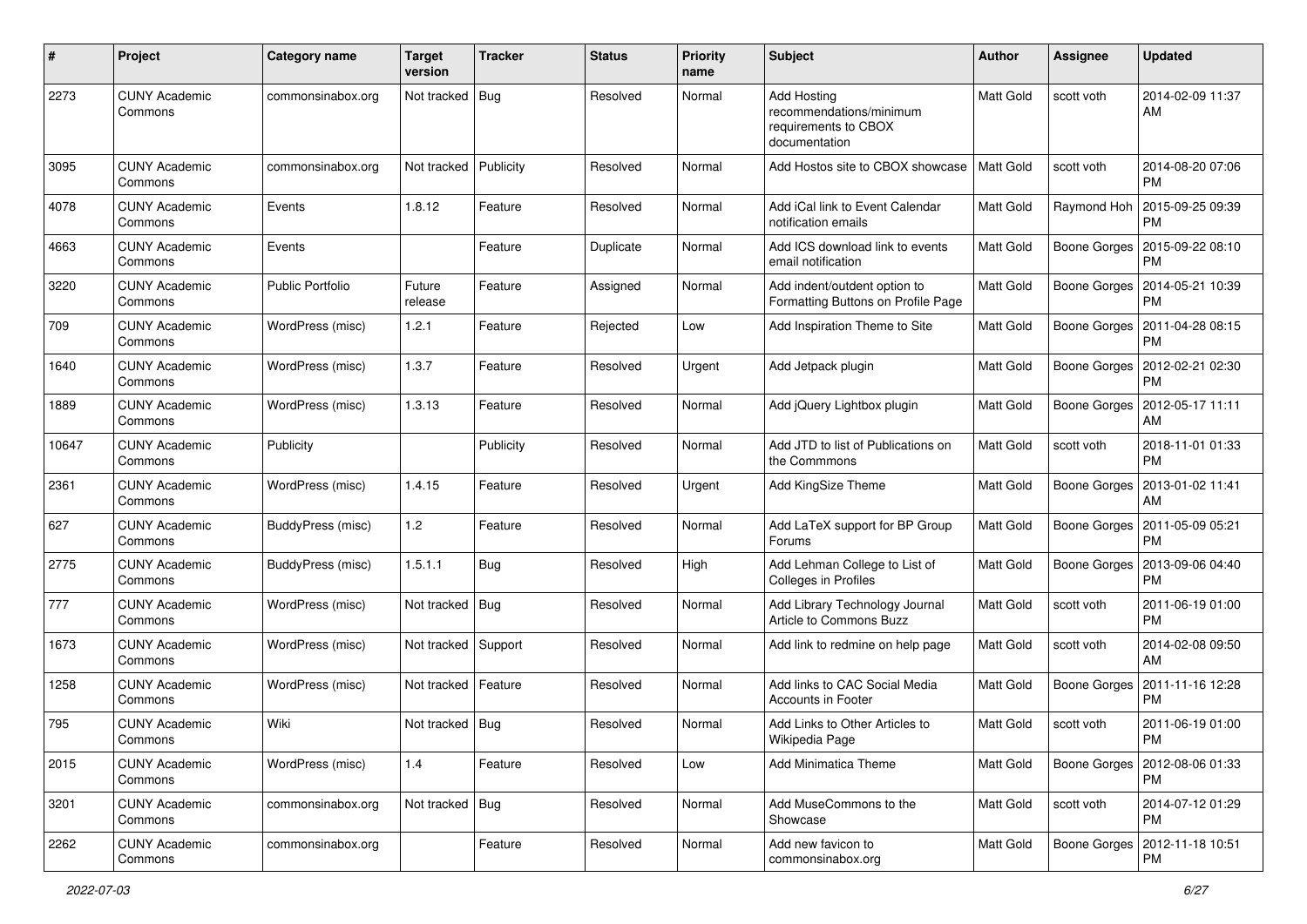| #     | Project                         | Category name            | <b>Target</b><br>version | <b>Tracker</b> | <b>Status</b> | <b>Priority</b><br>name | <b>Subject</b>                                                                      | <b>Author</b> | Assignee            | <b>Updated</b>                |
|-------|---------------------------------|--------------------------|--------------------------|----------------|---------------|-------------------------|-------------------------------------------------------------------------------------|---------------|---------------------|-------------------------------|
| 547   | <b>CUNY Academic</b><br>Commons | WordPress (misc)         | 1.1.8                    | Feature        | Resolved      | Normal                  | Add new themes                                                                      | Matt Gold     | Matt Gold           | 2011-01-27 01:52<br><b>PM</b> |
| 380   | <b>CUNY Academic</b><br>Commons | WordPress (misc)         | 1.1                      | Feature        | Resolved      | Normal                  | Add New Themes to Site                                                              | Matt Gold     | Matt Gold           | 2010-12-03 02:13<br>AM        |
| 1818  | <b>CUNY Academic</b><br>Commons | WordPress (misc)         | 1.3.12                   | Feature        | Resolved      | High                    | Add news announcement scroll<br>plugin                                              | Matt Gold     | Boone Gorges        | 2012-04-09 03:15<br>PM        |
| 95    | <b>CUNY Academic</b><br>Commons | Upgrades                 |                          | <b>Bug</b>     | Resolved      | Normal                  | Add News/Dev Blog feeds to News<br>Page                                             | Matt Gold     | Boone Gorges        | 2009-12-09 12:23<br><b>PM</b> |
| 1199  | <b>CUNY Academic</b><br>Commons | BuddyPress (misc)        | 1.4                      | Feature        | Resolved      | Normal                  | Add Option for Open Text Field to<br><b>BP Profile Checkbox Fields</b>              | Matt Gold     | Boone Gorges        | 2012-08-01 05:23<br>PM        |
| 2223  | <b>CUNY Academic</b><br>Commons | <b>WordPress Plugins</b> | Future<br>release        | Feature        | Assigned      | Low                     | Add Participad to the CUNY<br>Academic Commons                                      | Matt Gold     | Boone Gorges        | 2014-09-17 10:03<br>PM        |
| 1648  | <b>CUNY Academic</b><br>Commons | BuddyPress (misc)        | 1.3.9                    | Feature        | Resolved      | Urgent                  | <b>Add Password Protect WordPress</b><br>Plugin                                     | Matt Gold     |                     | 2012-02-24 10:22<br>AM        |
| 6220  | <b>CUNY Academic</b><br>Commons | Support                  | Not tracked              | Documentation  | Resolved      | Normal                  | Add password protection info to<br>privacy page                                     | Matt Gold     | scott voth          | 2016-10-16 11:36<br>AM        |
| 3561  | <b>CUNY Academic</b><br>Commons | Group Forums             | 1.7.1                    | Feature        | Resolved      | Normal                  | Add Post New Topics link to top of<br>forums                                        | Matt Gold     | <b>Boone Gorges</b> | 2014-10-21 06:48<br><b>PM</b> |
| 1393  | <b>CUNY Academic</b><br>Commons | BuddyPress (misc)        | Not tracked              | Feature        | Resolved      | Normal                  | Add Postdoc option to Profile Role                                                  | Matt Gold     | Matt Gold           | 2011-12-03 04:17<br><b>PM</b> |
| 13347 | <b>CUNY Academic</b><br>Commons | <b>Public Portfolio</b>  | 1.18.0                   | Feature        | Resolved      | Normal                  | Add Preferred Gender Pronouns to<br><b>CAC Profile</b>                              | Matt Gold     | Boone Gorges        | 2020-12-08 11:31<br>AM        |
| 1130  | <b>CUNY Academic</b><br>Commons | WordPress (misc)         | 1.2.5                    | Feature        | Resolved      | Normal                  | <b>Add PressWork Theme</b>                                                          | Matt Gold     | Boone Gorges        | 2011-11-14 08:11<br><b>PM</b> |
| 1934  | <b>CUNY Academic</b><br>Commons | WordPress (misc)         | 1.3.14                   | Feature        | Resolved      | Normal                  | Add Q and A Plugin                                                                  | Matt Gold     | Boone Gorges        | 2012-06-12 09:12<br>AM        |
| 745   | <b>CUNY Academic</b><br>Commons | WordPress (misc)         | Not tracked              | Feature        | Resolved      | Normal                  | Add Radical Teacher Article to<br><b>Commons Buzz</b>                               | Matt Gold     | scott voth          | 2011-05-12 09:40<br><b>PM</b> |
| 1382  | <b>CUNY Academic</b><br>Commons | WordPress (misc)         | Not tracked              | Outreach       | Resolved      | Normal                  | <b>Add Recent Commons</b><br>Presentations to "Campus<br>Outreach" Tab on News Blog | Matt Gold     | scott voth          | 2016-03-04 08:48<br>AM        |
| 2313  | <b>CUNY Academic</b><br>Commons | WordPress (misc)         | 1.4.12                   | Feature        | Resolved      | Normal                  | Add Recovery Theme                                                                  | Matt Gold     | Dominic Giglio      | 2012-11-29 04:01<br><b>PM</b> |
| 2380  | <b>CUNY Academic</b><br>Commons | commonsinabox.org        |                          | <b>Bug</b>     | Resolved      | High                    | Add search to Commonsinabox.org                                                     | Matt Gold     | Boone Gorges        | 2013-03-20 11:41<br>AM        |
| 2538  | <b>CUNY Academic</b><br>Commons | WordPress (misc)         | 1.4.25                   | Bug            | Resolved      | High                    | Add security plugins                                                                | Matt Gold     | Boone Gorges        | 2013-04-22 10:37<br>AM        |
| 2918  | <b>CUNY Academic</b><br>Commons | WordPress (misc)         | 1.5.11                   | Bug            | Resolved      | Normal                  | Add Sensitive WP Theme                                                              | Matt Gold     | Boone Gorges        | 2013-12-03 03:17<br>PM        |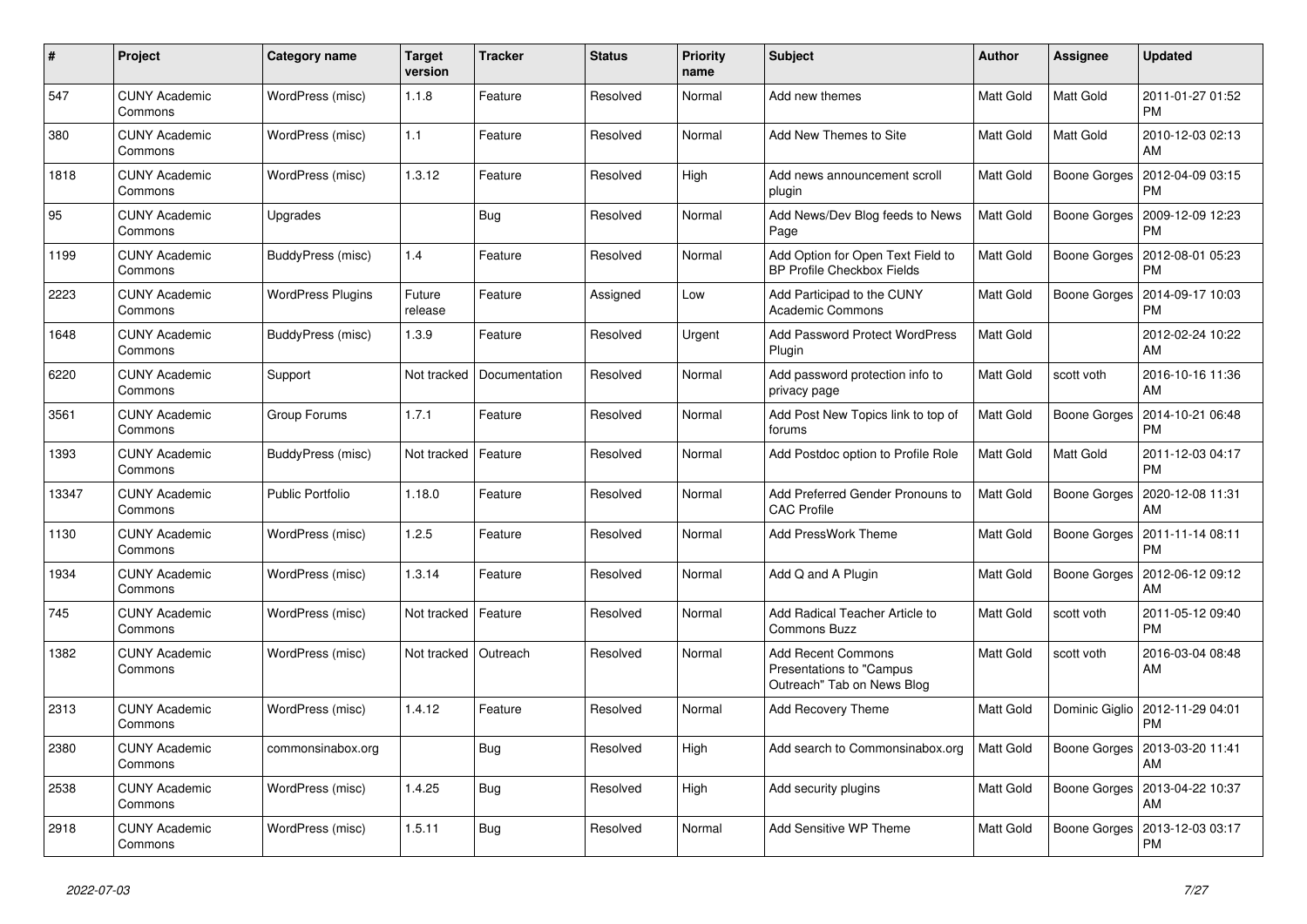| #    | Project                         | Category name     | <b>Target</b><br>version | Tracker   | <b>Status</b> | <b>Priority</b><br>name | <b>Subject</b>                                                               | <b>Author</b>    | Assignee       | <b>Updated</b>                |
|------|---------------------------------|-------------------|--------------------------|-----------|---------------|-------------------------|------------------------------------------------------------------------------|------------------|----------------|-------------------------------|
| 2299 | <b>CUNY Academic</b><br>Commons | WordPress (misc)  | 1.4.12                   | Feature   | Resolved      | Normal                  | Add Shaken Grid Premium Theme                                                | Matt Gold        | Dominic Giglio | 2012-11-29 04:01<br><b>PM</b> |
| 1146 | <b>CUNY Academic</b><br>Commons | WordPress (misc)  | 1.3                      | Feature   | Resolved      | Normal                  | Add Shaken Grid Theme to Site                                                | Matt Gold        | Matt Gold      | 2011-11-28 03:27<br><b>PM</b> |
| 208  | <b>CUNY Academic</b><br>Commons | WordPress (misc)  |                          | Feature   | Resolved      | Normal                  | Add slide to homepage                                                        | Matt Gold        | Boone Gorges   | 2010-05-05 07:07<br>PM        |
| 2003 | <b>CUNY Academic</b><br>Commons |                   | Not tracked              | Publicity | Resolved      | Low                     | Add Sloan-C award to wikipedia<br>page                                       | Matt Gold        | scott voth     | 2012-08-06 10:15<br>AM        |
| 1561 | <b>CUNY Academic</b><br>Commons | WordPress (misc)  | 1.3.12                   | Outreach  | Resolved      | Normal                  | Add Social Media Icons back to top<br>of side column of News page            | Matt Gold        | Boone Gorges   | 2012-04-12 04:39<br><b>PM</b> |
| 1560 | <b>CUNY Academic</b><br>Commons | BuddyPress (misc) | 1.3.12                   | Outreach  | Resolved      | Normal                  | Add social media icons/info to About   Matt Gold<br>page and Contact Us page |                  | Boone Gorges   | 2012-04-12 09:07<br>AM        |
| 1549 | <b>CUNY Academic</b><br>Commons | WordPress (misc)  | 1.3.5                    | Bug       | Resolved      | Normal                  | Add SOPA Protest Plugin                                                      | Matt Gold        | Boone Gorges   | 2012-01-17 06:19<br><b>PM</b> |
| 1075 | <b>CUNY Academic</b><br>Commons | WordPress (misc)  | 1.2.5                    | Feature   | Resolved      | Normal                  | Add Spam Free WordPress plugin                                               | Matt Gold        | Boone Gorges   | 2011-09-12 06:08<br><b>PM</b> |
| 2839 | <b>CUNY Academic</b><br>Commons | WordPress (misc)  | 1.5.6                    | Feature   | Resolved      | Normal                  | <b>Add Storify Plugin</b>                                                    | Matt Gold        | Boone Gorges   | 2013-10-26 07:21<br><b>PM</b> |
| 3151 | <b>CUNY Academic</b><br>Commons | Toolbar           | 1.7                      | Feature   | Resolved      | Low                     | Add submenu items in Help section<br>of WP Admin Bar                         | Matt Gold        | Daniel Jones   | 2014-07-11 08:14<br><b>PM</b> |
| 3519 | <b>CUNY Academic</b><br>Commons | commonsinabox.org | Not tracked              | Publicity | Resolved      | Normal                  | Add SUNY Geneseo English to<br>CBOX showcase & Rearrange order               | Matt Gold        | scott voth     | 2014-10-10 12:08<br>AM        |
| 3611 | <b>CUNY Academic</b><br>Commons | Publicity         | 1.7.3                    | Feature   | Resolved      | Normal                  | Add Susana's Video to a<br>Standalone page on the Commons                    | <b>Matt Gold</b> | Dominic Giglio | 2014-11-04 02:07<br><b>PM</b> |
| 3610 | <b>CUNY Academic</b><br>Commons | Home Page         | 1.7.3                    | Feature   | Resolved      | Normal                  | Add Susana's Video to the<br>Homepage                                        | Matt Gold        | Dominic Giglio | 2014-11-04 03:42<br><b>PM</b> |
| 3820 | <b>CUNY Academic</b><br>Commons | commonsinabox.org | Not tracked              | Publicity | Resolved      | Normal                  | Add Texas DH site to CBOX<br>showcase                                        | <b>Matt Gold</b> | scott voth     | 2015-03-04 09:24<br>AM        |
| 1188 | <b>CUNY Academic</b><br>Commons | WordPress (misc)  | 1.2.5                    | Feature   | Resolved      | Normal                  | Add Text Expander Plugin                                                     | Matt Gold        | Boone Gorges   | 2011-11-14 08:21<br><b>PM</b> |
| 415  | <b>CUNY Academic</b><br>Commons | WordPress (misc)  | 1.1                      | Feature   | Resolved      | Normal                  | Add text sizer plugin to Commons                                             | Matt Gold        | Boone Gorges   | 2010-12-02 03:58<br><b>PM</b> |
| 727  | <b>CUNY Academic</b><br>Commons | WordPress (misc)  | 1.2.1                    | Bug       | Resolved      | Normal                  | Add The Erudite Theme                                                        | Matt Gold        | Raymond Hoh    | 2011-05-01 05:02<br>AM        |
| 566  | <b>CUNY Academic</b><br>Commons | WordPress (misc)  | 1.1.10                   | Feature   | Resolved      | Normal                  | Add The Morning After Theme                                                  | Matt Gold        | Matt Gold      | 2011-02-06 11:40<br><b>PM</b> |
| 28   | CUNY Academic<br>Commons        | Group Forums      | 1.7                      | Feature   | Resolved      | Low                     | Add threaded replies to forum posts                                          | Matt Gold        | Raymond Hoh    | 2014-10-13 09:38<br><b>PM</b> |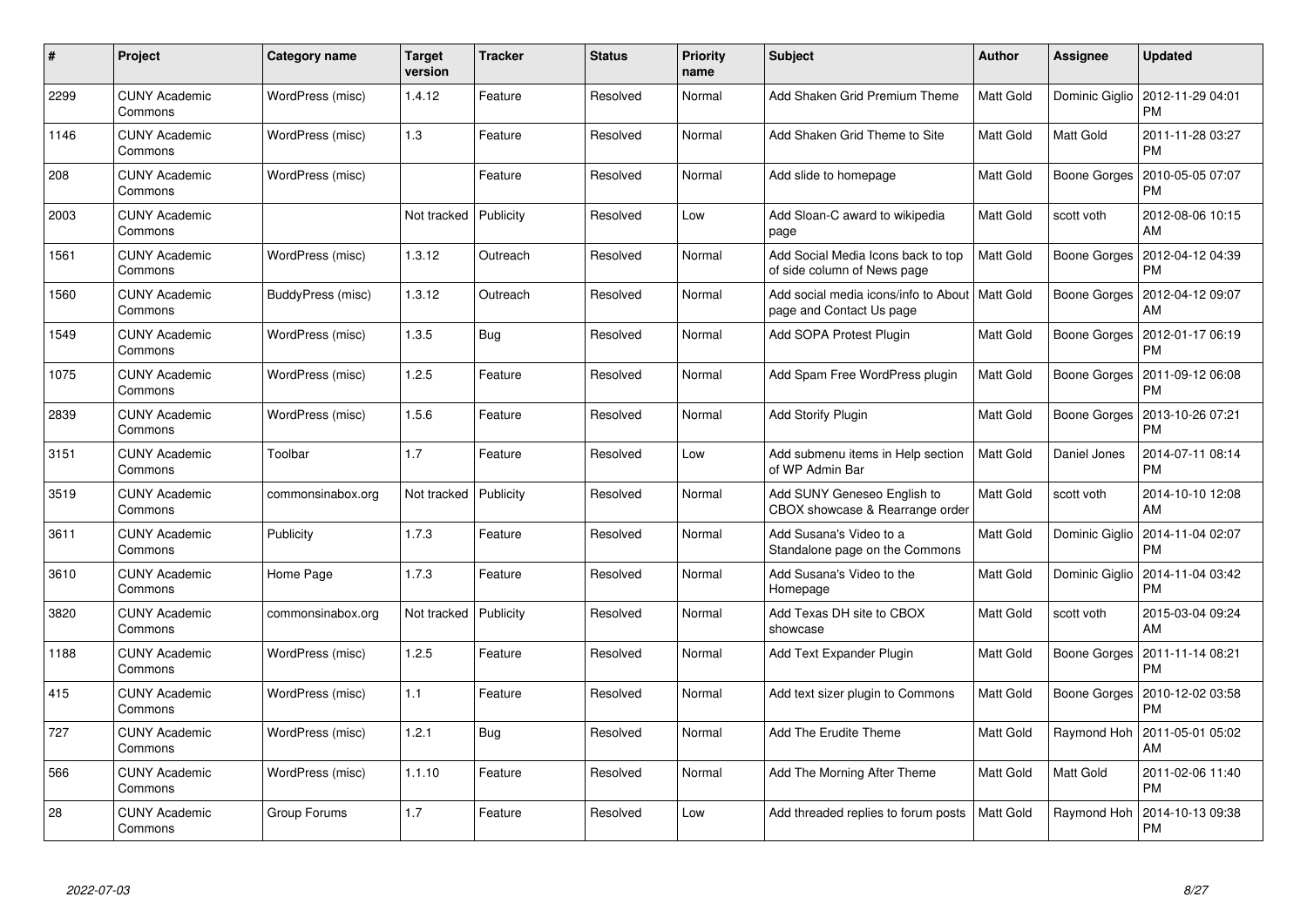| #    | Project                         | Category name            | <b>Target</b><br>version | Tracker | <b>Status</b> | <b>Priority</b><br>name | <b>Subject</b>                                                            | <b>Author</b> | Assignee       | <b>Updated</b>                |
|------|---------------------------------|--------------------------|--------------------------|---------|---------------|-------------------------|---------------------------------------------------------------------------|---------------|----------------|-------------------------------|
| 233  | <b>CUNY Academic</b><br>Commons | BuddyPress (misc)        | $1.0$                    | Feature | Resolved      | Low                     | Add time limit to forum post editing<br>capabilities                      | Matt Gold     | Boone Gorges   | 2010-08-29 02:09<br><b>PM</b> |
| 133  | <b>CUNY Academic</b><br>Commons |                          |                          | Feature | Resolved      | Low                     | Add TinyMCE to BP Profiles?                                               | Matt Gold     | Boone Gorges   | 2010-01-07 01:59<br><b>PM</b> |
| 554  | <b>CUNY Academic</b><br>Commons | BuddyPress (misc)        | Future<br>release        | Feature | Assigned      | Normal                  | Add Trackback notifications to<br>site-wide activity feed                 | Matt Gold     | Boone Gorges   | 2015-11-09 06:19<br><b>PM</b> |
| 2301 | <b>CUNY Academic</b><br>Commons | WordPress (misc)         | 1.4.12                   | Feature | Resolved      | Normal                  | Add Twenty Twelve JP365 Child<br>Theme                                    | Matt Gold     | Dominic Giglio | 2012-11-29 03:41<br>PM        |
| 2210 | <b>CUNY Academic</b><br>Commons | WordPress (misc)         | 1.4.9                    | Bug     | Resolved      | Normal                  | Add Twenty Twelve Theme                                                   | Matt Gold     | Boone Gorges   | 2012-11-01 10:26<br>AM        |
| 711  | <b>CUNY Academic</b><br>Commons | WordPress (misc)         | 1.2.1                    | Feature | Resolved      | Normal                  | Add Twitter Blackbird Pie Plugin                                          | Matt Gold     | Boone Gorges   | 2011-05-04 10:17<br>AM        |
| 2641 | <b>CUNY Academic</b><br>Commons | commonsinabox.org        | Not tracked              | Feature | Resolved      | Normal                  | Add UAA to CBOX Showcase                                                  | Matt Gold     | scott voth     | 2014-02-08 10:19<br>AM        |
| 5978 | <b>CUNY Academic</b><br>Commons | BuddyPress (misc)        | Not tracked              | Feature | Resolved      | Normal                  | Add Undergraduate Student to<br>Checkable filters on People page          | Matt Gold     | Boone Gorges   | 2016-09-04 09:48<br><b>PM</b> |
| 5977 | <b>CUNY Academic</b><br>Commons | Registration             | Not tracked              | Feature | Resolved      | Normal                  | Add Undergraduate Student to list<br>of Profile choices upon registration | Matt Gold     | Boone Gorges   | 2016-09-04 09:47<br><b>PM</b> |
| 2429 | <b>CUNY Academic</b><br>Commons | WordPress (misc)         |                          | Bug     | Rejected      | Normal                  | Add User Switching Plugin?                                                | Matt Gold     | Boone Gorges   | 2013-02-28 10:51<br>AM        |
| 1541 | <b>CUNY Academic</b><br>Commons | WordPress (misc)         | 1.3.4                    | Feature | Resolved      | Normal                  | Add UserVoice embed code                                                  | Matt Gold     | Boone Gorges   | 2012-01-13 10:17<br>AM        |
| 2800 | <b>CUNY Academic</b><br>Commons | BuddyPress (misc)        | 1.5.6                    | Feature | Resolved      | Normal                  | Add Vimeo & Github social media<br>account fields to Profiles             | Matt Gold     | Dominic Giglio | 2013-10-14 04:51<br><b>PM</b> |
| 4111 | <b>CUNY Academic</b><br>Commons | commonsinabox.org        | Not tracked              | Bug     | Resolved      | Normal                  | Add Virginia DH site to CBOX<br>showcase                                  | Matt Gold     | scott voth     | 2015-06-08 10:01<br><b>PM</b> |
| 399  | <b>CUNY Academic</b><br>Commons | WordPress (misc)         | 1.1                      | Feature | Resolved      | Normal                  | Add Widgetize Google Plugin                                               | Matt Gold     | Boone Gorges   | 2010-11-23 05:40<br>PM        |
| 236  | <b>CUNY Academic</b><br>Commons | WordPress (misc)         | 1.1                      | Feature | Resolved      | Normal                  | Add WooThemes to Site                                                     | Matt Gold     | Matt Gold      | 2010-12-03 08:00<br>AM        |
| 841  | <b>CUNY Academic</b><br>Commons | WordPress (misc)         | Not tracked              | Feature | Resolved      | Normal                  | Add wordpressthemeshock<br>accolade to Commons Buzz                       | Matt Gold     | scott voth     | 2011-06-22 09:36<br><b>PM</b> |
| 2960 | <b>CUNY Academic</b><br>Commons | WordPress (misc)         | 1.5.16                   | Bug     | Resolved      | Normal                  | Add WP Accessibility Plugin                                               | Matt Gold     | Boone Gorges   | 2014-02-01 02:55<br><b>PM</b> |
| 3760 | <b>CUNY Academic</b><br>Commons | <b>WordPress Plugins</b> | 1.7.11                   | Feature | Resolved      | Normal                  | Add WP Accessiblity Plugin                                                | Matt Gold     | Raymond Hoh    | 2015-02-02 02:30<br>AM        |
| 2697 | CUNY Academic<br>Commons        | WordPress (misc)         | 1.5                      | Feature | Resolved      | Normal                  | <b>Add WP Document Revisions</b><br>Plugin                                | Matt Gold     | Boone Gorges   | 2013-08-22 11:28<br>AM        |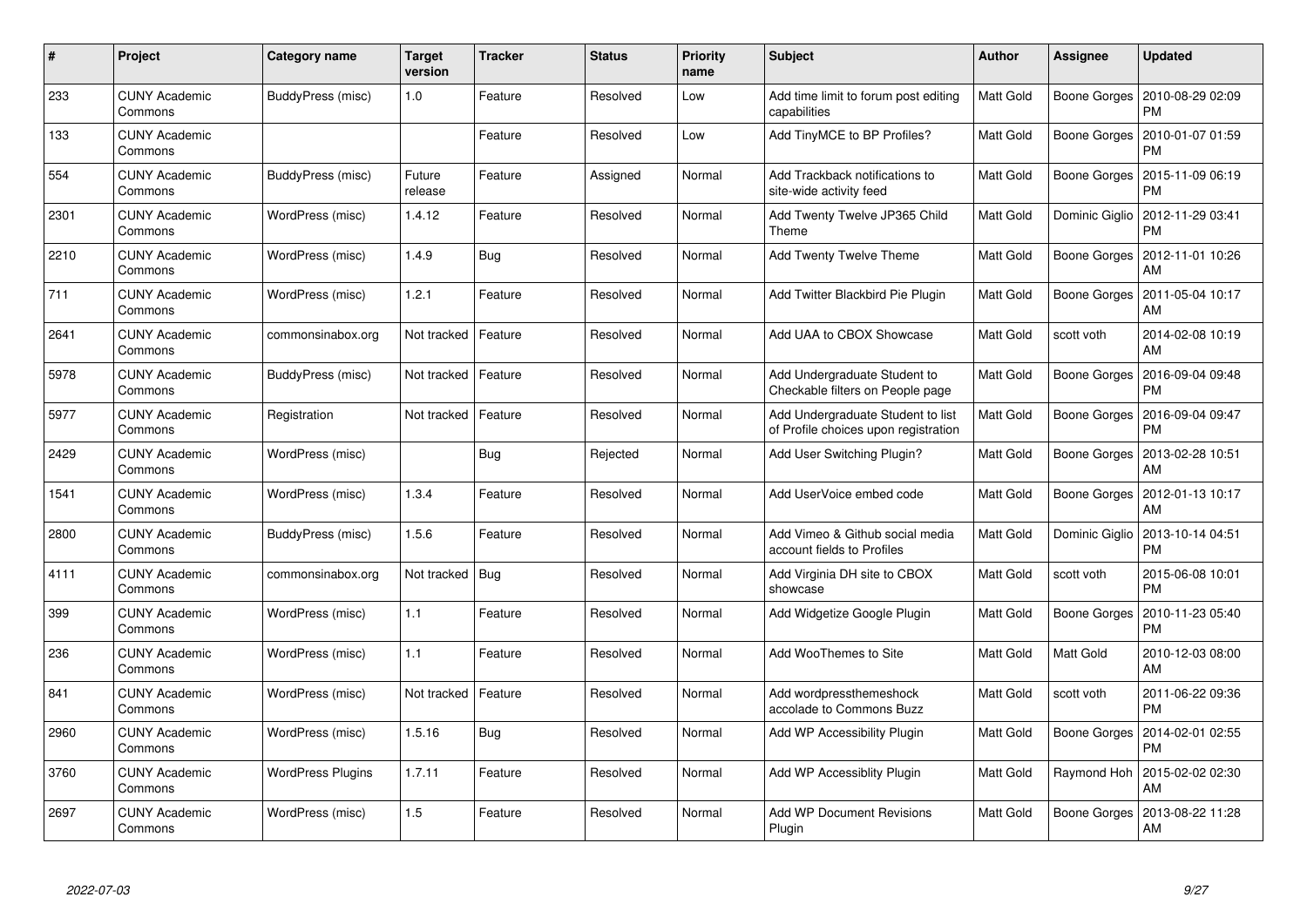| $\#$  | Project                         | <b>Category name</b>    | <b>Target</b><br>version | <b>Tracker</b> | <b>Status</b> | <b>Priority</b><br>name | <b>Subject</b>                                                     | <b>Author</b> | Assignee       | <b>Updated</b>                |
|-------|---------------------------------|-------------------------|--------------------------|----------------|---------------|-------------------------|--------------------------------------------------------------------|---------------|----------------|-------------------------------|
| 1439  | <b>CUNY Academic</b><br>Commons | WordPress (misc)        | 1.3.1                    | Feature        | Resolved      | Normal                  | Add WP Hide Post Plugin                                            | Matt Gold     | Boone Gorges   | 2011-12-15 02:50<br><b>PM</b> |
| 1863  | <b>CUNY Academic</b><br>Commons | WordPress (misc)        | 1.3.13                   | Feature        | Resolved      | Normal                  | <b>Add WP Publication Repository</b><br>plugin                     | Matt Gold     | Boone Gorges   | 2012-05-10 01:57<br>AM        |
| 2296  | <b>CUNY Academic</b><br>Commons | WordPress (misc)        | 1.4.12                   | Feature        | Resolved      | Normal                  | Add WP Retina Plugin                                               | Matt Gold     | Dominic Giglio | 2012-12-02 09:10<br>AM        |
| 2185  | <b>CUNY Academic</b><br>Commons | BuddyPress (misc)       | 1.4.8                    | Feature        | Resolved      | Normal                  | Add WP Touch plugin                                                | Matt Gold     | Dominic Giglio | 2012-10-15 01:33<br>PM        |
| 1639  | <b>CUNY Academic</b><br>Commons | WordPress (misc)        | 1.3.7                    | Feature        | Resolved      | Urgent                  | Add WP-Cumulus Plugin                                              | Matt Gold     | Boone Gorges   | 2012-02-21 02:32<br><b>PM</b> |
| 1933  | <b>CUNY Academic</b><br>Commons | WordPress (misc)        | 1.3.14                   | Feature        | Resolved      | Normal                  | Add WP-Markdown Plugin                                             | Matt Gold     | Boone Gorges   | 2012-06-12 08:56<br>AM        |
| 1438  | <b>CUNY Academic</b><br>Commons | WordPress (misc)        | 1.3.1                    | Feature        | Resolved      | Normal                  | Add WP-Print Plugin                                                | Matt Gold     | Boone Gorges   | 2011-12-15 02:49<br>PM        |
| 496   | <b>CUNY Academic</b><br>Commons | WordPress (misc)        | 1.1.5                    | Feature        | Resolved      | Normal                  | Add wp-resume Plugin to Site                                       | Matt Gold     | Boone Gorges   | 2010-12-20 10:09<br>AM        |
| 1093  | <b>CUNY Academic</b><br>Commons | WordPress (misc)        | 1.2.5                    | Feature        | Resolved      | Normal                  | Add WP-Syntax Evolved Plugin                                       | Matt Gold     | Boone Gorges   | 2011-09-12 06:13<br><b>PM</b> |
| 567   | <b>CUNY Academic</b><br>Commons | WordPress (misc)        | 1.1.10                   | Feature        | Resolved      | Normal                  | Add WPFolio and Bibliotype<br><b>Themes</b>                        | Matt Gold     | Matt Gold      | 2011-02-21 04:16<br><b>PM</b> |
| 5516  | <b>CUNY Academic</b><br>Commons | Social Paper            | 1.9.19                   | Bug            | Rejected      | Normal                  | Adding a link to Social Paper jumps<br>position to top of page     | Matt Gold     | Boone Gorges   | 2016-06-21 09:54<br><b>PM</b> |
| 13581 | <b>CUNY Academic</b><br>Commons | Group Library           |                          | Bug            | Rejected      | Normal                  | Adding link to library didn't generate<br>notification email       | Matt Gold     | Raymond Hoh    | 2020-11-17 12:33<br>PM        |
| 56    | <b>CUNY Academic</b><br>Commons | BuddyPress (misc)       |                          | <b>Bug</b>     | Resolved      | Normal                  | Addition of a Profile Field Option<br>Removes Existing One         | Matt Gold     | Zach Davis     | 2009-10-27 05:14<br><b>PM</b> |
| 1830  | <b>CUNY Academic</b><br>Commons |                         | Not tracked              | Support        | Resolved      | Normal                  | Addition to Help Wanted Blog                                       | Matt Gold     | scott voth     | 2012-04-16 09:47<br><b>PM</b> |
| 10209 | <b>CUNY Academic</b><br>Commons | BuddyPress (misc)       | 1.13.8                   | Bug            | Resolved      | Normal                  | Additional login prompt                                            | Matt Gold     | Raymond Hoh    | 2018-08-29 03:23<br><b>PM</b> |
| 84    | <b>CUNY Academic</b><br>Commons | Upgrades                |                          | Bug            | Resolved      | Normal                  | Additional QA round                                                | Matt Gold     | Zach Davis     | 2010-05-11 04:54<br><b>PM</b> |
| 3574  | <b>CUNY Academic</b><br>Commons | My Commons              |                          | <b>Bug</b>     | Duplicate     | Normal                  | Address awkward possessive cases   Matt Gold<br>on My Commons page |               | Raymond Hoh    | 2015-04-13 04:41<br><b>PM</b> |
| 2733  | <b>CUNY Academic</b><br>Commons | <b>Public Portfolio</b> | 1.6                      | Bug            | Resolved      | Normal                  | Address UX issues in Profile<br>submenu on admin bar               | Matt Gold     | Chris Stein    | 2014-03-31 10:52<br><b>PM</b> |
| 11223 | <b>CUNY Academic</b><br>Commons | Design                  | 1.15                     | Feature        | Resolved      | Normal                  | Adjust CC licensing statement on<br>sitewide footer                | Matt Gold     | Sonja Leix     | 2019-05-07 02:31<br><b>PM</b> |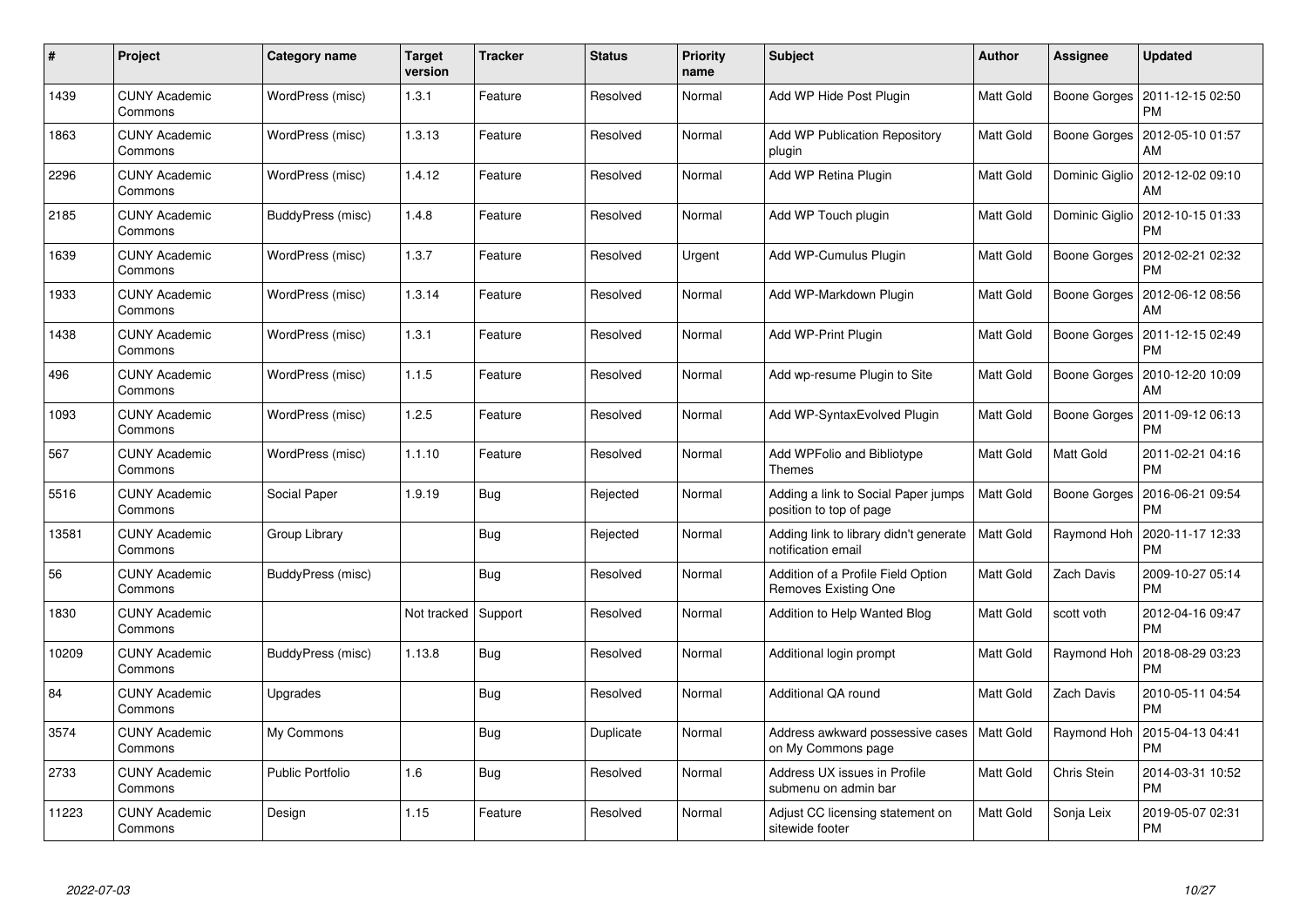| $\pmb{\#}$ | Project                         | Category name      | <b>Target</b><br>version | <b>Tracker</b> | <b>Status</b> | Priority<br>name | <b>Subject</b>                                                                        | <b>Author</b> | Assignee       | <b>Updated</b>                               |
|------------|---------------------------------|--------------------|--------------------------|----------------|---------------|------------------|---------------------------------------------------------------------------------------|---------------|----------------|----------------------------------------------|
| 12966      | <b>CUNY Academic</b><br>Commons | BuddyPress (misc)  | 1.16.15                  | Feature        | Resolved      | Normal           | Adjust export data page language to<br>indicate that you should not leave<br>the page | Matt Gold     | Raymond Hoh    | 2020-07-14 12:07<br><b>PM</b>                |
| 773        | <b>CUNY Academic</b><br>Commons | WordPress (misc)   | 1.2.4.2                  | Feature        | Resolved      | Low              | Adjust Featured Content Widget<br>Default Images                                      | Matt Gold     |                | Boone Gorges   2011-11-02 01:44<br>AM        |
| 2184       | <b>CUNY Academic</b><br>Commons | BuddyPress (misc)  | 1.4.9                    | Support        | Resolved      | Normal           | Adjust Invite Directions to include<br>info about max invites                         | Matt Gold     | Boone Gorges   | 2012-11-03 04:23<br><b>PM</b>                |
| 2483       | <b>CUNY Academic</b><br>Commons | WordPress (misc)   | 1.4.21                   | Feature        | Resolved      | Normal           | Advanced iFrame plugin request                                                        | Matt Gold     | Boone Gorges   | 2013-03-11 03:06<br><b>PM</b>                |
| 1419       | <b>CUNY Academic</b><br>Commons | Wiki               | 1.3                      | <b>Bug</b>     | Rejected      | Normal           | Ajax autosuggest on wiki tags not<br>working                                          | Matt Gold     | Boone Gorges   | 2011-12-12 03:51<br><b>PM</b>                |
| 1145       | <b>CUNY Academic</b><br>Commons | BuddyPress (misc)  | 1.2.5                    | Bug            | Resolved      | Low              | Alert Box on Group Join                                                               | Matt Gold     | Boone Gorges   | 2011-09-12 05:56<br><b>PM</b>                |
| 3267       | <b>CUNY Academic</b><br>Commons | Server             | Not tracked              | Support        | Resolved      | Normal           | Alert Domain-Mapped Blog Owners<br>about upcoming downtime                            | Matt Gold     | scott voth     | 2014-08-24 02:09<br><b>PM</b>                |
| 115        | <b>CUNY Academic</b><br>Commons | Upgrades           |                          | Bug            | Resolved      | High             | Alliw spreadsheet attachments on<br>forum posts                                       | Matt Gold     | Boone Gorges   | 2009-12-06 12:13<br>AM                       |
| 14221      | <b>CUNY Academic</b><br>Commons | Group Forums       |                          | Feature        | Rejected      | Normal           | Allow .ics files to be posted as<br>forum attachments                                 | Matt Gold     |                | Boone Gorges   2021-03-23 08:53<br><b>PM</b> |
| 5606       | <b>CUNY Academic</b><br>Commons | Group Forums       | Not tracked              | Feature        | Resolved      | Normal           | Allow .txt files as forum post<br>attachments                                         | Matt Gold     | Boone Gorges   | 2016-05-24 07:37<br>AM                       |
| 5016       | <b>CUNY Academic</b><br>Commons | Events             | Future<br>release        | Feature        | Assigned      | Low              | Allow comments to be posted on<br>events                                              | Matt Gold     | Raymond Hoh    | 2019-03-01 02:23<br><b>PM</b>                |
| 539        | <b>CUNY Academic</b><br>Commons | BuddyPress (misc)  | 1.2                      | Feature        | Rejected      | Normal           | Allow document category names to<br>be edited                                         | Matt Gold     | Boone Gorges   | 2011-01-24 12:52<br><b>PM</b>                |
| 2948       | <b>CUNY Academic</b><br>Commons | WordPress (misc)   | Not tracked              | Feature        | Resolved      | Normal           | Allow epub file uploads to blogs                                                      | Matt Gold     | Boone Gorges   | 2014-01-02 02:58<br><b>PM</b>                |
| 2322       | <b>CUNY Academic</b><br>Commons | BuddyPress (misc)  | 1.5                      | Feature        | Resolved      | Normal           | Allow File uploads to be added<br>'quietly" (without email notification)              | Matt Gold     | Dominic Giglio | 2013-08-21 05:23<br><b>PM</b>                |
| 188        | <b>CUNY Academic</b><br>Commons | BuddyPress (misc)  |                          | Feature        | Resolved      | Low              | Allow Group Documents to be<br>Sorted by Date                                         | Matt Gold     | Boone Gorges   | 2010-05-11 10:14<br><b>PM</b>                |
| 3354       | <b>CUNY Academic</b><br>Commons | <b>Group Files</b> | Future<br>release        | Feature        | Assigned      | Low              | Allow Group Download of Multiple<br><b>Selected Files</b>                             | Matt Gold     | Chris Stein    | 2014-08-01 08:50<br>AM                       |
| 827        | <b>CUNY Academic</b><br>Commons | Groups (misc)      |                          | Feature        | Deferred      | Normal           | Allow Groups to have sub-groups                                                       | Matt Gold     | Chris Stein    | 2015-04-08 05:40<br><b>PM</b>                |
| 1504       | <b>CUNY Academic</b><br>Commons | BuddyPress (misc)  | 1.4                      | Feature        | Resolved      | Normal           | Allow members to choose multiple<br>colleges on Profile pages                         | Matt Gold     | Boone Gorges   | 2012-08-01 03:34<br>PM                       |
| 1505       | <b>CUNY Academic</b><br>Commons | BuddyPress (misc)  | 1.4                      | Feature        | Duplicate     | Normal           | Allow members to clear past status<br>updates                                         | Matt Gold     | Boone Gorges   | 2012-04-06 04:42<br>PM                       |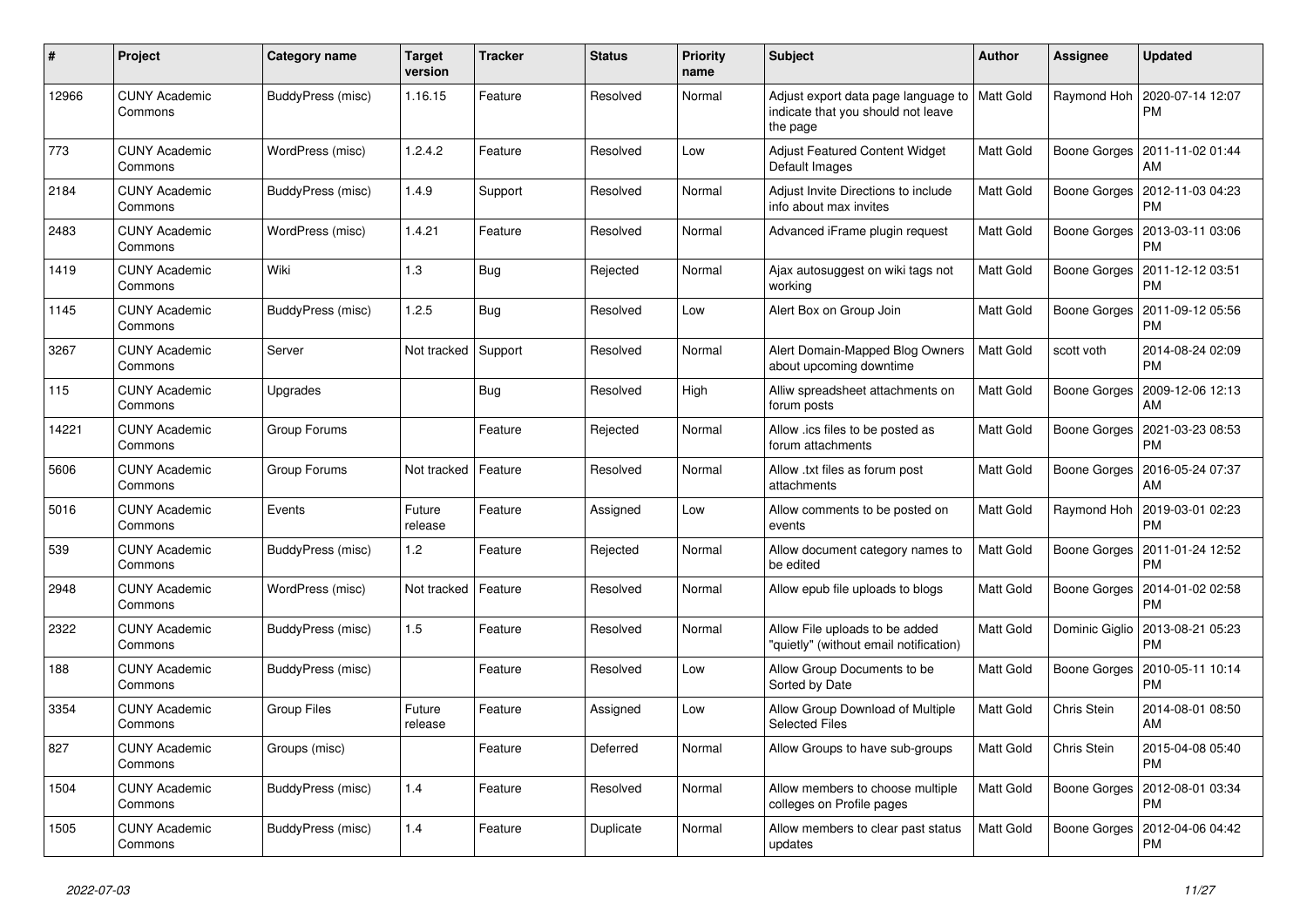| #    | Project                         | <b>Category name</b>    | <b>Target</b><br>version | <b>Tracker</b> | <b>Status</b> | <b>Priority</b><br>name | <b>Subject</b>                                                                        | <b>Author</b>    | Assignee       | <b>Updated</b>                        |
|------|---------------------------------|-------------------------|--------------------------|----------------|---------------|-------------------------|---------------------------------------------------------------------------------------|------------------|----------------|---------------------------------------|
| 177  | <b>CUNY Academic</b><br>Commons | BuddyPress (misc)       |                          | Feature        | Resolved      | Normal                  | Allow members to edit forum posts                                                     | Matt Gold        | Boone Gorges   | 2010-05-11 10:01<br>PM                |
| 532  | <b>CUNY Academic</b><br>Commons | BuddyPress (misc)       | 1.3                      | Feature        | Resolved      | Normal                  | Allow members to paste in a group<br>of email addresses when sending<br>invites       | Matt Gold        | Boone Gorges   | 2011-09-13 01:12<br>PM                |
| 2192 | <b>CUNY Academic</b><br>Commons | Group Files             | 1.6                      | Feature        | Resolved      | Normal                  | Allow members to replace files                                                        | Matt Gold        | Boone Gorges   | 2014-03-21 03:37<br>PM                |
| 3308 | <b>CUNY Academic</b><br>Commons | Group Invitations       | Future<br>release        | Feature        | Assigned      | Normal                  | Allow members to rescind group<br>invitations                                         | Matt Gold        | Boone Gorges   | 2015-04-01 08:53<br>РM                |
| 1457 | <b>CUNY Academic</b><br>Commons | BuddyPress (misc)       | 1.4                      | Feature        | Resolved      | Low                     | Allow people to clear old status<br>updates                                           | Matt Gold        | Dominic Giglio | 2012-04-24 10:35<br>AM                |
| 2833 | <b>CUNY Academic</b><br>Commons | <b>Group Files</b>      | 1.6                      | Bug            | Resolved      | Normal                  | Allow silent file deletions                                                           | <b>Matt Gold</b> |                | Boone Gorges   2014-03-21 03:50<br>PM |
| 2033 | <b>CUNY Academic</b><br>Commons | BuddyPress (misc)       |                          | Feature        | Rejected      | Normal                  | Allow status update to be deleted<br>directly from profile page                       | <b>Matt Gold</b> | Boone Gorges   | 2012-08-10 04:51<br><b>PM</b>         |
| 906  | <b>CUNY Academic</b><br>Commons | BuddyPress (misc)       | 1.3                      | Feature        | Resolved      | Low                     | Allow users to edit BP Doc<br>comments                                                | <b>Matt Gold</b> | Boone Gorges   | 2011-09-14 01:27<br>AM                |
| 2976 | <b>CUNY Academic</b><br>Commons | BuddyPress (misc)       | 1.5.16                   | Feature        | Resolved      | Normal                  | Allow users to permanently dismiss<br>notification of new profiles on profile<br>page | Matt Gold        | Boone Gorges   | 2014-02-01 02:56<br>PM                |
| 2523 | <b>CUNY Academic</b><br>Commons | <b>BuddyPress Docs</b>  | Future<br>release        | Feature        | Assigned      | Normal                  | Allow Users to Upload Images to BP<br>Docs                                            | <b>Matt Gold</b> | Boone Gorges   | 2015-11-09 06:14<br>PM                |
| 1462 | <b>CUNY Academic</b><br>Commons | WordPress (misc)        | 1.3.13                   | Support        | Resolved      | Normal                  | Allowing registration by cuny.tv<br>domains                                           | <b>Matt Gold</b> | Boone Gorges   | 2012-05-02 12:16<br><b>PM</b>         |
| 184  | <b>CUNY Academic</b><br>Commons | BuddyPress (misc)       |                          | Support        | Resolved      | Normal                  | Allowing Users to Delete Accounts                                                     | Matt Gold        | Boone Gorges   | 2010-05-11 09:54<br><b>PM</b>         |
| 2755 | <b>CUNY Academic</b><br>Commons | BuddyPress (misc)       | 1.5.1                    | Bug            | Resolved      | Normal                  | Alphabetize list of colleges in<br>positions drop-down                                | Matt Gold        | Boone Gorges   | 2013-08-29 09:30<br>AM                |
| 282  | <b>CUNY Academic</b><br>Commons | BuddyPress (misc)       | 1.1                      | Feature        | Resolved      | Normal                  | Alter "Kick and Ban" Group<br>Functionality                                           | Matt Gold        | Boone Gorges   | 2010-09-08 06:14<br>РM                |
| 5221 | <b>CUNY Academic</b><br>Commons | Reply By Email          | 1.10                     | Bug            | Resolved      | Normal                  | Alter Error messages for RBE                                                          | Matt Gold        | Raymond Hoh    | 2016-10-24 02:11<br>AM                |
| 3223 | <b>CUNY Academic</b><br>Commons | <b>Public Portfolio</b> | 1.7                      | <b>Bug</b>     | Resolved      | Low                     | Alter Profile Editing Unsaved Text<br><b>Warning Feature</b>                          | Matt Gold        | Boone Gorges   | 2014-09-22 09:18<br>PM                |
| 1412 | <b>CUNY Academic</b><br>Commons | BuddyPress (misc)       | 1.3                      | Bug            | Resolved      | Normal                  | Alter text on pop-up message about<br>role field                                      | Matt Gold        | Boone Gorges   | 2011-12-08 12:58<br>PM                |
| 2845 | <b>CUNY Academic</b><br>Commons | BuddyPress (misc)       | 1.5.7                    | Bug            | Resolved      | Normal                  | Anchor errors with bp activity items<br>created from associated blog<br>postings      | Matt Gold        | Boone Gorges   | 2013-11-01 08:15<br>PM                |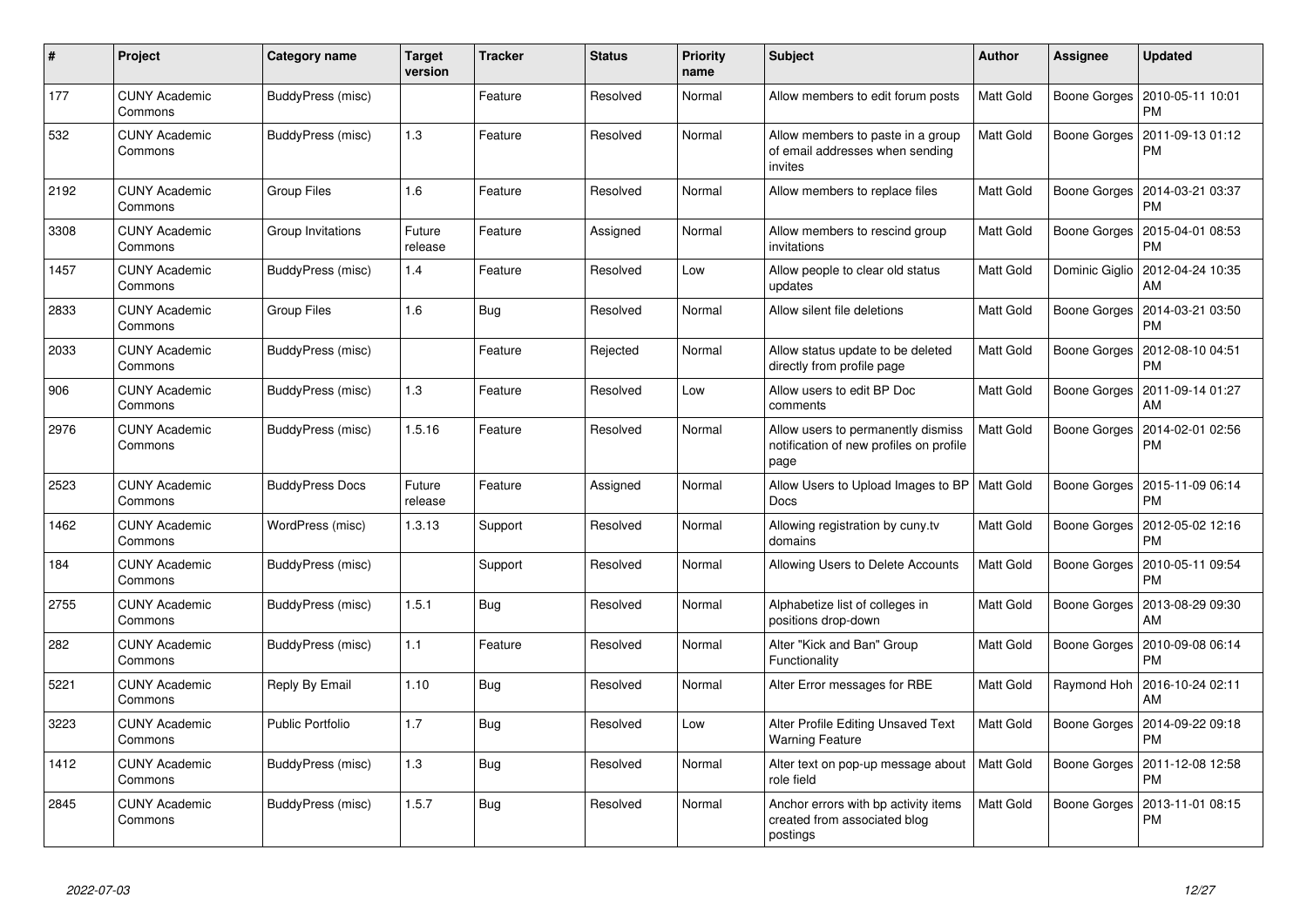| #    | Project                         | <b>Category name</b> | <b>Target</b><br>version | <b>Tracker</b> | <b>Status</b> | <b>Priority</b><br>name | <b>Subject</b>                                                       | <b>Author</b> | Assignee           | <b>Updated</b>                |
|------|---------------------------------|----------------------|--------------------------|----------------|---------------|-------------------------|----------------------------------------------------------------------|---------------|--------------------|-------------------------------|
| 7823 | <b>CUNY Academic</b><br>Commons | Home Page            |                          | Feature        | Resolved      | High                    | animated gif on frontpage                                            | Matt Gold     | Boone Gorges       | 2017-03-22 04:36<br><b>PM</b> |
| 391  | <b>CUNY Academic</b><br>Commons | BuddyPress (misc)    | Not tracked              | Feature        | Resolved      | Normal                  | Announce changes to Group<br>Interface                               | Matt Gold     | <b>Brian Foote</b> | 2010-12-09 05:18<br><b>PM</b> |
| 1922 | <b>CUNY Academic</b><br>Commons | WordPress (misc)     | Not tracked              | Support        | Resolved      | Normal                  | Archiving files from a WP blog                                       | Matt Gold     | Boone Gorges       | 2012-06-12 11:33<br>AM        |
| 374  | <b>CUNY Academic</b><br>Commons | WordPress (misc)     | Not tracked              | Support        | Resolved      | Normal                  | Ask CUNY Campuses to Whitelist<br>Commons Domain                     | Matt Gold     | Sarah<br>Morgano   | 2013-09-08 10:12<br><b>PM</b> |
| 597  | <b>CUNY Academic</b><br>Commons | WordPress (misc)     | Not tracked              | Support        | Resolved      | Normal                  | Assist Lehman Project with Account<br>Registrations                  | Matt Gold     | Matt Gold          | 2011-11-03 10:20<br><b>PM</b> |
| 470  | <b>CUNY Academic</b><br>Commons | WordPress (misc)     | 1.0.3                    | Bug            | Duplicate     | Normal                  | Atahualpa Theme problems<br>following site upgrade                   | Matt Gold     | Boone Gorges       | 2010-12-13 10:59<br>AM        |
| 506  | <b>CUNY Academic</b><br>Commons | BuddyPress (misc)    |                          | Feature        | Rejected      | Normal                  | <b>Attachments for Group</b><br><b>Announcement Posts</b>            | Matt Gold     | Boone Gorges       | 2016-10-24 11:20<br>AM        |
| 4315 | <b>CUNY Academic</b><br>Commons | WordPress (misc)     | Not tracked              | Bug            | Resolved      | Normal                  | Authentication request                                               | Matt Gold     | Boone Gorges       | 2015-07-21 05:55<br><b>PM</b> |
| 2684 | <b>CUNY Academic</b><br>Commons | WordPress (misc)     |                          | Bug            | Rejected      | Normal                  | Authentication/Cookie problems                                       | Matt Gold     | Boone Gorges       | 2013-07-25 10:09<br><b>PM</b> |
| 5520 | <b>NYCDH Community Site</b>     |                      |                          | Feature        | Resolved      | Normal                  | Auto-Add Newly Registered<br>Members to the Announcements<br>Group   | Matt Gold     | Raymond Hoh        | 2016-05-03 07:25<br><b>PM</b> |
| 606  | <b>CUNY Academic</b><br>Commons | BuddyPress (misc)    | 1.1.10                   | <b>Bug</b>     | Rejected      | Low                     | Avatars don't show up in list of<br>members on group invite tool     | Matt Gold     | Boone Gorges       | 2011-02-24 11:47<br><b>PM</b> |
| 1401 | <b>CUNY Academic</b><br>Commons | BuddyPress (misc)    | 1.4                      | Bug            | Resolved      | Low                     | Avoiding really long blog names                                      | Matt Gold     | Dominic Giglio     | 2012-07-16 01:02<br><b>PM</b> |
| 9235 | <b>CUNY Academic</b><br>Commons | Reply By Email       | 1.14                     | Bug            | Resolved      | Normal                  | Better RBE error messaging when<br>duplicate content is detected     | Matt Gold     | Raymond Hoh        | 2018-11-14 10:35<br>AM        |
| 635  | <b>CUNY Academic</b><br>Commons | BuddyPress (misc)    | Future<br>release        | Feature        | Assigned      | Normal                  | Big Blue Button - Videoconferencing<br>in Groups and Blogs           | Matt Gold     | Boone Gorges       | 2011-03-14 03:24<br><b>PM</b> |
| 173  | <b>CUNY Academic</b><br>Commons | BuddyPress (misc)    |                          | Bug            | Resolved      | Normal                  | Blockquote display cut off in mac<br>browsers                        | Matt Gold     | Boone Gorges       | 2010-05-11 04:58<br><b>PM</b> |
| 5556 | <b>CUNY Academic</b><br>Commons | WordPress (misc)     | 1.9.16                   | Bug            | Resolved      | Normal                  | Blog comment leads to<br>unauthorized post warning                   | Matt Gold     | Boone Gorges       | 2016-05-21 11:12<br><b>PM</b> |
| 342  | <b>CUNY Academic</b><br>Commons | Blogs (BuddyPress)   | 1.10.2                   | Feature        | Resolved      | Low                     | <b>Blog Listing Displays User Avatars</b><br>Instead of Blog Avatars | Matt Gold     | Boone Gorges       | 2019-12-06 11:08<br>AM        |
| 318  | <b>CUNY Academic</b><br>Commons | Upgrades             | 1.0.1                    | Feature        | Resolved      | Normal                  | Blog post on 1.01?                                                   | Matt Gold     | Boone Gorges       | 2010-08-31 09:40<br>AM        |
| 2106 | <b>CUNY Academic</b><br>Commons | BuddyPress (misc)    | Not tracked              | Support        | Resolved      | Normal                  | Blog posts part of group activity<br>feed                            | Matt Gold     | Boone Gorges       | 2016-01-26 12:30<br>AM        |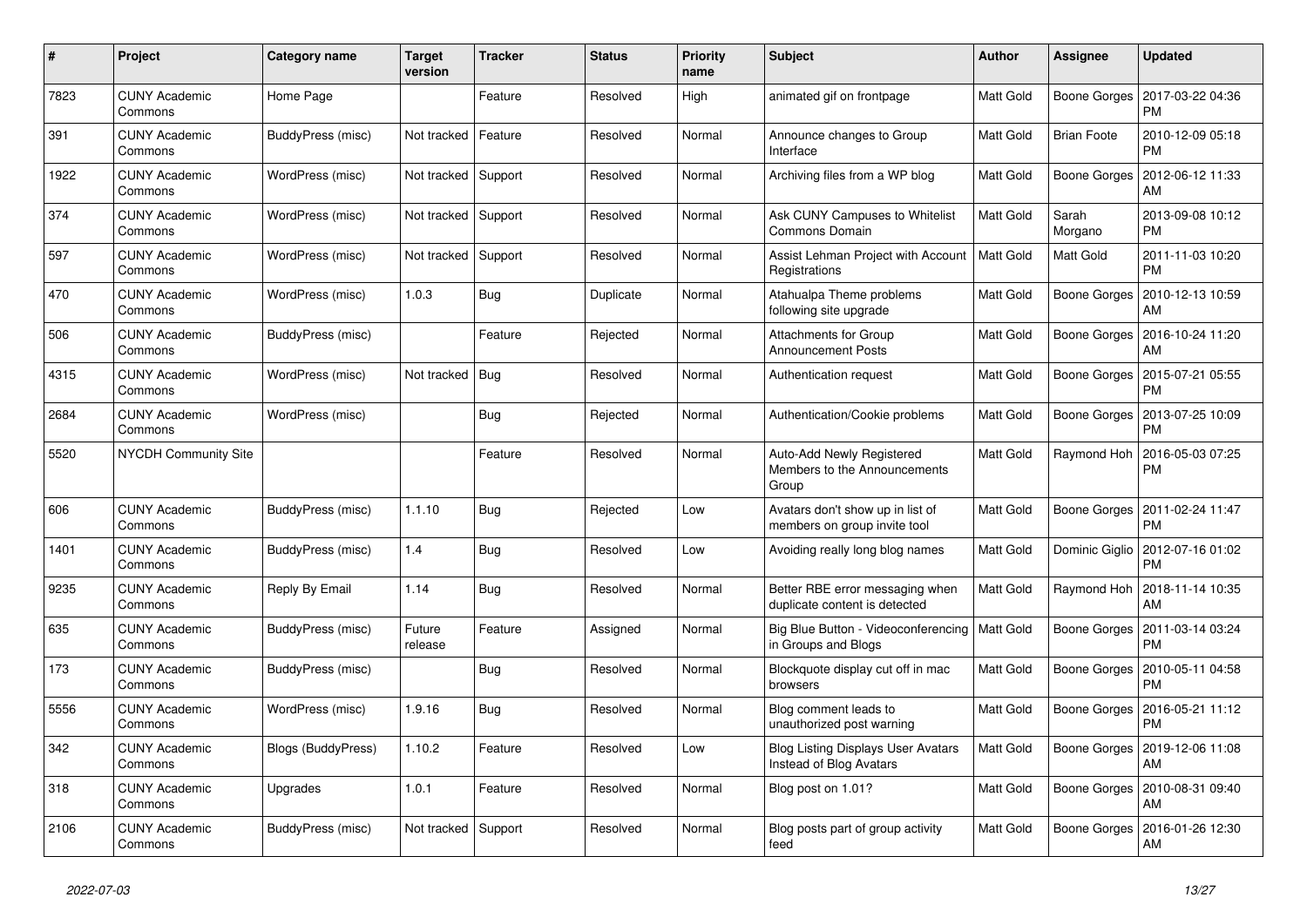| #    | Project                         | Category name            | <b>Target</b><br>version | <b>Tracker</b> | <b>Status</b> | <b>Priority</b><br>name | Subject                                                                       | Author           | <b>Assignee</b>    | <b>Updated</b>                               |
|------|---------------------------------|--------------------------|--------------------------|----------------|---------------|-------------------------|-------------------------------------------------------------------------------|------------------|--------------------|----------------------------------------------|
| 1094 | <b>CUNY Academic</b><br>Commons | WordPress (misc)         | Not tracked              | Support        | Rejected      | Normal                  | Blog privacy question                                                         | Matt Gold        | Boone Gorges       | 2011-08-04 12:01<br>PM                       |
| 419  | <b>CUNY Academic</b><br>Commons | WordPress (misc)         | 1.1.1                    | Bug            | Resolved      | Normal                  | <b>Blog/Blog Post Featured Content</b><br><b>Widget Errors</b>                | Matt Gold        | CIC Michael        | 2010-12-07 08:14<br>AM                       |
| 65   | CUNY Academic<br>Commons        | WordPress (misc)         |                          | <b>Bug</b>     | Resolved      | Normal                  | Blogs not accepting doc and docx<br>files as extensions                       | Matt Gold        | Matt Gold          | 2009-11-17 10:04<br><b>PM</b>                |
| 8793 | <b>CUNY Academic</b><br>Commons | Help/Codex               | 1.12.3                   | Bug            | Resolved      | Normal                  | Bold email address on help page                                               | Matt Gold        | Paige Dupont       | 2017-11-28 11:21<br>AM                       |
| 5128 | <b>CUNY Academic</b><br>Commons | Group Forums             | 1.9.5                    | Bug            | Resolved      | Normal                  | Botched forum display of posting to<br>multiple groups info                   | <b>Matt Gold</b> | Daniel Jones       | 2016-01-19 03:13<br><b>PM</b>                |
| 482  | <b>CUNY Academic</b><br>Commons | WordPress (misc)         | 1.1.4                    | Bug            | Resolved      | Normal                  | BP Admin Bar Display Error                                                    | Matt Gold        | Boone Gorges       | 2010-12-16 08:45<br>AM                       |
| 109  | <b>CUNY Academic</b><br>Commons | Upgrades                 |                          | Bug            | Resolved      | Normal                  | BP Admin Bar doesn't appear on<br>login screen                                | Matt Gold        | Boone Gorges       | 2010-05-11 05:21<br>PM                       |
| 527  | <b>CUNY Academic</b><br>Commons | <b>BuddyPress (misc)</b> | 1.1.7                    | <b>Bug</b>     | Resolved      | Low                     | BP Admin Bar Doesn't Show up on<br>Cityscape Theme                            | Matt Gold        | Boone Gorges       | 2011-01-04 03:39<br>PM                       |
| 796  | <b>CUNY Academic</b><br>Commons | Wiki                     | 1.2.4                    | Bug            | Resolved      | Normal                  | BP Admin Bar Header Margin                                                    | Matt Gold        |                    | Raymond Hoh   2011-06-07 02:37<br><b>PM</b>  |
| 340  | <b>CUNY Academic</b><br>Commons | BuddyPress (misc)        | 1.1                      | <b>Bug</b>     | Resolved      | High                    | BP Admin Bar Menu Mouseover<br>Areas Too Sensitive                            | <b>Matt Gold</b> | Boone Gorges       | 2010-12-01 09:48<br>AM                       |
| 235  | <b>CUNY Academic</b><br>Commons | BuddyPress (misc)        |                          | Bug            | Resolved      | Normal                  | BP Admin Bar Not Appearing on<br>Help Blog                                    | <b>Matt Gold</b> | Boone Gorges       | 2010-05-20 06:15<br><b>PM</b>                |
| 82   | <b>CUNY Academic</b><br>Commons | Upgrades                 |                          | <b>Bug</b>     | Resolved      | Normal                  | BP Admin Styles/Subdomain blogs                                               | <b>Matt Gold</b> | <b>CIC Michael</b> | 2010-05-20 03:10<br><b>PM</b>                |
| 1321 | <b>CUNY Academic</b><br>Commons | BuddyPress (misc)        | 1.2.5                    | Bug            | Duplicate     | Normal                  | BP Doc Comment Doesn't Show Up<br>on Doc (but does appear in group<br>stream) | Matt Gold        | Boone Gorges       | 2011-11-04 08:04<br>AM                       |
| 2651 | NYCDH Community Site            |                          |                          | Bug            | Rejected      | Normal                  | BP Doc save button returns users to<br>doc directory instead of to group      | <b>Matt Gold</b> | Boone Gorges       | 2013-08-02 12:47<br><b>PM</b>                |
| 9105 | <b>CUNY Academic</b><br>Commons | <b>BuddyPress Docs</b>   | 1.12.7                   | Bug            | Resolved      | Urgent                  | BP doc titles/dates messed up                                                 | <b>Matt Gold</b> | Boone Gorges       | 2018-01-23 11:00<br>AM                       |
| 735  | <b>CUNY Academic</b><br>Commons | BuddyPress (misc)        | 1.2.5                    | Feature        | Resolved      | Normal                  | BP Docs - Include Check-Box to<br>Avoid Email Notifications of Minor<br>Edits | <b>Matt Gold</b> | Boone Gorges       | 2011-07-24 11:34<br>AM                       |
| 905  | <b>CUNY Academic</b><br>Commons | BuddyPress (misc)        | 1.2.4                    | <b>Bug</b>     | Resolved      | Low                     | BP Docs Authentication Issue                                                  | Matt Gold        |                    | Boone Gorges   2011-07-12 01:39<br><b>PM</b> |
| 992  | <b>CUNY Academic</b><br>Commons | BuddyPress (misc)        | 1.2.5                    | Bug            | Resolved      | Normal                  | BP Docs comments show up on WP   Matt Gold<br>Dashboard                       |                  |                    | Boone Gorges   2011-07-19 02:17<br><b>PM</b> |
| 993  | <b>CUNY Academic</b><br>Commons | BuddyPress (misc)        | 1.2.5                    | <b>Bug</b>     | Resolved      | Low                     | <b>BP Docs Notification Issue</b>                                             | Matt Gold        |                    | Boone Gorges   2011-07-20 12:10<br>AM        |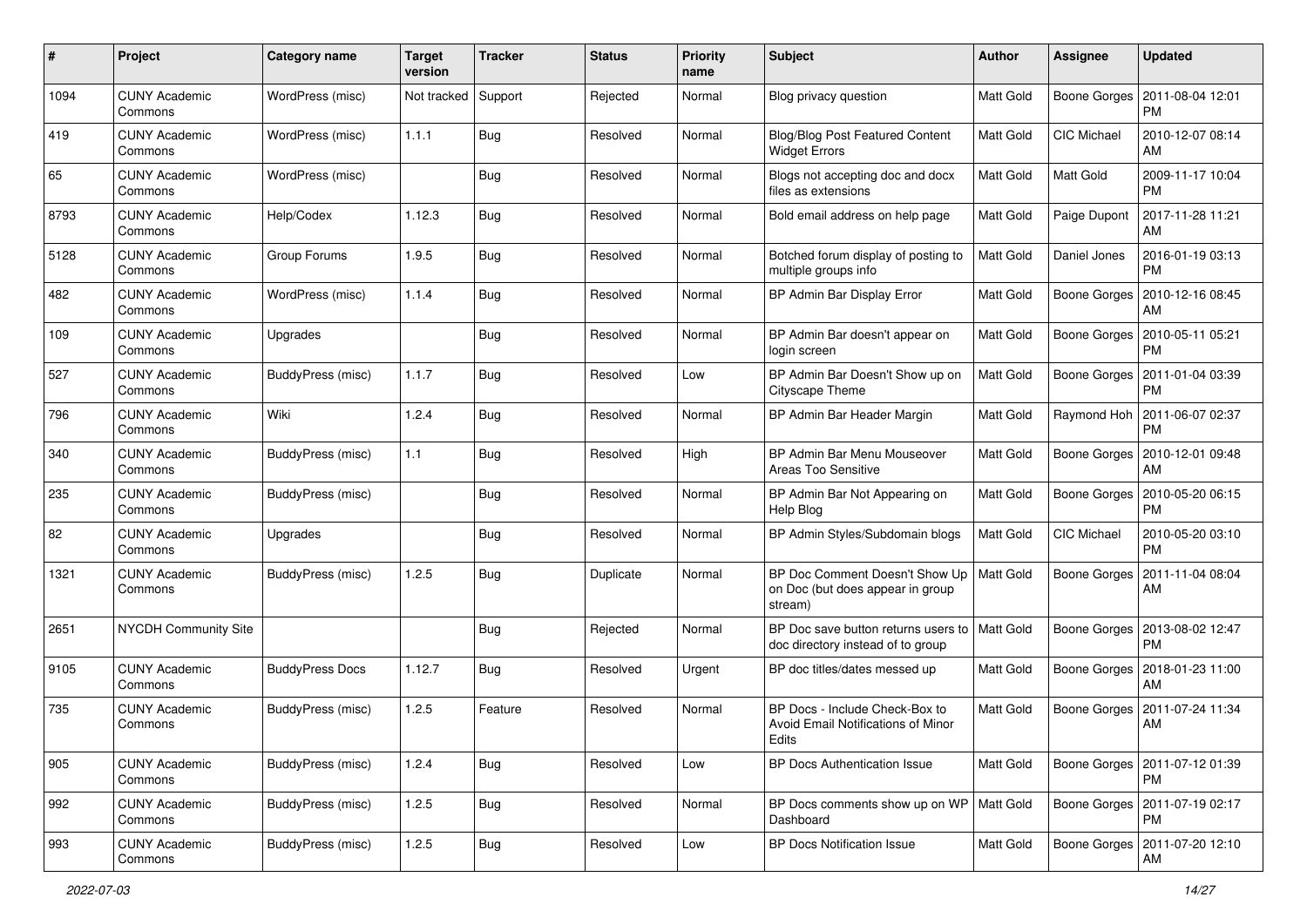| $\#$           | Project                         | Category name           | <b>Target</b><br>version | <b>Tracker</b> | <b>Status</b> | <b>Priority</b><br>name | <b>Subject</b>                                                                         | Author    | Assignee     | <b>Updated</b>                        |
|----------------|---------------------------------|-------------------------|--------------------------|----------------|---------------|-------------------------|----------------------------------------------------------------------------------------|-----------|--------------|---------------------------------------|
| 806            | <b>CUNY Academic</b><br>Commons | BuddyPress (misc)       | 1.2.4                    | Bug            | Resolved      | Normal                  | <b>BP Docs Notification Throttling</b><br>Issues                                       | Matt Gold | Boone Gorges | 2011-06-08 12:17<br><b>PM</b>         |
| 3289           | <b>NYCDH Community Site</b>     |                         |                          | <b>Bug</b>     | Resolved      | Normal                  | BP Docs revision overflowing div<br>containers                                         | Matt Gold | Raymond Hoh  | 2014-06-26 05:19<br><b>PM</b>         |
| 1616           | CUNY Academic<br>Commons        | BuddyPress (misc)       | 1.3.7                    | <b>Bug</b>     | Resolved      | Low                     | <b>BP Docs timeout issue</b>                                                           | Matt Gold | Boone Gorges | 2012-02-21 03:23<br><b>PM</b>         |
| 2528           | <b>CUNY Academic</b><br>Commons | BuddyPress (misc)       | 1.4.31                   | Feature        | Resolved      | Low                     | BP emails sent from secondary<br>sites should use main site headers                    | Matt Gold | Raymond Hoh  | 2013-07-11 11:14<br>AM                |
| 3265           | <b>CUNY Academic</b><br>Commons | Reply By Email          | Not tracked              | <b>Bug</b>     | Resolved      | Normal                  | BPE Duplicate message issue                                                            | Matt Gold | Matt Gold    | 2014-06-11 10:59<br><b>PM</b>         |
| 783            | <b>CUNY Academic</b><br>Commons | BuddyPress (misc)       | 1.2.4                    | Bug            | Resolved      | Normal                  | <b>Broken Avatar Images</b>                                                            | Matt Gold | Boone Gorges | 2011-06-06 02:49<br><b>PM</b>         |
| 138            | <b>CUNY Academic</b><br>Commons | BuddyPress (misc)       |                          | Bug            | Resolved      | Normal                  | Broken Links in Forum Notification<br>Emails                                           | Matt Gold | Boone Gorges | 2010-03-02 07:59<br><b>PM</b>         |
| 15228          | <b>CUNY Academic</b><br>Commons | BuddyPress (misc)       | 1.19.3                   | Bug            | Resolved      | Normal                  | Broken site icon in "Sites Across<br><b>CUNY Listing</b>                               | Matt Gold | Raymond Hoh  | 2022-01-26 07:48<br><b>PM</b>         |
| 3042           | <b>CUNY Academic</b><br>Commons | <b>Public Portfolio</b> | Future<br>release        | Feature        | Assigned      | Normal                  | Browsing member interests                                                              | Matt Gold | Boone Gorges | 2015-03-21 09:04<br><b>PM</b>         |
| 3581           | <b>CUNY Academic</b><br>Commons | <b>BuddyPress Docs</b>  | 1.7.1                    | Bug            | Resolved      | Normal                  | <b>BuddyPress Docs Line Break issue</b>                                                | Matt Gold | Boone Gorges | 2014-10-20 02:56<br><b>PM</b>         |
| 623            | <b>CUNY Academic</b><br>Commons | BuddyPress (misc)       | 1.2                      | Feature        | Resolved      | Normal                  | <b>BuddyPress Docs: Move</b><br>Paste-from-Word Icon Into Top Row<br>of Tiny-MCE icons | Matt Gold | Boone Gorges | 2011-02-28 06:33<br>PM                |
| 3809           | <b>CUNY Academic</b><br>Commons | BuddyPress (misc)       | 1.7.17                   | Bug            | Resolved      | Normal                  | BuddyPress member filters not<br>working correctly                                     | Matt Gold | Matt Gold    | 2015-03-22 01:03<br>AM                |
| 2622           | NYCDH Community Site            |                         |                          | Support        | Resolved      | Normal                  | BuddyPress Members Widget on<br>Homepage doesn't show new<br>members                   | Matt Gold | Raymond Hoh  | 2013-06-19 09:37<br>AM                |
| $\overline{7}$ | <b>CUNY Academic</b><br>Commons | BuddyPress (misc)       |                          | <b>Bug</b>     | Resolved      | Normal                  | BuddyPress theme error on iPhone                                                       | Matt Gold | Boone Gorges | 2009-09-15 07:39<br><b>PM</b>         |
| 5989           | NYCDH Community Site            |                         |                          | Support        | Resolved      | Normal                  | Buddypress/WP question                                                                 | Matt Gold | Raymond Hoh  | 2018-02-21 07:16<br><b>PM</b>         |
| 1487           | <b>CUNY Academic</b><br>Commons | BuddyPress (misc)       | 1.3.3                    | Feature        | Resolved      | Normal                  | Bug when using Featured Widget to<br>display a page                                    | Matt Gold | Boone Gorges | 2012-01-10 10:05<br><b>PM</b>         |
| 1134           | <b>CUNY Academic</b><br>Commons | WordPress (misc)        | 1.3                      | Feature        | Resolved      | Normal                  | <b>Build Flexibility for Image Choices</b><br>into Featured Content Widget             | Matt Gold |              | Boone Gorges   2011-11-30 02:27<br>AM |
| 2293           | <b>CUNY Academic</b><br>Commons | commonsinabox.org       |                          | Bug            | Resolved      | Normal                  | Building community on<br>commonsinabox.org - add members<br>page                       | Matt Gold | Chris Stein  | 2012-11-25 03:43<br><b>PM</b>         |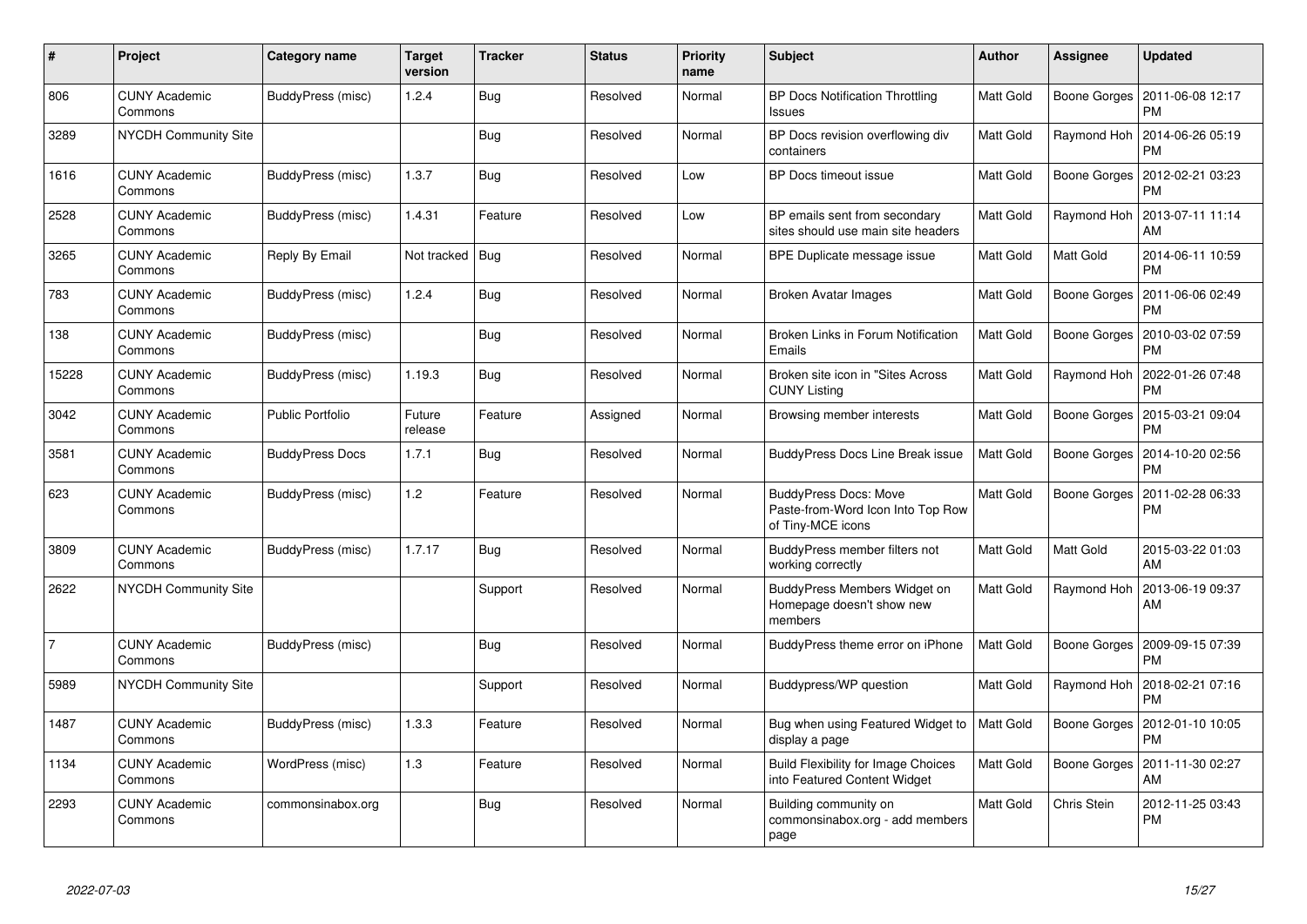| #     | Project                         | <b>Category name</b>      | <b>Target</b><br>version | <b>Tracker</b> | <b>Status</b> | <b>Priority</b><br>name | <b>Subject</b>                                                      | <b>Author</b>    | Assignee       | <b>Updated</b>                |
|-------|---------------------------------|---------------------------|--------------------------|----------------|---------------|-------------------------|---------------------------------------------------------------------|------------------|----------------|-------------------------------|
| 5097  | <b>CUNY Academic</b><br>Commons | Registration              | Not tracked              | Support        | Resolved      | Normal                  | Bulk account creation                                               | Matt Gold        | Boone Gorges   | 2016-04-07 11:14<br>AM        |
| 364   | <b>CUNY Academic</b><br>Commons | <b>WordPress Plugins</b>  | Future<br>release        | Feature        | <b>New</b>    | Normal                  | <b>Bulletin Board</b>                                               | Matt Gold        |                | 2015-01-05 08:50<br>PM        |
| 2021  | <b>CUNY Academic</b><br>Commons | WordPress (misc)          | 1.5                      | Feature        | Rejected      | Low                     | Buy gravity forms                                                   | <b>Matt Gold</b> | Matt Gold      | 2012-08-07 05:00<br>PM        |
| 467   | <b>CUNY Academic</b><br>Commons | BuddyPress (misc)         | Not tracked              | <b>Bug</b>     | Resolved      | Low                     | CAC Blog no longer listed on<br>BP-Admin Bar "My Blogs" list        | Matt Gold        | Boone Gorges   | 2010-12-21 12:38<br>PM        |
| 4980  | <b>CUNY Academic</b><br>Commons | Home Page                 | Future<br>release        | Feature        | Assigned      | Normal                  | CAC Featured Content -- Adding<br>Randomization                     | Matt Gold        | Boone Gorges   | 2016-12-12 03:01<br>PM        |
| 2737  | <b>CUNY Academic</b><br>Commons | BuddyPress (misc)         | 1.5.0.2                  | Bug            | Resolved      | Urgent                  | CAC Not allowing CUNY Addresses<br>to Register                      | Matt Gold        | Boone Gorges   | 2013-08-26 05:43<br>PM        |
| 9148  | <b>CUNY Academic</b><br>Commons | Layout                    | 1.12.11                  | Bug            | Resolved      | Normal                  | CAC on Microsoft Edge                                               | Matt Gold        | Matt Gold      | 2018-03-27 11:34<br>AM        |
| 4180  | <b>CUNY Academic</b><br>Commons | WordPress (misc)          | Not tracked              | Bug            | Resolved      | High                    | Cache issues: site deletion process                                 | Matt Gold        | Boone Gorges   | 2016-02-07 10:05<br>PM        |
| 1657  | <b>CUNY Academic</b><br>Commons | BuddyPress (misc)         | 1.3.10                   | Bug            | Resolved      | Normal                  | Caching Issues                                                      | Matt Gold        |                | 2012-04-04 10:17<br>AM        |
| 4802  | <b>CUNY Academic</b><br>Commons | Events                    | Not tracked              | Feature        | Resolved      | Normal                  | Calendar Display                                                    | Matt Gold        | Boone Gorges   | 2015-10-25 01:38<br>РM        |
| 6143  | <b>CUNY Academic</b><br>Commons | Events                    | 1.10.1                   | Documentation  | Resolved      | Normal                  | Calendar Embed documentation                                        | Matt Gold        | scott voth     | 2016-11-11 11:02<br>AM        |
| 11864 | <b>CUNY Academic</b><br>Commons | Events                    | Not tracked              | Support        | Resolved      | Normal                  | Calendar notification question                                      | Matt Gold        | Boone Gorges   | 2019-09-16 05:39<br>PM        |
| 3654  | <b>CUNY Academic</b><br>Commons | Group Forums              | 1.7.4                    | Bug            | Resolved      | Normal                  | can only attached one file to a forum   Matt Gold<br>post           |                  | Boone Gorges   | 2014-11-21 10:42<br>AM        |
| 9107  | <b>CUNY Academic</b><br>Commons | Non-CUNY sign up<br>codes | 1.12.7                   | Bug            | Resolved      | Normal                  | Can't add group to non-CUNY<br>sign-up code                         | Matt Gold        | Boone Gorges   | 2018-01-23 04:15<br>РM        |
| 2114  | <b>CUNY Academic</b><br>Commons | WordPress (misc)          |                          | Bug            | Rejected      | Low                     | Can't find config settings for Simpler   Matt Gold<br>iPaper plugin |                  | Dominic Giglio | 2012-12-18 09:54<br>AM        |
| 1841  | <b>CUNY Academic</b><br>Commons | WordPress (misc)          | Not tracked              | Support        | Resolved      | Normal                  | Can't find network admin menu                                       | Matt Gold        | Boone Gorges   | 2012-04-19 10:30<br>PM        |
| 9875  | <b>CUNY Academic</b><br>Commons | Messages                  | 1.13.3                   | Bug            | Resolved      | Low                     | Can't mark message as read                                          | Matt Gold        | Boone Gorges   | 2018-06-01 07:54<br><b>PM</b> |
| 810   | <b>CUNY Academic</b><br>Commons | BuddyPress (misc)         | 1.2.4                    | Bug            | Resolved      | Normal                  | Can't see all blogs in "My Blogs"                                   | Matt Gold        | Boone Gorges   | 2011-07-12 10:51<br>PM        |
| 315   | CUNY Academic<br>Commons        | WordPress (misc)          | 1.0.3                    | <b>Bug</b>     | Resolved      | Normal                  | Can't upload images to gallery                                      | Matt Gold        | Boone Gorges   | 2010-09-08 02:24<br>PM        |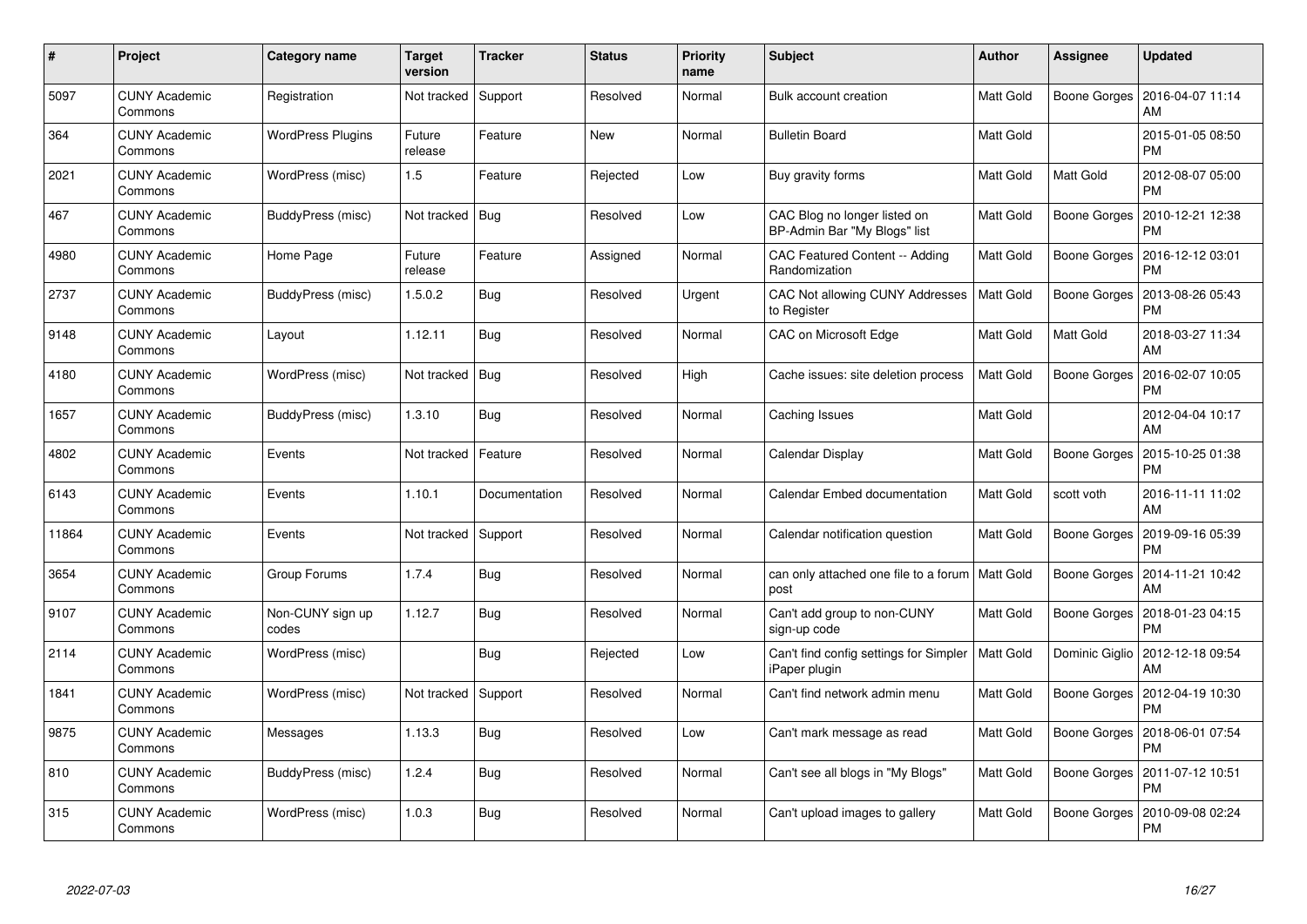| #    | Project                         | <b>Category name</b>   | <b>Target</b><br>version | <b>Tracker</b> | <b>Status</b> | <b>Priority</b><br>name | <b>Subject</b>                                                     | <b>Author</b> | Assignee                | <b>Updated</b>                |
|------|---------------------------------|------------------------|--------------------------|----------------|---------------|-------------------------|--------------------------------------------------------------------|---------------|-------------------------|-------------------------------|
| 4057 | <b>CUNY Academic</b><br>Commons | <b>BuddyPress Docs</b> | 1.8.1                    | Bug            | Resolved      | Normal                  | Canceling edit mode of BP Doc<br>reloads editing screen            | Matt Gold     | Boone Gorges            | 2015-06-01 03:08<br>PM        |
| 205  | <b>CUNY Academic</b><br>Commons | BuddyPress (misc)      |                          | <b>Bug</b>     | Resolved      | High                    | <b>Cannot Create Account</b>                                       | Matt Gold     | Boone Gorges            | 2010-05-20 03:18<br>PM        |
| 2274 | <b>CUNY Academic</b><br>Commons | commonsinabox.org      | Not tracked              | Bug            | Rejected      | Normal                  | CBOX - group names on group<br>pages                               | Matt Gold     | Boone Gorges            | 2012-11-20 02:05<br>PM        |
| 2694 | <b>CUNY Academic</b><br>Commons | commonsinabox.org      | Not tracked              | Feature        | Resolved      | Normal                  | CBOX - Redirect to previous page<br>on login                       | Matt Gold     | Boone Gorges            | 2013-08-11 12:32<br>PM        |
| 2383 | <b>CUNY Academic</b><br>Commons | commonsinabox.org      | Not tracked              | Documentation  | Resolved      | Normal                  | CBOX documentation: site features                                  | Matt Gold     | scott voth              | 2014-03-01 09:46<br>AM        |
| 2271 | <b>CUNY Academic</b><br>Commons | commonsinabox.org      | Not tracked              | Feature        | Resolved      | Normal                  | CBOX forum posts include "notify by   Matt Gold<br>email" checkbox |               | Boone Gorges            | 2016-01-26 12:33<br>AM        |
| 2270 | <b>CUNY Academic</b><br>Commons | commonsinabox.org      | Not tracked              | Bug            | Rejected      | Normal                  | CBOX group sign up - default email<br>setting                      | Matt Gold     | Boone Gorges            | 2012-11-20 03:51<br>PM        |
| 2349 | <b>CUNY Academic</b><br>Commons | commonsinabox.org      |                          | <b>Bug</b>     | Resolved      | High                    | CBOX header image position off                                     | Matt Gold     | Boone Gorges            | 2012-12-15 10:21<br>PM        |
| 2354 | <b>CUNY Academic</b><br>Commons | commonsinabox.org      |                          | Bug            | Rejected      | Low                     | CBOX header mouseover issue                                        | Matt Gold     | <b>Bowe</b><br>Frankema | 2014-05-01 08:02<br>PM        |
| 2279 | <b>CUNY Academic</b><br>Commons | commonsinabox.org      | Not tracked              | Bug            | Resolved      | Low                     | CBOX mention system rewrites<br>twitter links                      | Matt Gold     | Boone Gorges            | 2012-11-20 07:41<br>РM        |
| 3706 | <b>CUNY Academic</b><br>Commons | commonsinabox.org      | Not tracked              | Feature        | Resolved      | Normal                  | CBOX nav bar                                                       | Matt Gold     | scott voth              | 2016-01-26 05:26<br>PM        |
| 2389 | <b>CUNY Academic</b><br>Commons | commonsinabox.org      | Not tracked              | Documentation  | Resolved      | Normal                  | CBOX slider documentation                                          | Matt Gold     | scott voth              | 2019-09-23 03:03<br><b>PM</b> |
| 3823 | <b>CUNY Academic</b><br>Commons | commonsinabox.org      | Not tracked              | Bug            | Resolved      | Normal                  | CBOX styling issue                                                 | Matt Gold     | Boone Gorges            | 2015-02-23 03:33<br><b>PM</b> |
| 2275 | <b>CUNY Academic</b><br>Commons | commonsinabox.org      | Not tracked              | Bug            | Resolved      | Normal                  | <b>CBOX</b> support requests                                       | Matt Gold     | Boone Gorges            | 2012-11-20 02:05<br>РM        |
| 2971 | JustPublics@365<br>MediaCamp    |                        |                          | <b>Bug</b>     | Resolved      | Normal                  | <b>CBOX Theme Error</b>                                            | Matt Gold     | Raymond Hoh             | 2014-01-24 09:00<br>PM        |
| 2625 | <b>CUNY Academic</b><br>Commons | commonsinabox.org      | Not tracked              | Support        | Resolved      | Normal                  | <b>CBOX Widget Documentation Page</b>                              | Matt Gold     | scott voth              | 2013-06-23 12:50<br>PM        |
| 2284 | <b>CUNY Academic</b><br>Commons | commonsinabox.org      |                          | Bug            | Rejected      | Normal                  | cbox.org forum link error from profile   Matt Gold<br>page         |               | Boone Gorges            | 2012-11-20 08:02<br>РM        |
| 1853 | <b>CUNY Academic</b><br>Commons | WordPress (misc)       | Not tracked              | Bug            | Resolved      | Normal                  | CDev public?                                                       | Matt Gold     |                         | 2012-04-24 06:20<br><b>PM</b> |
| 1902 | CUNY Academic<br>Commons        | WordPress (misc)       | Not tracked   Bug        |                | Resolved      | Normal                  | CF access to home page slide<br>creation                           | Matt Gold     | Boone Gorges            | 2012-05-22 09:04<br>AM        |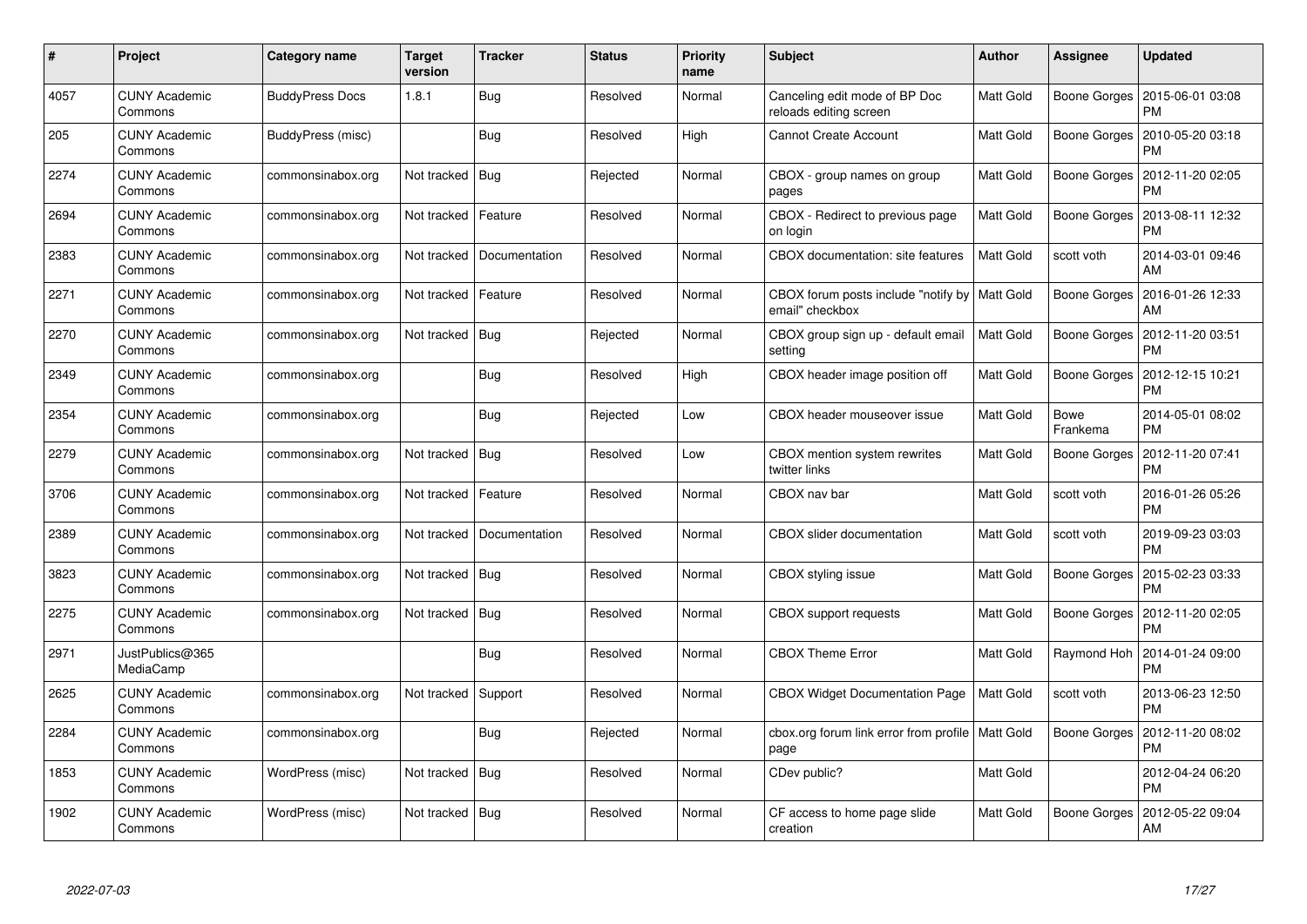| #    | Project                         | Category name              | <b>Target</b><br>version | <b>Tracker</b> | <b>Status</b> | <b>Priority</b><br>name | <b>Subject</b>                                                                                        | Author           | <b>Assignee</b>     | <b>Updated</b>                               |
|------|---------------------------------|----------------------------|--------------------------|----------------|---------------|-------------------------|-------------------------------------------------------------------------------------------------------|------------------|---------------------|----------------------------------------------|
| 2029 | <b>CUNY Academic</b><br>Commons | WordPress (misc)           | 1.4.11                   | Bug            | Resolved      | Normal                  | CForms error                                                                                          | Matt Gold        | Dominic Giglio      | 2012-11-17 02:15<br><b>PM</b>                |
| 2267 | <b>CUNY Academic</b><br>Commons |                            |                          | Bug            | Resolved      | Normal                  | Change "Cbox" to "CBOX" in<br>Dashboard Menu                                                          | Matt Gold        |                     | Boone Gorges   2012-11-18 11:01<br><b>PM</b> |
| 281  | <b>CUNY Academic</b><br>Commons | BuddyPress (misc)          | $1.1$                    | Feature        | Resolved      | Low                     | Change "Kick and Ban" terminology<br>in Group Interface                                               | Matt Gold        | Boone Gorges        | 2010-09-08 06:14<br><b>PM</b>                |
| 2206 | <b>CUNY Academic</b><br>Commons | BuddyPress (misc)          | 1.4.9                    | Support        | Resolved      | Normal                  | Change anchor location for "Post<br>New Topic" in group forums                                        | Matt Gold        | Dominic Giglio      | 2012-11-01 11:16<br>AM                       |
| 2771 | <b>CUNY Academic</b><br>Commons | BuddyPress (misc)          | 1.5.2                    | Feature        | Resolved      | Normal                  | Change Brief Descriptor Text Color<br>Again                                                           | Matt Gold        | Boone Gorges        | 2013-09-10 06:07<br>AM                       |
| 4404 | <b>CUNY Academic</b><br>Commons | <b>Public Portfolio</b>    | Future<br>release        | Design/UX      | Assigned      | Normal                  | Change color of permissions info on<br>portfolio editing interface                                    | <b>Matt Gold</b> | Samantha<br>Raddatz | 2015-08-11 05:28<br><b>PM</b>                |
| 426  | <b>CUNY Academic</b><br>Commons | WordPress (misc)           | Not tracked              | Feature        | Resolved      | Normal                  | Change default blog theme once<br>WooThemes are installed                                             | Matt Gold        | Matt Gold           | 2010-12-21 12:42<br><b>PM</b>                |
| 5222 | <b>CUNY Academic</b><br>Commons | <b>Email Notifications</b> | Not tracked              | Feature        | Resolved      | Normal                  | Change email address in the footer<br>of email notifications                                          | <b>Matt Gold</b> | Matt Gold           | 2016-04-08 11:49<br>AM                       |
| 646  | <b>CUNY Academic</b><br>Commons | BuddyPress (misc)          | 1.2                      | Bug            | Resolved      | Low                     | Change Error Message Non<br>Logged-In Users See When<br>Authorized Page is Requested<br>Without Login | Matt Gold        | Boone Gorges        | 2011-03-22 10:28<br>AM                       |
| 510  | <b>CUNY Academic</b><br>Commons | BuddyPress (misc)          | 1.2                      | Feature        | Resolved      | Normal                  | Change group slug placement on<br>group admin menu                                                    | Matt Gold        | Boone Gorges        | 2011-02-21 04:51<br><b>PM</b>                |
| 4079 | <b>CUNY Academic</b><br>Commons | Events                     | 1.8.6                    | Bug            | Resolved      | Normal                  | Change ical label for Events<br>Calendar                                                              | <b>Matt Gold</b> |                     | Raymond Hoh   2015-07-22 04:16<br><b>PM</b>  |
| 1324 | <b>CUNY Academic</b><br>Commons | WordPress (misc)           | 1.2.5                    | Feature        | Resolved      | Normal                  | Change link on main nav bar for<br>"Help"                                                             | Matt Gold        | Boone Gorges        | 2011-11-04 12:08<br>PM                       |
| 2776 | <b>CUNY Academic</b><br>Commons | BuddyPress (misc)          | 1.5.2                    | Bug            | Resolved      | Normal                  | Change Name of SPS in College list   Matt Gold                                                        |                  | Boone Gorges        | 2013-09-11 08:19<br><b>PM</b>                |
| 237  | <b>CUNY Academic</b><br>Commons | BuddyPress (misc)          |                          | Feature        | Resolved      | Low                     | Change Subject Line of Emailed<br><b>Group Updates</b>                                                | <b>Matt Gold</b> | Boone Gorges        | 2010-05-12 11:24<br>AM                       |
| 238  | <b>CUNY Academic</b><br>Commons | BuddyPress (misc)          |                          | Feature        | Resolved      | Low                     | Change Subject Line of Group<br><b>Document Emails</b>                                                | Matt Gold        | Boone Gorges        | 2010-05-12 11:27<br>AM                       |
| 29   | <b>CUNY Academic</b><br>Commons | Group Forums               |                          | Bug            | Resolved      | Low                     | Change user name display on<br><b>BbPress</b>                                                         | Matt Gold        | Boone Gorges        | 2009-10-19 03:27<br>PM                       |
| 129  | <b>CUNY Academic</b><br>Commons | Wiki                       |                          | Feature        | Resolved      | Normal                  | Change wiki admin                                                                                     | Matt Gold        | Lucas<br>Thurston   | 2010-05-11 09:57<br>PM                       |
| 361  | <b>CUNY Academic</b><br>Commons | BuddyPress (misc)          | $1.1$                    | Feature        | Resolved      | Normal                  | Change Wording of Options on<br><b>Friend Request Responses</b>                                       | Matt Gold        | Chris Stein         | 2010-11-24 01:42<br><b>PM</b>                |
| 314  | <b>CUNY Academic</b><br>Commons | BuddyPress (misc)          | 1.0.2                    | Bug            | Resolved      | Normal                  | Changing Blog Title in BuddyPress<br>Menus                                                            | Matt Gold        | Boone Gorges        | 2010-09-02 10:59<br>AM                       |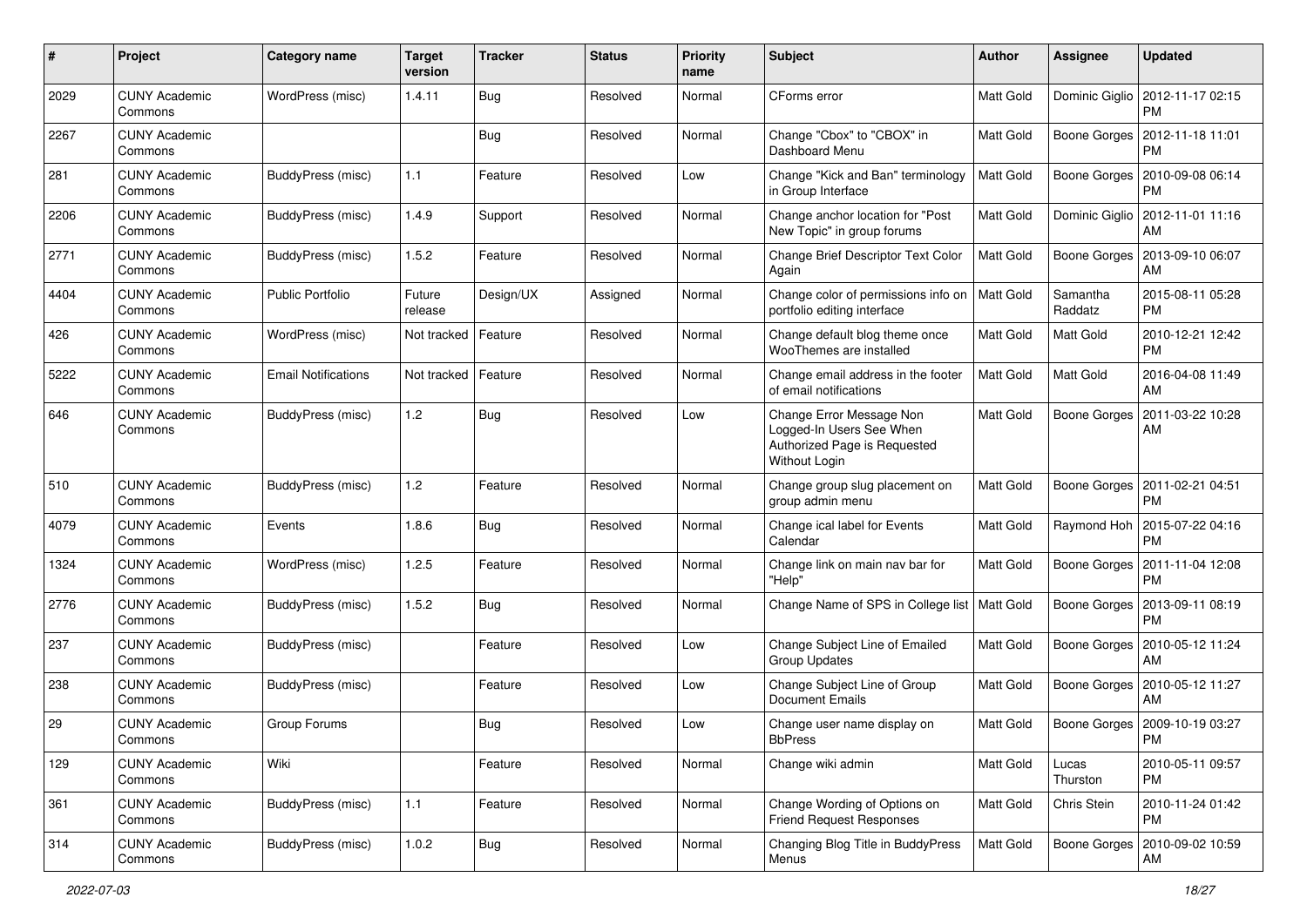| #     | Project                         | Category name           | <b>Target</b><br>version | Tracker        | <b>Status</b> | <b>Priority</b><br>name | <b>Subject</b>                                          | <b>Author</b> | Assignee          | <b>Updated</b>                |
|-------|---------------------------------|-------------------------|--------------------------|----------------|---------------|-------------------------|---------------------------------------------------------|---------------|-------------------|-------------------------------|
| 1117  | <b>CUNY Academic</b><br>Commons | BuddyPress (misc)       | 1.2.5                    | Bug            | Resolved      | Normal                  | Character Display Error in Feed                         | Matt Gold     | Boone Gorges      | 2011-09-12 06:29<br><b>PM</b> |
| 147   | <b>CUNY Academic</b><br>Commons | Group Forums            |                          | Bug            | Resolved      | Normal                  | <b>Character Limit on Forum Post</b><br>Titles          | Matt Gold     | Boone Gorges      | 2009-12-22 10:38<br><b>PM</b> |
| 285   | <b>CUNY Academic</b><br>Commons | WordPress (misc)        | Not tracked              | Bug            | Rejected      | Normal                  | <b>Check Commons mailserver</b><br>configuration        | Matt Gold     |                   | 2010-12-21 11:58<br>AM        |
| 91    | <b>CUNY Academic</b><br>Commons | Upgrades                |                          | Bug            | Resolved      | Normal                  | Check Plugin Styling                                    | Matt Gold     | Chris Stein       | 2010-05-11 05:02<br><b>PM</b> |
| 1951  | <b>CUNY Academic</b><br>Commons | WordPress (misc)        | Not tracked   Bug        |                | Resolved      | Normal                  | Check RSS feed of GCDI site                             | Matt Gold     | Boone Gorges      | 2012-07-19 10:00<br><b>PM</b> |
| 456   | <b>CUNY Academic</b><br>Commons | BuddyPress (misc)       | Not tracked              | Bug            | Resolved      | Normal                  | <b>Check Sitewide Plugins</b>                           | Matt Gold     | Boone Gorges      | 2010-12-21 12:31<br><b>PM</b> |
| 5411  | <b>CUNY Academic</b><br>Commons | <b>WordPress Themes</b> | 1.10                     | Feature        | Resolved      | Normal                  | Child theme for the MALS program                        | Matt Gold     | Daniel Jones      | 2016-05-09 08:51<br><b>PM</b> |
| 98    | <b>CUNY Academic</b><br>Commons | Wiki                    |                          | Bug            | Resolved      | High                    | CICDev Authentication request on<br>wiki                | Matt Gold     | Lucas<br>Thurston | 2009-12-03 11:45<br>AM        |
| 10563 | <b>CUNY Academic</b><br>Commons |                         | 1.13.12                  | Bug            | Resolved      | Urgent                  | cllicking on links from site menu<br>leads to 500 error | Matt Gold     | Boone Gorges      | 2018-10-23 10:48<br>AM        |
| 174   | <b>CUNY Academic</b><br>Commons | BuddyPress (misc)       |                          | Bug            | Resolved      | Normal                  | College names no longer active<br>links on profiles     | Matt Gold     | Boone Gorges      | 2010-05-11 05:00<br>PM        |
| 2044  | <b>CUNY Academic</b><br>Commons | WordPress (misc)        | 1.4.7                    | Bug            | Resolved      | Normal                  | Comment field asks for name info<br>when user logged in | Matt Gold     | Dominic Giglio    | 2012-10-11 08:34<br><b>PM</b> |
| 116   | <b>CUNY Academic</b><br>Commons | Upgrades                |                          | Bug            | Resolved      | Low                     | Comment Out Popular Listing of<br>Members on Homepage   | Matt Gold     | Boone Gorges      | 2009-12-09 12:51<br>PM        |
| 4923  | <b>CUNY Academic</b><br>Commons | WordPress (misc)        | Not tracked              | Support        | Resolved      | Normal                  | Comment posting censoring                               | Matt Gold     | Boone Gorges      | 2015-11-20 10:37<br><b>PM</b> |
| 3898  | <b>CUNY Academic</b><br>Commons | Server                  |                          | System Upgrade | Resolved      | Urgent                  | commons down                                            | Matt Gold     | Boone Gorges      | 2015-03-11 09:50<br>AM        |
| 12341 | <b>CUNY Academic</b><br>Commons |                         |                          | Bug            | Abandoned     | High                    | Commons down                                            | Matt Gold     |                   | 2020-02-11 10:45<br>AM        |
| 1901  | <b>CUNY Academic</b><br>Commons | WordPress (misc)        | Not tracked   Bug        |                | Rejected      | Normal                  | <b>Commons Down</b>                                     | Matt Gold     |                   | 2012-05-22 09:59<br>AM        |
| 14951 | <b>CUNY Academic</b><br>Commons |                         | Not tracked              | Bug            | Resolved      | Normal                  | Commons down                                            | Matt Gold     | Boone Gorges      | 2021-11-23 04:21<br><b>PM</b> |
| 2016  | <b>CUNY Academic</b><br>Commons | Server                  | Not tracked              | <b>Bug</b>     | Resolved      | Immediate               | Commons Down for a moment                               | Matt Gold     |                   | 2012-08-06 02:14<br><b>PM</b> |
| 2892  | CUNY Academic<br>Commons        | BuddyPress (misc)       |                          | Bug            | Rejected      | High                    | Commons homepage - blog column                          | Matt Gold     | Boone Gorges      | 2013-11-14 01:00<br><b>PM</b> |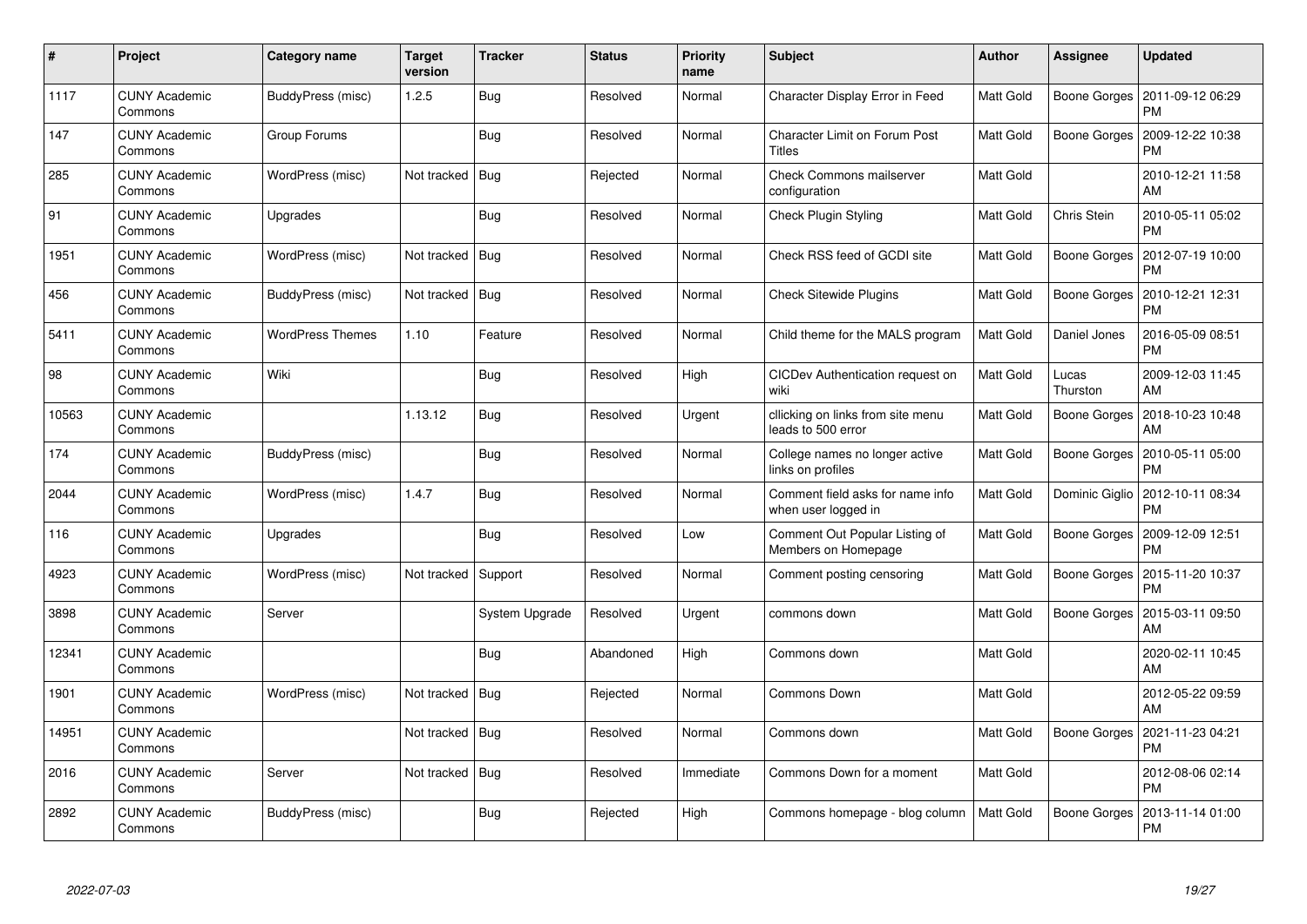| #     | Project                         | Category name           | <b>Target</b><br>version | <b>Tracker</b> | <b>Status</b> | <b>Priority</b><br>name | <b>Subject</b>                                                                          | <b>Author</b>    | Assignee           | <b>Updated</b>                |
|-------|---------------------------------|-------------------------|--------------------------|----------------|---------------|-------------------------|-----------------------------------------------------------------------------------------|------------------|--------------------|-------------------------------|
| 8380  | <b>CUNY Academic</b><br>Commons | commonsinabox.org       | Not tracked              | Support        | Resolved      | Normal                  | Commons In a Box login issue                                                            | Matt Gold        | Raymond Hoh        | 2017-06-29 03:44<br><b>PM</b> |
| 7689  | <b>CUNY Academic</b><br>Commons |                         |                          | Bug            | Duplicate     | Immediate               | Commons in Blank State                                                                  | Matt Gold        | Boone Gorges       | 2017-02-15 10:19<br>PM        |
| 1531  | <b>CUNY Academic</b><br>Commons | WordPress (misc)        | 1.3.4                    | Bug            | Resolved      | Urgent                  | Commons Only Viewable to<br>Logged-In Viewers                                           | Matt Gold        | Boone Gorges       | 2012-01-12 12:50<br>AM        |
| 3075  | <b>CUNY Academic</b><br>Commons | Server                  | Not tracked              | Bug            | Rejected      | Normal                  | Commons running slow?                                                                   | <b>Matt Gold</b> | Boone Gorges       | 2014-05-06 01:45<br><b>PM</b> |
| 5890  | <b>CUNY Academic</b><br>Commons | <b>Commons Profile</b>  | 1.9.24                   | Bug            | Resolved      | Normal                  | Commons user profile erroneously<br>indicates a group for a member                      | Matt Gold        | Boone Gorges       | 2016-08-11 11:53<br>PM        |
| 940   | <b>CUNY Academic</b><br>Commons | Redmine                 | Future<br>release        | Feature        | Assigned      | Low                     | Communication with users after<br>releases                                              | Matt Gold        | Dominic Giglio     | 2012-09-09 04:36<br><b>PM</b> |
| 3769  | <b>CUNY Academic</b><br>Commons | <b>Public Portfolio</b> | 1.7.12                   | Bug            | Resolved      | Normal                  | Completion mouseover on editing<br>version of profile is blank                          | Matt Gold        | Boone Gorges       | 2015-02-12 09:13<br>AM        |
| 10658 | <b>CUNY Academic</b><br>Commons | Design                  | 1.14.8                   | Design/UX      | Resolved      | Normal                  | Condense sitewide footer                                                                | Matt Gold        | Sonja Leix         | 2019-03-12 11:20<br>AM        |
| 157   | <b>CUNY Academic</b><br>Commons | BuddyPress (misc)       | Not tracked              | Feature        | Rejected      | Normal                  | Conduct a review of BuddyPress<br>plugins                                               | Matt Gold        | Boone Gorges       | 2016-01-26 12:16<br>AM        |
| 2360  | <b>CUNY Academic</b><br>Commons | BuddyPress (misc)       | 1.5                      | Feature        | Resolved      | Low                     | <b>Confirmation before File Deletion</b>                                                | Matt Gold        | Boone Gorges       | 2013-08-01 09:08<br>PM        |
| 305   | <b>CUNY Academic</b><br>Commons | WordPress (misc)        | Not tracked              | <b>Bug</b>     | Resolved      | Normal                  | Confirmation emails not received                                                        | Matt Gold        | Boone Gorges       | 2010-09-08 11:00<br>AM        |
| 1557  | <b>CUNY Academic</b><br>Commons | WordPress (misc)        | 1.4                      | Feature        | Resolved      | Normal                  | Confirmation Message on Adding<br>New Users to Blog                                     | Matt Gold        | Boone Gorges       | 2012-05-31 01:53<br>AM        |
| 440   | <b>CUNY Academic</b><br>Commons | WordPress (misc)        | 1.1.1                    | Bug            | Resolved      | Normal                  | Conflict between Image Uploader<br>and CAC Featured Content Plugin                      | Matt Gold        | <b>CIC Michael</b> | 2010-12-08 02:25<br><b>PM</b> |
| 656   | <b>CUNY Academic</b><br>Commons | BuddyPress (misc)       | 1.2                      | Bug            | Resolved      | Low                     | <b>Conflicting Email Subscription</b><br>Messages                                       | Matt Gold        | Boone Gorges       | 2011-04-10 10:10<br><b>PM</b> |
| 16306 | <b>CUNY Academic</b><br>Commons | Messages                | 2.0.2                    | Bug            | Resolved      | Normal                  | Confusing messaging on send<br>message page                                             | Matt Gold        | Raymond Hoh        | 2022-06-29 11:31<br>AM        |
| 2111  | <b>CUNY Academic</b><br>Commons | Redmine                 | 1.5                      | Feature        | Duplicate     | Low                     | Connect Commons updates to<br><b>Redmine Tickets</b>                                    | Matt Gold        | Boone Gorges       | 2012-09-09 08:09<br>AM        |
| 8756  | <b>CUNY Academic</b><br>Commons | Group Blogs             | Future<br>release        | Feature        | Hold          | Normal                  | Connect multiple blogs to one<br>group?                                                 | Matt Gold        | Boone Gorges       | 2017-09-30 10:42<br>AM        |
| 1132  | <b>CUNY Academic</b><br>Commons | WordPress (misc)        | 1.3                      | Feature        | Rejected      | Normal                  | Consider adding a forum plugin for<br>blogs                                             | Matt Gold        | Boone Gorges       | 2011-11-17 10:51<br><b>PM</b> |
| 1345  | <b>CUNY Academic</b><br>Commons | BuddyPress (misc)       | 1.3                      | Bug            | Resolved      | Normal                  | Consider Adding BuddyPress Group   Matt Gold<br>for Community Admins and Mods<br>Plugin |                  | Boone Gorges       | 2011-11-28 03:17<br><b>PM</b> |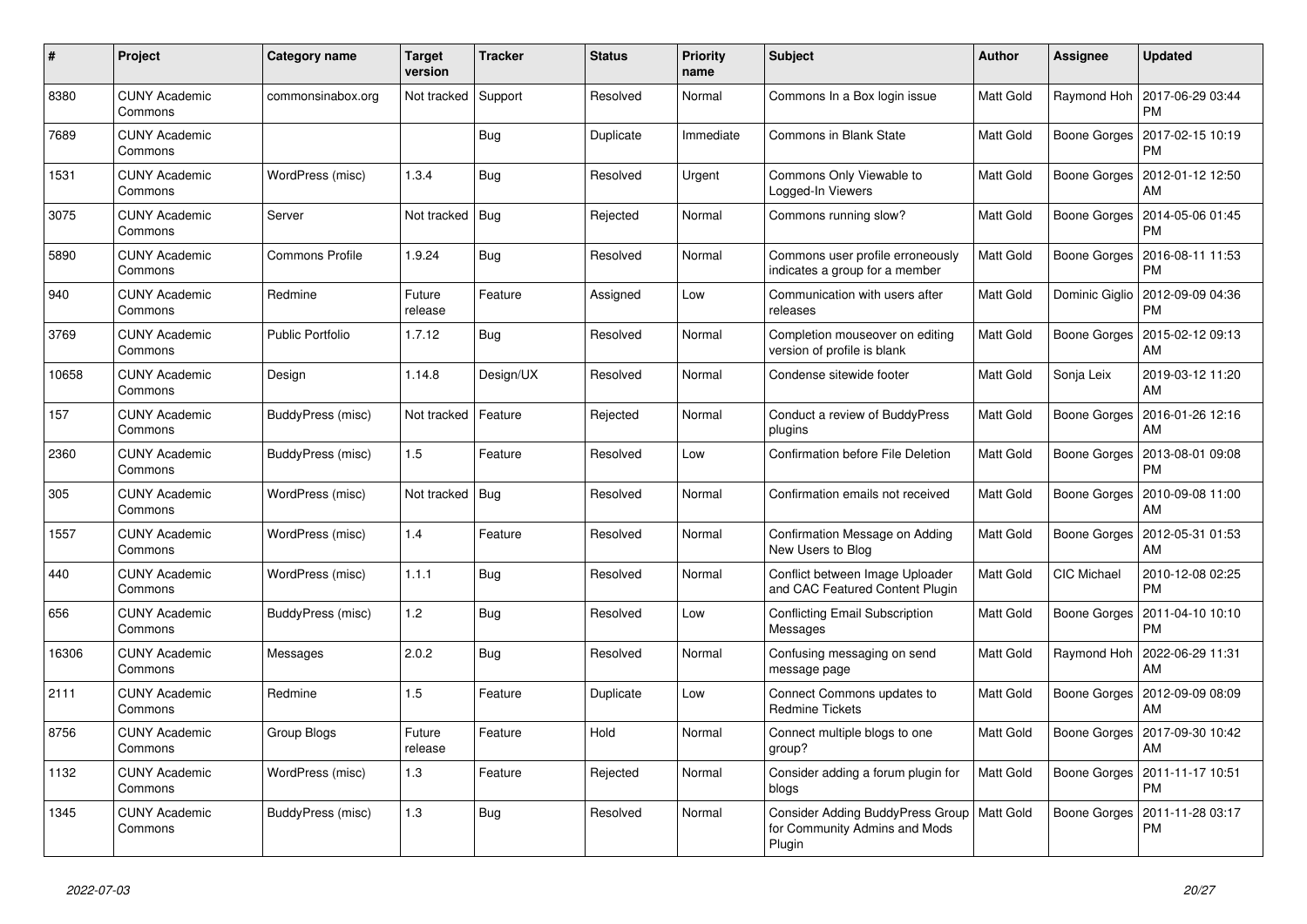| $\#$  | Project                         | <b>Category name</b>     | <b>Target</b><br>version | <b>Tracker</b> | <b>Status</b> | <b>Priority</b><br>name | Subject                                                                            | Author           | <b>Assignee</b> | <b>Updated</b>                               |
|-------|---------------------------------|--------------------------|--------------------------|----------------|---------------|-------------------------|------------------------------------------------------------------------------------|------------------|-----------------|----------------------------------------------|
| 428   | <b>CUNY Academic</b><br>Commons | BuddyPress (misc)        | 1.2                      | Feature        | Resolved      | Normal                  | Consider adding Log Out button to<br><b>BP Admin Bar</b>                           | Matt Gold        | Boone Gorges    | 2010-12-22 12:12<br>PM                       |
| 120   | <b>CUNY Academic</b><br>Commons | <b>BuddyPress (misc)</b> | 1.4                      | Feature        | Resolved      | Normal                  | <b>Consider Adding Privacy Options</b><br>Plugin for Profiles                      | Matt Gold        | Boone Gorges    | 2015-11-12 01:02<br>AM                       |
| 599   | <b>CUNY Academic</b><br>Commons | BuddyPress (misc)        | Future<br>release        | Feature        | Assigned      | Normal                  | Consider adding rating plugins for<br>BuddyPress/BBPress                           | Matt Gold        | Boone Gorges    | 2011-08-22 06:50<br>PM                       |
| 176   | <b>CUNY Academic</b><br>Commons | Documentation            | Not tracked              | Feature        | Rejected      | Normal                  | Consider adding submenu to Help<br>section                                         | Matt Gold        | Matt Gold       | 2016-01-26 05:12<br><b>PM</b>                |
| 774   | <b>CUNY Academic</b><br>Commons | BuddyPress (misc)        | 1.3                      | Feature        | Resolved      | Normal                  | Consider Allowing Email to Be Sent<br><b>Between Unfriended Members</b>            | <b>Matt Gold</b> | Boone Gorges    | 2011-06-16 04:06<br><b>PM</b>                |
| 1215  | <b>CUNY Academic</b><br>Commons | <b>WordPress Themes</b>  |                          | Feature        | Rejected      | Normal                  | Consider Buying Viva Themes Pack                                                   | <b>Matt Gold</b> | Matt Gold       | 2016-10-24 11:41<br>AM                       |
| 3564  | <b>CUNY Academic</b><br>Commons | User Experience          |                          | Design/UX      | Rejected      | Normal                  | Consider repositioning Forum link in   Matt Gold<br>group nav                      |                  | Chris Stein     | 2015-04-13 04:32<br><b>PM</b>                |
| 639   | <b>CUNY Academic</b><br>Commons | WordPress (misc)         | 1.1.11                   | Feature        | Resolved      | Low                     | <b>Consider WP Comment Remix</b><br>Plugin                                         | Matt Gold        | Boone Gorges    | 2011-03-17 05:43<br>PM                       |
| 3176  | <b>CUNY Academic</b><br>Commons | Group Library            | 1.17.0                   | Design/UX      | Resolved      | Normal                  | Consolidate Doc/File/Forum<br>Attachment interface                                 | Matt Gold        | Boone Gorges    | 2020-07-14 01:06<br><b>PM</b>                |
| 8161  | <b>CUNY Academic</b><br>Commons |                          |                          | <b>Bug</b>     | Rejected      | Normal                  | Contact form info sent to Commons<br>email                                         | Matt Gold        | Boone Gorges    | 2017-05-21 10:52<br>PM                       |
| 13949 | <b>CUNY Academic</b><br>Commons |                          | Not tracked              | Bug            | <b>New</b>    | Normal                  | Continued debugging of runaway<br>MySQL connections                                | Matt Gold        | Boone Gorges    | 2021-09-14 10:42<br>AM                       |
| 8463  | <b>CUNY Academic</b><br>Commons | <b>Public Portfolio</b>  | 1.11.9                   | Bug            | Resolved      | Normal                  | Continued issues with portfolio view<br>on mobile device                           | <b>Matt Gold</b> | Daniel Jones    | 2017-08-13 07:44<br><b>PM</b>                |
| 3152  | <b>CUNY Academic</b><br>Commons | WordPress (misc)         |                          | Bug            | Rejected      | Normal                  | Cookie/Session weirdness                                                           | Matt Gold        | Boone Gorges    | 2014-04-27 02:41<br><b>PM</b>                |
| 4238  | <b>CUNY Academic</b><br>Commons | Events                   | Future<br>release        | Feature        | Assigned      | Normal                  | Copy Events to Other Groups?                                                       | Matt Gold        | Boone Gorges    | 2015-07-02 10:08<br>AM                       |
| 561   | <b>CUNY Academic</b><br>Commons | <b>BuddyPress (misc)</b> |                          | Bug            | Resolved      | Normal                  | Copyright Violation                                                                | Matt Gold        | Matt Gold       | 2011-02-05 03:10<br><b>PM</b>                |
| 3045  | <b>CUNY Academic</b><br>Commons | <b>Public Portfolio</b>  | 1.7                      | Feature        | Resolved      | Normal                  | Create 'clear formatting' button for<br>profile editor                             | <b>Matt Gold</b> | Boone Gorges    | 2014-10-08 03:53<br><b>PM</b>                |
| 2757  | <b>CUNY Academic</b><br>Commons | <b>Group Files</b>       | 1.7                      | Feature        | Resolved      | Normal                  | Create "Download All" Capabilities<br>for Files in a Folder                        | <b>Matt Gold</b> |                 | Boone Gorges   2014-10-14 03:09<br><b>PM</b> |
| 1459  | <b>CUNY Academic</b><br>Commons | WordPress (misc)         | 1.3.1                    | Feature        | Resolved      | Normal                  | Create "no image" option for<br>featured blog posts on featured<br>homepage widget | Matt Gold        | Boone Gorges    | 2011-12-19 11:25<br>AM                       |
| 8935  | <b>CUNY Academic</b><br>Commons | Public Portfolio         | 1.13                     | Feature        | Resolved      | Normal                  | Create a better-looking null state for<br>Portfolios without About You<br>sections | <b>Matt Gold</b> | Boone Gorges    | 2018-03-23 04:37<br><b>PM</b>                |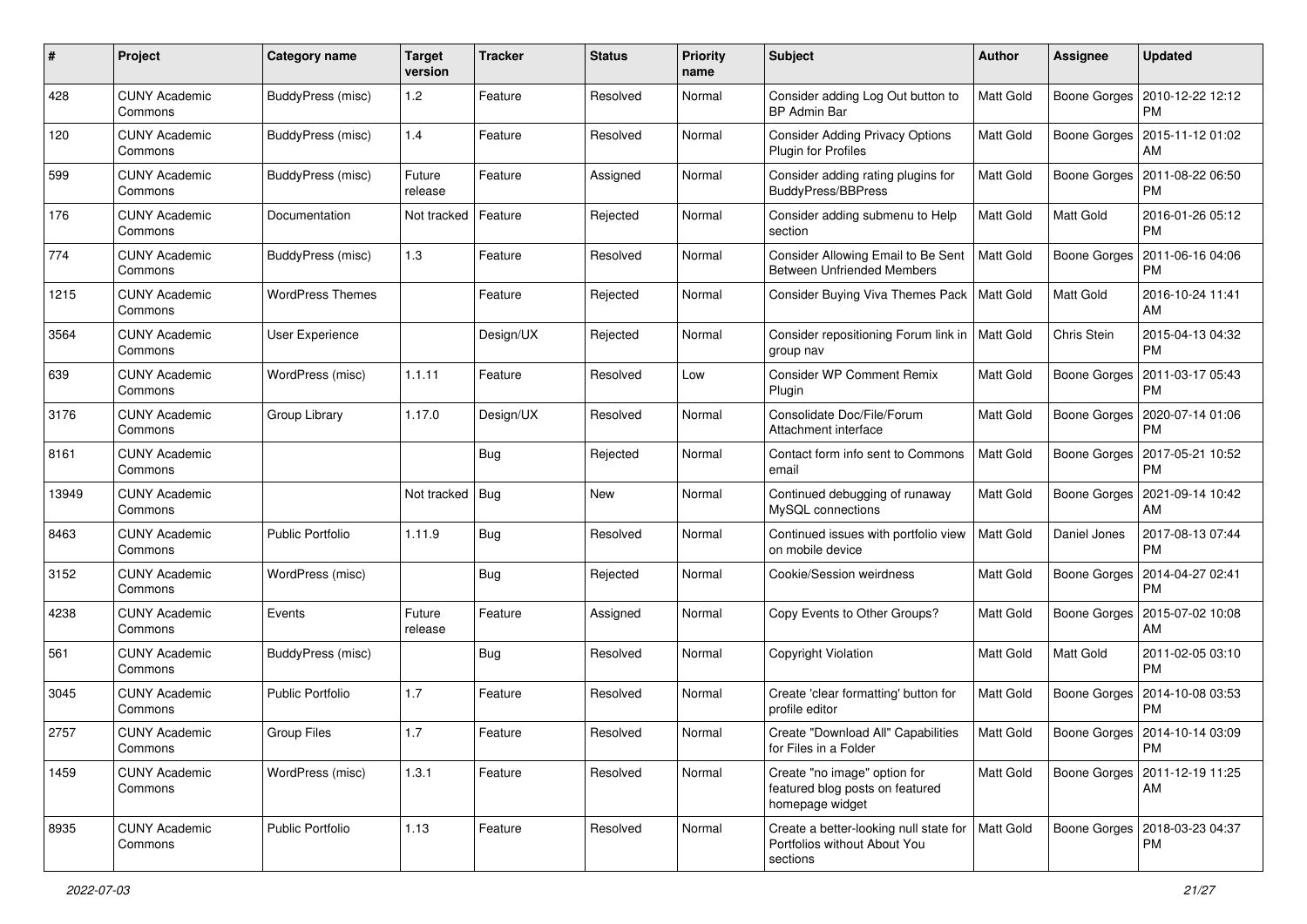| $\pmb{\#}$ | Project                         | <b>Category name</b>    | <b>Target</b><br>version | <b>Tracker</b> | <b>Status</b> | <b>Priority</b><br>name | <b>Subject</b>                                                                        | <b>Author</b>    | Assignee           | <b>Updated</b>                |
|------------|---------------------------------|-------------------------|--------------------------|----------------|---------------|-------------------------|---------------------------------------------------------------------------------------|------------------|--------------------|-------------------------------|
| 81         | <b>CUNY Academic</b><br>Commons | Upgrades                |                          | <b>Bug</b>     | Resolved      | Normal                  | Create a blog template                                                                | Matt Gold        | <b>CIC Michael</b> | 2009-12-02 08:17<br><b>PM</b> |
| 8837       | <b>CUNY Academic</b><br>Commons |                         | Not tracked              | Feature        | Assigned      | Normal                  | Create a form to request info from<br>people requesting premium themes<br>and plugins | Matt Gold        | Marilyn Weber      | 2017-11-14 03:35<br><b>PM</b> |
| 1920       | <b>CUNY Academic</b><br>Commons | WordPress (misc)        | Not tracked              | Feature        | Resolved      | Normal                  | Create A Page on the Commons --<br>Landing Page for email                             | Matt Gold        | scott voth         | 2012-06-08 11:02<br><b>PM</b> |
| 504        | <b>CUNY Academic</b><br>Commons | WordPress (misc)        | Not tracked              | Feature        | Resolved      | Normal                  | Create a page on the news blog to<br>highlight stories about the<br>Commons           | Matt Gold        | scott voth         | 2011-03-14 10:07<br><b>PM</b> |
| 3080       | <b>CUNY Academic</b><br>Commons | <b>Group Files</b>      | Future<br>release        | Feature        | Assigned      | Low                     | Create a system to keep track of file<br>changes                                      | <b>Matt Gold</b> | Boone Gorges       | 2014-02-26 10:04<br><b>PM</b> |
| 212        | <b>CUNY Academic</b><br>Commons | BuddyPress (misc)       |                          | Feature        | Resolved      | High                    | Create a way for group members to<br>send out email announcements                     | Matt Gold        | Boone Gorges       | 2010-05-12 10:11<br>AM        |
| 1981       | <b>CUNY Academic</b><br>Commons | WordPress (misc)        |                          | Feature        | Rejected      | Normal                  | Create a WordPress-based<br>alternative to UserVoice                                  | Matt Gold        | Boone Gorges       | 2015-11-09 02:50<br><b>PM</b> |
| 3178       | <b>CUNY Academic</b><br>Commons | Group Forums            | 1.8                      | Design/UX      | Resolved      | Normal                  | Create ability to repost forums posts<br>to other forums                              | <b>Matt Gold</b> | Daniel Jones       | 2015-05-21 12:55<br><b>PM</b> |
| 498        | <b>CUNY Academic</b><br>Commons | BuddyPress (misc)       |                          | Feature        | Duplicate     | Normal                  | Create ability to respond to forum<br>posts by email                                  | Matt Gold        | Boone Gorges       | 2010-12-20 11:34<br>AM        |
| 2770       | <b>CUNY Academic</b><br>Commons | WordPress (misc)        |                          | <b>Bug</b>     | Resolved      | Normal                  | Create Access to Network Admin<br>from new Admin Bar                                  | Matt Gold        | Boone Gorges       | 2013-09-10 12:31<br><b>PM</b> |
| 3657       | <b>CUNY Academic</b><br>Commons | WordPress (misc)        | Not tracked              | Feature        | <b>New</b>    | Normal                  | Create alert for GC email addresses                                                   | <b>Matt Gold</b> | <b>Matt Gold</b>   | 2016-04-14 11:29<br><b>PM</b> |
| 2787       | <b>CUNY Academic</b><br>Commons |                         | Not tracked              | Bug            | Resolved      | Normal                  | Create annotated screenshot for<br>portfolio codex page                               | Matt Gold        | scott voth         | 2014-02-08 02:38<br><b>PM</b> |
| 5342       | <b>CUNY Academic</b><br>Commons | Registration            | 1.10                     | Feature        | Resolved      | Normal                  | Create auto-emails to people on<br>Unconfirmed list to nudge towards<br>completion    | Matt Gold        | Boone Gorges       | 2016-10-31 01:48<br><b>PM</b> |
| 5955       | <b>CUNY Academic</b><br>Commons | Outreach                | Future<br>release        | Feature        | Assigned      | Normal                  | Create auto-newsletter for<br>commons members                                         | Matt Gold        | Luke Waltzer       | 2016-08-30 10:34<br>AM        |
| 3012       | <b>CUNY Academic</b><br>Commons | <b>Public Portfolio</b> | 1.7                      | Design/UX      | Resolved      | Low                     | Create automated nudges for<br>people who have not filled in profiles                 | Matt Gold        | Boone Gorges       | 2014-10-09 02:51<br><b>PM</b> |
| 330        | <b>CUNY Academic</b><br>Commons | BuddyPress (misc)       | Not tracked              | Feature        | Resolved      | Low                     | Create avatar/gravatar for<br>Commons WP profile page                                 | Matt Gold        | Boone Gorges       | 2010-09-10 03:36<br><b>PM</b> |
| 446        | <b>CUNY Academic</b><br>Commons | WordPress (misc)        | 1.8                      | Feature        | Resolved      | Normal                  | Create better account activation<br>error messages                                    | Matt Gold        | Daniel Jones       | 2015-03-05 11:23<br>AM        |
| 491        | <b>CUNY Academic</b><br>Commons | WordPress (misc)        | Not tracked              | Support        | Resolved      | Normal                  | Create better/more visible<br>documentation for WooThemes                             | Matt Gold        | scott voth         | 2011-03-12 12:27<br><b>PM</b> |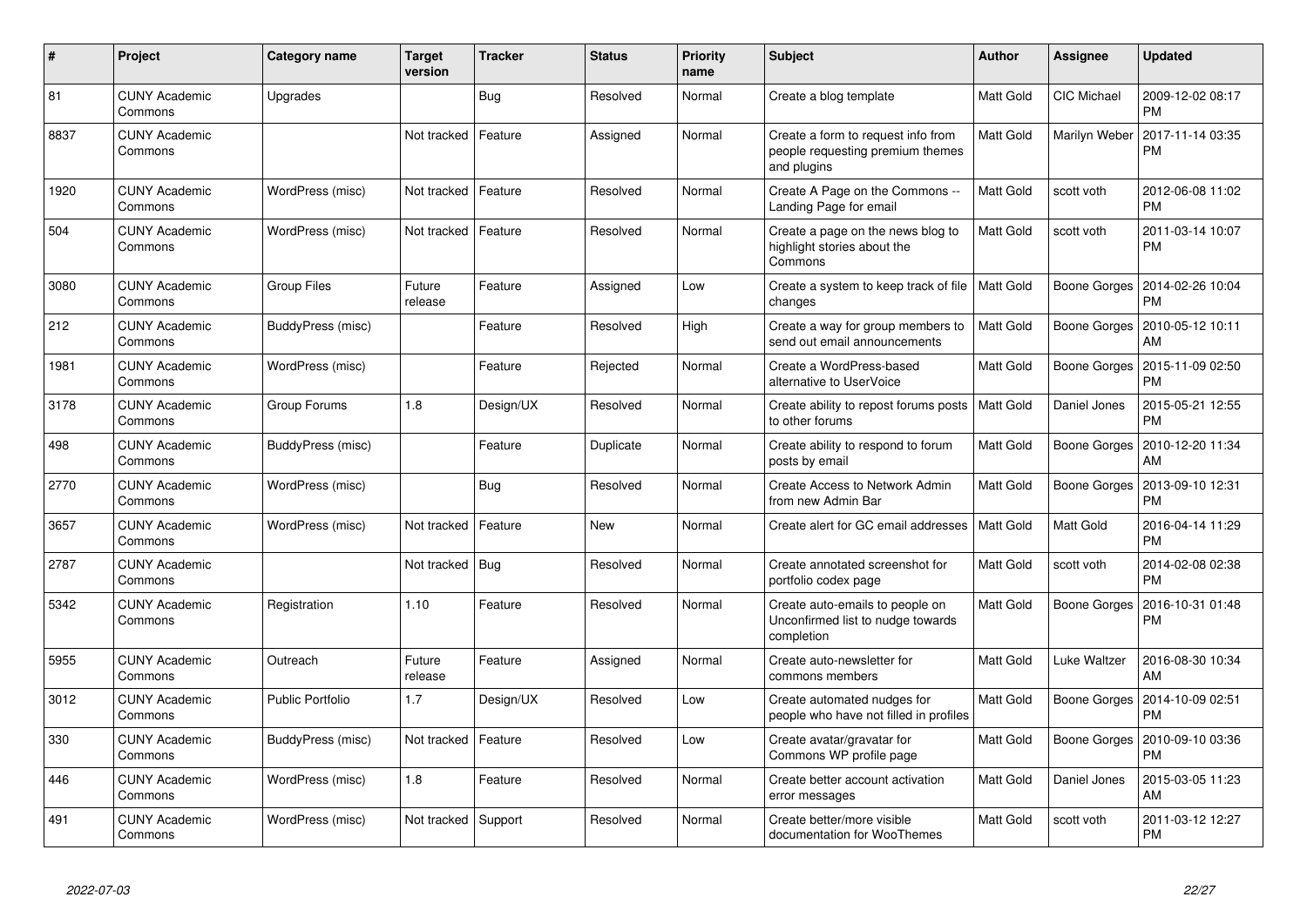| $\#$ | Project                         | Category name     | <b>Target</b><br>version | <b>Tracker</b> | <b>Status</b> | Priority<br>name | <b>Subject</b>                                                                   | Author           | Assignee           | <b>Updated</b>                        |
|------|---------------------------------|-------------------|--------------------------|----------------|---------------|------------------|----------------------------------------------------------------------------------|------------------|--------------------|---------------------------------------|
| 75   | <b>CUNY Academic</b><br>Commons | Upgrades          |                          | Feature        | Resolved      | Normal           | Create buttons for join/login/tour                                               | Matt Gold        | <b>CIC Michael</b> | 2009-12-03 04:29<br><b>PM</b>         |
| 909  | <b>CUNY Academic</b><br>Commons | BuddyPress (misc) |                          | Feature        | Duplicate     | Normal           | Create Calendar Feature for Groups                                               | <b>Matt Gold</b> | Boone Gorges       | 2012-07-16 12:38<br><b>PM</b>         |
| 1200 | <b>CUNY Academic</b><br>Commons | WordPress (misc)  | Not tracked              | Feature        | Rejected      | Normal           | Create Changelog for the Commons                                                 | Matt Gold        | Boone Gorges       | 2017-11-15 05:06<br><b>PM</b>         |
| 1395 | <b>CUNY Academic</b><br>Commons | WordPress (misc)  | Not tracked              | Feature        | Resolved      | Normal           | Create Commons Buzz Post about<br>Digital Campus Episode                         | Matt Gold        | scott voth         | 2012-06-08 10:31<br><b>PM</b>         |
| 649  | <b>CUNY Academic</b><br>Commons | BuddyPress (misc) | 1.3                      | Feature        | Resolved      | Normal           | Create Copy All button for<br><b>BuddyPress Docs</b>                             | Matt Gold        | Boone Gorges       | 2011-09-13 11:59<br>AM                |
| 2090 | <b>CUNY Academic</b><br>Commons | BuddyPress (misc) |                          | Feature        | Rejected      | Normal           | Create Course Group Template that<br>includes notifications of new blog<br>posts | Matt Gold        | Boone Gorges       | 2012-12-18 10:59<br>AM                |
| 829  | <b>CUNY Academic</b><br>Commons | WordPress (misc)  | Not tracked              | Feature        | Resolved      | Normal           | Create CUNY Job Postings Blog                                                    | Matt Gold        | scott voth         | 2011-07-04 11:20<br>AM                |
| 3046 | <b>CUNY Academic</b><br>Commons | cuny.is           | Not tracked              | Bug            | Resolved      | Urgent           | Create CUNY.IS                                                                   | Matt Gold        | Boone Gorges       | 2014-02-18 06:55<br><b>PM</b>         |
| 2942 | <b>CUNY Academic</b><br>Commons | WordPress (misc)  | Not tracked              | Feature        | Resolved      | Normal           | Create cuny is redirect for Digital<br><b>GC</b> site                            | Matt Gold        |                    | Boone Gorges   2013-12-20 08:54<br>AM |
| 6115 | <b>CUNY Academic</b><br>Commons | Publicity         | Not tracked              | Feature        | Assigned      | Normal           | create digital signage for GC                                                    | Matt Gold        | scott voth         | 2016-10-11 10:09<br><b>PM</b>         |
| 121  | <b>CUNY Academic</b><br>Commons | Upgrades          |                          | Feature        | Resolved      | Normal           | Create Domain Aliasing for<br><b>UserVoice Account</b>                           | Matt Gold        |                    | 2010-03-01 12:34<br><b>PM</b>         |
| 2039 | <b>CUNY Academic</b><br>Commons | BuddyPress (misc) | 1.4.3                    | Support        | Resolved      | Normal           | Create Failure function for RBE                                                  | Matt Gold        | Raymond Hoh        | 2012-08-27 09:44<br>AM                |
| 158  | <b>CUNY Academic</b><br>Commons | WordPress (misc)  |                          | Feature        | Resolved      | High             | Create Featured Group Widget for<br>Homepage                                     | Matt Gold        | Boone Gorges       | 2010-06-22 06:53<br><b>PM</b>         |
| 72   | <b>CUNY Academic</b><br>Commons | Upgrades          |                          | Feature        | Resolved      | Low              | Create Fifth Slide for News Post on<br>New Design and Features                   | Matt Gold        | CIC Michael        | 2009-12-02 08:16<br><b>PM</b>         |
| 6584 | <b>CUNY Academic</b><br>Commons | cuny.is           | Not tracked              | Feature        | Resolved      | Normal           | Create form for requesting cuny.is<br>links                                      | Matt Gold        | scott voth         | 2018-09-12 02:07<br><b>PM</b>         |
| 1551 | <b>CUNY Academic</b><br>Commons | WordPress (misc)  | 1.3.5                    | <b>Bug</b>     | Resolved      | Normal           | Create Front-Page SOPA Protest<br>page                                           | Matt Gold        | Boone Gorges       | 2012-01-17 09:32<br><b>PM</b>         |
| 5736 | <b>CUNY Academic</b><br>Commons | WordPress (misc)  | Not tracked              | Support        | Resolved      | Normal           | Create GCDI dev site                                                             | Matt Gold        | Boone Gorges       | 2016-06-27 04:23<br><b>PM</b>         |
| 3327 | <b>CUNY Academic</b><br>Commons | Publicity         |                          | Publicity      | Resolved      | Normal           | Create hero slide for publications<br>page                                       | Matt Gold        | scott voth         | 2014-07-26 05:03<br><b>PM</b>         |
| 3014 | <b>CUNY Academic</b><br>Commons |                   | Not tracked              | Outreach       | Resolved      | Normal           | Create homepage slide for CUE<br>conference                                      | Matt Gold        | scott voth         | 2014-02-08 01:40<br><b>PM</b>         |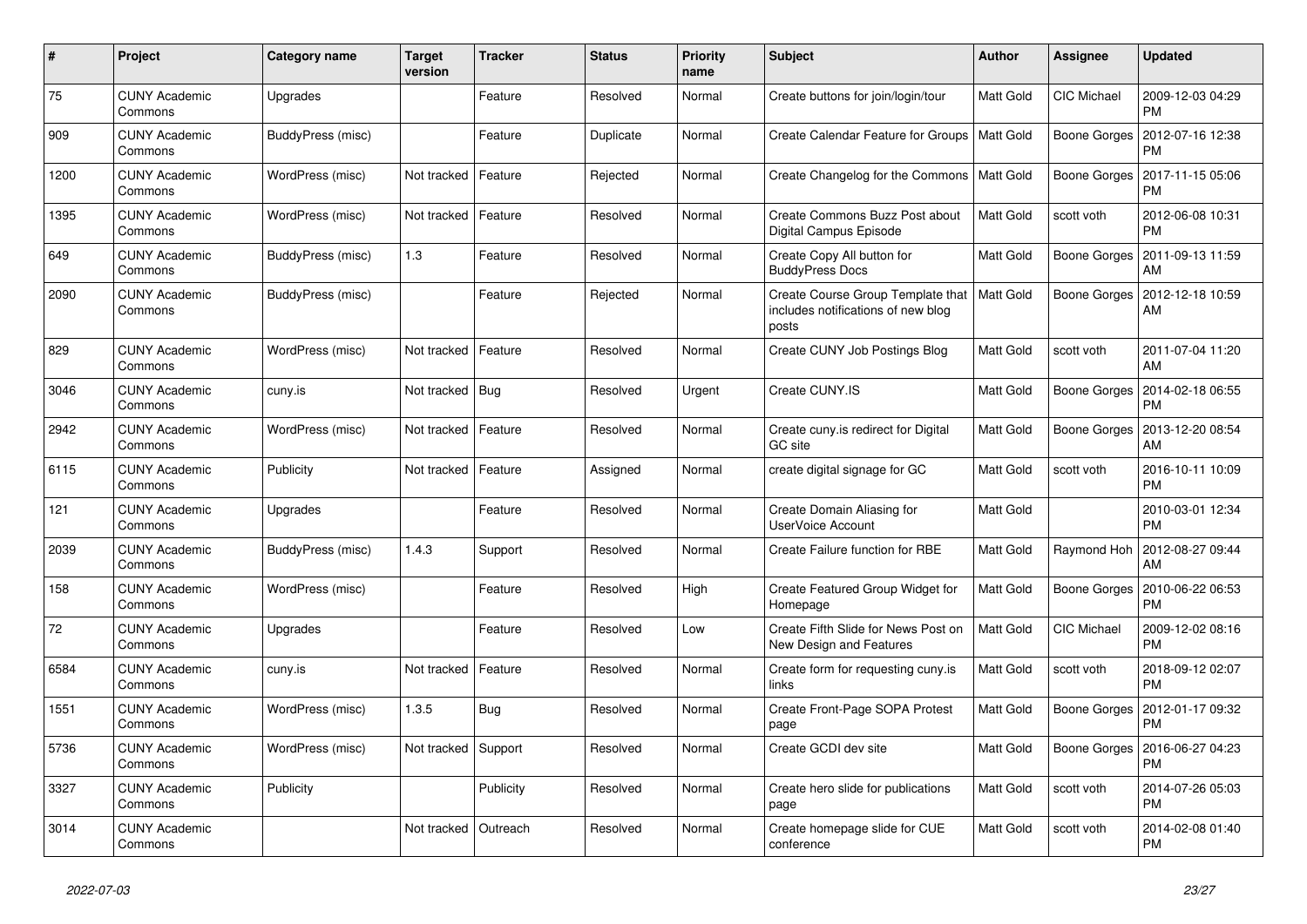| $\#$ | Project                         | Category name     | <b>Target</b><br>version | <b>Tracker</b> | <b>Status</b> | <b>Priority</b><br>name | <b>Subject</b>                                                                            | Author           | Assignee      | <b>Updated</b>                        |
|------|---------------------------------|-------------------|--------------------------|----------------|---------------|-------------------------|-------------------------------------------------------------------------------------------|------------------|---------------|---------------------------------------|
| 1870 | <b>CUNY Academic</b><br>Commons |                   | Not tracked              | Publicity      | Resolved      | Normal                  | Create Homepage Slide for Fashion<br><b>Studies Conference</b>                            | <b>Matt Gold</b> | scott voth    | 2014-02-08 02:37<br><b>PM</b>         |
| 3368 | <b>CUNY Academic</b><br>Commons | Publicity         | Not tracked              | Publicity      | Resolved      | Normal                  | Create homepage slide for ITP<br>projects site                                            | Matt Gold        | scott voth    | 2014-08-20 07:05<br><b>PM</b>         |
| 3349 | <b>CUNY Academic</b><br>Commons | Homepage Slides   | Not tracked              | Publicity      | Resolved      | Normal                  | create homepage slide for new JITP<br>issue                                               | Matt Gold        | scott voth    | 2014-08-20 07:05<br><b>PM</b>         |
| 2980 | <b>CUNY Academic</b><br>Commons |                   |                          | Support        | Resolved      | Normal                  | Create Instructions for Inviting<br>People to Groups and Blogs                            | Matt Gold        | scott voth    | 2014-02-08 02:12<br><b>PM</b>         |
| 593  | <b>CUNY Academic</b><br>Commons | WordPress (misc)  | Future<br>release        | Feature        | Duplicate     | Normal                  | Create intuitive interface for adding<br>site members to subdomain blogs                  | Matt Gold        |               | Boone Gorges   2011-11-21 07:55<br>AM |
| 64   | <b>CUNY Academic</b><br>Commons | BuddyPress (misc) |                          | Feature        | Resolved      | Normal                  | Create links to file attachments in<br>BP Forum Subscription Plugin                       | Matt Gold        | Boone Gorges  | 2009-12-10 01:29<br><b>PM</b>         |
| 2002 | <b>CUNY Academic</b><br>Commons | WordPress (misc)  | 1.4.6                    | Feature        | Resolved      | Normal                  | Create Livestream video<br>space/channel for the Commons                                  | Matt Gold        | Michael Smith | 2012-09-30 05:52<br><b>PM</b>         |
| 636  | <b>CUNY Academic</b><br>Commons | WordPress (misc)  | Not tracked Support      |                | Assigned      | Normal                  | Create Lynda.com-like Table of<br><b>Contents for Prospective Tutorial</b><br>Screencasts | Matt Gold        | scott voth    | 2016-02-23 03:12<br><b>PM</b>         |
| 3479 | <b>CUNY Academic</b><br>Commons | Outreach          | Not tracked              | Outreach       | Resolved      | Normal                  | Create MailChimp draft of CBOX<br>email                                                   | Matt Gold        | scott voth    | 2014-10-04 09:50<br><b>PM</b>         |
| 643  | CUNY Academic<br>Commons        | BuddyPress (misc) | 1.3                      | Feature        | Resolved      | Normal                  | Create Mechanism to Require<br>People to Fill Out New Identity<br>Profile Field           | Matt Gold        | Boone Gorges  | 2011-10-19 01:50<br><b>PM</b>         |
| 365  | <b>CUNY Academic</b><br>Commons | WordPress (misc)  | Future<br>release        | Feature        | Assigned      | Normal                  | <b>Create Mouseover Tooltips</b><br>throughout Site                                       | Matt Gold        | Chris Stein   | 2015-11-09 06:18<br><b>PM</b>         |
| 1220 | <b>CUNY Academic</b><br>Commons | BuddyPress (misc) |                          | Feature        | Duplicate     | Normal                  | Create native WordPress version of<br>UserVoice integrated into the<br>Commons            | Matt Gold        | Boone Gorges  | 2012-08-15 01:15<br><b>PM</b>         |
| 642  | <b>CUNY Academic</b><br>Commons | BuddyPress (misc) | Not tracked              | Feature        | Resolved      | Normal                  | Create new BuddyPress Profile<br>Field to Designate Role                                  | Matt Gold        | Matt Gold     | 2011-09-24 03:22<br><b>PM</b>         |
| 94   | <b>CUNY Academic</b><br>Commons | Upgrades          |                          | Feature        | Deferred      | Normal                  | Create new favicon                                                                        | Matt Gold        | Matt Gold     | 2015-04-01 09:20<br><b>PM</b>         |
| 4053 | <b>CUNY Academic</b><br>Commons | Events            | Future<br>release        | Feature        | Assigned      | Normal                  | Create new tab for past events                                                            | Matt Gold        | Boone Gorges  | 2015-05-12 02:10<br><b>PM</b>         |
| 1473 | <b>CUNY Academic</b><br>Commons | WordPress (misc)  | 1.3.7                    | Outreach       | Resolved      | Normal                  | Create News Blog Post on Akismet<br>for CUNY                                              | Matt Gold        | Matt Gold     | 2012-02-08 08:31<br><b>PM</b>         |
| 3325 | <b>CUNY Academic</b><br>Commons | Publicity         | Not tracked              | Publicity      | Resolved      | Low                     | Create page documenting CAC<br>contributions to WP/BP core                                | Matt Gold        | Boone Gorges  | 2014-09-26 06:37<br><b>PM</b>         |
| 4648 | <b>CUNY Academic</b><br>Commons | Wiki              | 1.10                     | Feature        | Duplicate     | Normal                  | Create plan for deprecating the wiki                                                      | Matt Gold        | Stephen Real  | 2016-01-06 12:35<br>PM                |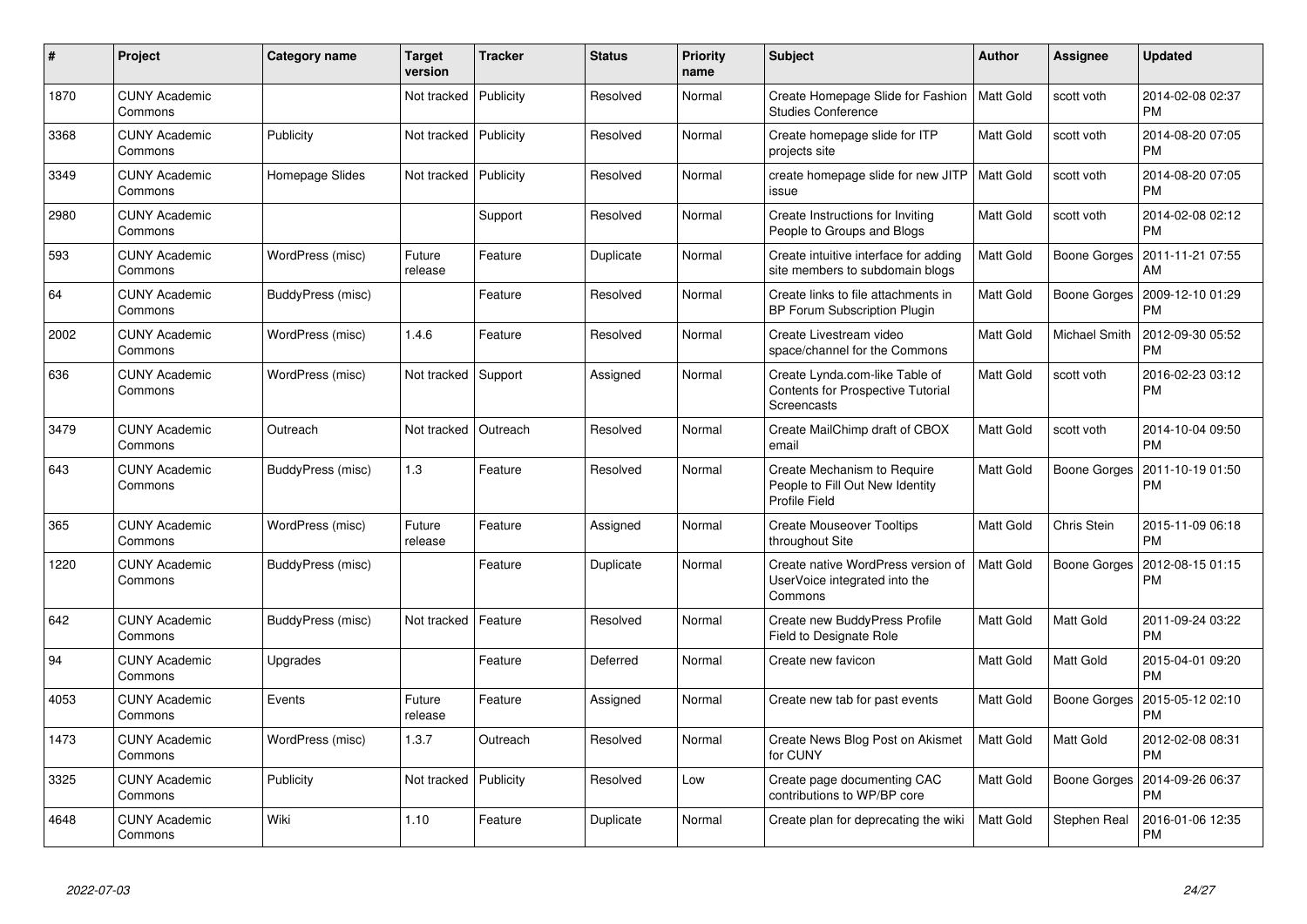| $\pmb{\#}$ | Project                         | <b>Category name</b>    | <b>Target</b><br>version | <b>Tracker</b> | <b>Status</b> | <b>Priority</b><br>name | <b>Subject</b>                                                                                     | Author           | Assignee     | <b>Updated</b>                                 |
|------------|---------------------------------|-------------------------|--------------------------|----------------|---------------|-------------------------|----------------------------------------------------------------------------------------------------|------------------|--------------|------------------------------------------------|
| 1329       | <b>CUNY Academic</b><br>Commons | WordPress (misc)        | 1.3                      | Feature        | Resolved      | Normal                  | Create Plugin to Make it Easier to<br>Add Users to a Blog                                          | Matt Gold        | Boone Gorges | 2011-12-15 08:43<br>AM                         |
| 313        | <b>CUNY Academic</b><br>Commons | WordPress (misc)        | $1.1$                    | Feature        | Resolved      | Normal                  | Create Plugin/Widget for Hero<br>Image Space on Commons<br>Homepage                                | Matt Gold        | Ron Rennick  | 2010-10-06 12:41<br><b>PM</b>                  |
| 746        | <b>CUNY Academic</b><br>Commons | BuddyPress (misc)       | 1.3                      | <b>Bug</b>     | Resolved      | Normal                  | Create Pop-Up Login Overlay                                                                        | Matt Gold        | Raymond Hoh  | 2011-05-16 06:32<br><b>PM</b>                  |
| 648        | <b>CUNY Academic</b><br>Commons | BuddyPress (misc)       | 1.3                      | Feature        | Resolved      | Normal                  | Create Print functionality for<br><b>BuddyPress Docs</b>                                           | Matt Gold        | Boone Gorges | 2011-07-19 11:46<br>AM                         |
| 34         | <b>CUNY Academic</b><br>Commons | BuddyPress (misc)       |                          | Feature        | Resolved      | Low                     | Create Privacy Settings for Profile<br>Data                                                        | Matt Gold        | Boone Gorges | 2010-05-11 06:52<br><b>PM</b>                  |
| 2695       | <b>CUNY Academic</b><br>Commons | WordPress (misc)        | 1.10                     | Feature        | Resolved      | Normal                  | Create Private File Uploads for<br><b>Blogs</b>                                                    | Matt Gold        | Boone Gorges | 2016-10-18 09:45<br>AM                         |
| 2248       | <b>CUNY Academic</b><br>Commons | BuddyPress (misc)       | 1.4.11                   | Feature        | Resolved      | Low                     | Create Profile link to academia.edu<br>profile                                                     | Matt Gold        |              | Dominic Giglio   2012-11-21 11:55<br><b>PM</b> |
| 3291       | <b>CUNY Academic</b><br>Commons | Publicity               | Not tracked              | Publicity      | Resolved      | Normal                  | Create Publications page for the<br>Commons                                                        | Matt Gold        | scott voth   | 2014-07-02 02:30<br><b>PM</b>                  |
| 288        | <b>CUNY Academic</b><br>Commons | Redmine                 |                          | Feature        | Rejected      | Normal                  | Create related ticket feature for<br>Redmine                                                       | Matt Gold        | Boone Gorges | 2010-07-27 09:59<br>AM                         |
| 629        | <b>CUNY Academic</b><br>Commons | BuddyPress (misc)       | $1.2$                    | Feature        | Resolved      | Normal                  | Create Required Profile Field to<br>Define User Status                                             | <b>Matt Gold</b> | Matt Gold    | 2011-03-17 06:34<br><b>PM</b>                  |
| 5231       | <b>CUNY Academic</b><br>Commons | Registration            | 1.9.8                    | Feature        | Resolved      | Normal                  | Create role that allows community<br>facilitators to access the<br>Unconfirmed tool                | Matt Gold        | Boone Gorges | 2016-02-19 01:31<br>AM                         |
| 1641       | <b>CUNY Academic</b><br>Commons | WordPress (misc)        | 1.3.7                    | Feature        | Resolved      | Urgent                  | Create shortcode to embed fora.tv<br>videos                                                        | Matt Gold        | Boone Gorges | 2012-02-21 05:22<br><b>PM</b>                  |
| 122        | <b>CUNY Academic</b><br>Commons | Upgrades                | Not tracked              | Feature        | Rejected      | Normal                  | Create Single Sign on for UserVoice   Matt Gold                                                    |                  | Zach Davis   | 2016-01-26 10:50<br>AM                         |
| 502        | <b>CUNY Academic</b><br>Commons | <b>WordPress Themes</b> | 1.14                     | Feature        | Duplicate     | High                    | <b>Create Site Templates</b>                                                                       | Matt Gold        | Chris Stein  | 2018-10-24 12:34<br><b>PM</b>                  |
| 10950      | <b>CUNY Academic</b><br>Commons |                         |                          | Support        | Resolved      | High                    | Create slide for system<br>maintenance                                                             | Matt Gold        | scott voth   | 2019-01-12 10:23<br>AM                         |
| 1869       | <b>CUNY Academic</b><br>Commons |                         | Not tracked Support      |                | Resolved      | Normal                  | Create Slide for Victorian<br>Conference                                                           | Matt Gold        | scott voth   | 2012-06-08 10:29<br>PM                         |
| 3124       | <b>CUNY Academic</b><br>Commons | Design                  | 1.6                      | Bug            | Resolved      | Normal                  | Create small version of horizontal<br>logo image to include in HTML<br>Emails                      | Matt Gold        | Boone Gorges | 2014-04-01 03:40<br>PM                         |
| 348        | <b>CUNY Academic</b><br>Commons | BuddyPress (misc)       | 1.2                      | Feature        | Resolved      | Normal                  | Create status marker to show which<br>invited group members have<br>already received group invites | Matt Gold        |              | Boone Gorges   2011-03-08 09:08<br>PM          |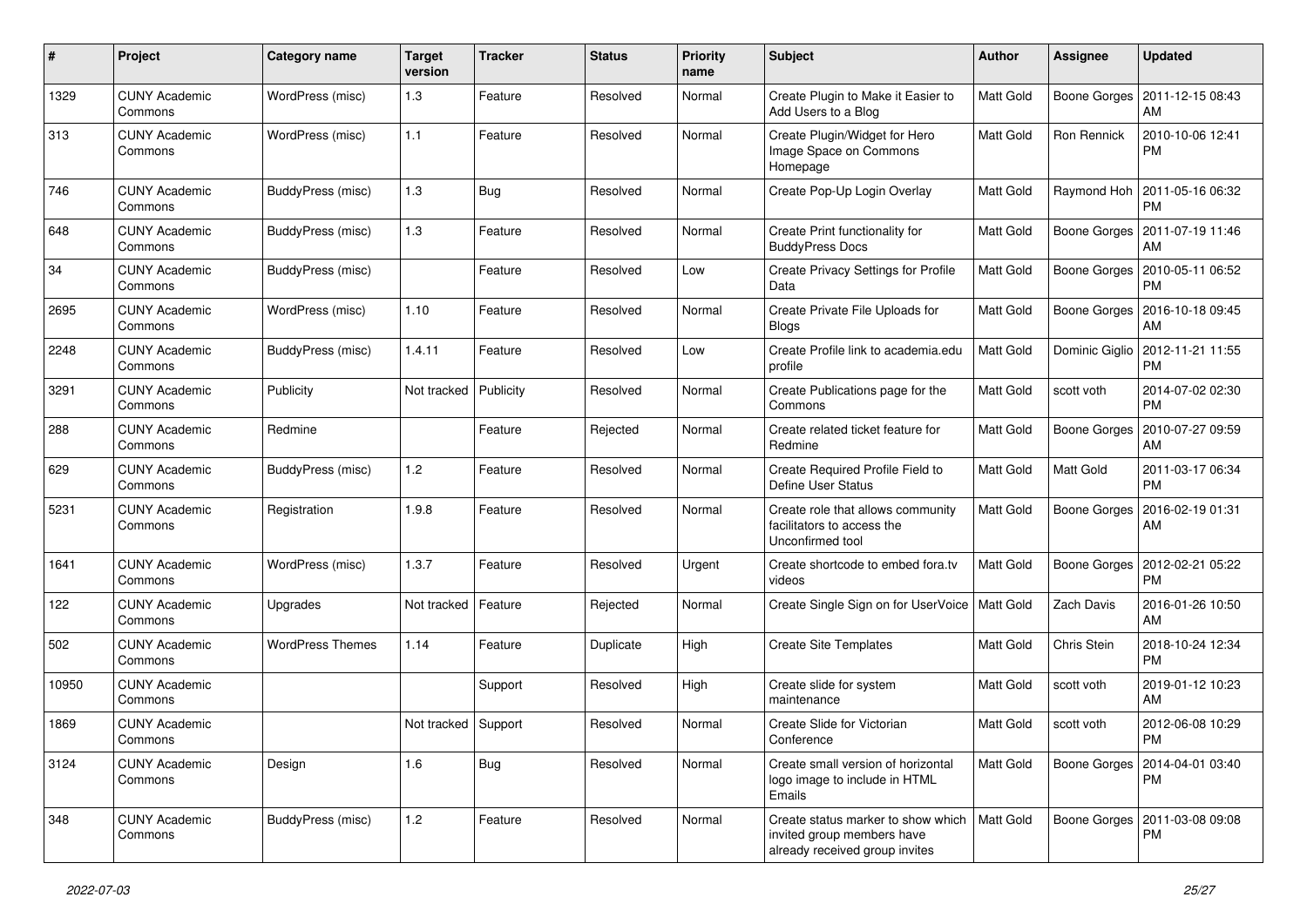| #    | Project                         | <b>Category name</b>      | <b>Target</b><br>version | <b>Tracker</b> | <b>Status</b> | <b>Priority</b><br>name | <b>Subject</b>                                                        | <b>Author</b>    | Assignee       | <b>Updated</b>                |
|------|---------------------------------|---------------------------|--------------------------|----------------|---------------|-------------------------|-----------------------------------------------------------------------|------------------|----------------|-------------------------------|
| 637  | <b>CUNY Academic</b><br>Commons | WordPress (misc)          | Not tracked              | Outreach       | Resolved      | Normal                  | Create Table of Contents for<br>Hour-Long Commons presentation        | Matt Gold        | Michael Smith  | 2016-01-26 10:55<br>AM        |
| 8666 | <b>CUNY Academic</b><br>Commons | Teaching                  | Not tracked              | Documentation  | Assigned      | Normal                  | Create Teaching on the Commons<br>Resource Page                       | Matt Gold        | Laurie Hurson  | 2019-09-23 03:16<br>PM        |
| 1334 | <b>CUNY Academic</b><br>Commons | Analytics                 | Future<br>release        | Feature        | Abandoned     | Normal                  | Create Tool To Count Email<br>Notifications                           | Matt Gold        | Matt Gold      | 2015-11-12 12:56<br>AM        |
| 771  | <b>CUNY Academic</b><br>Commons | WordPress (misc)          | 1.3                      | Feature        | Rejected      | Normal                  | Create Tool to Display Users in<br>Order of ID# in Dashboard          | Matt Gold        | Boone Gorges   | 2011-05-24 08:57<br>AM        |
| 287  | <b>CUNY Academic</b><br>Commons | WordPress (misc)          | Future<br>release        | Feature        | Assigned      | Normal                  | Create troubleshooting tool for<br>account sign-up                    | <b>Matt Gold</b> | Boone Gorges   | 2015-11-09 06:17<br><b>PM</b> |
| 6365 | <b>CUNY Academic</b><br>Commons | BuddyPress (misc)         | Not tracked              | Feature        | Duplicate     | Normal                  | Create Undergraduate Student<br>status/role on the CAC                | Matt Gold        | Boone Gorges   | 2016-10-20 11:38<br>AM        |
| 1098 | <b>CUNY Academic</b><br>Commons | <b>Blogs (BuddyPress)</b> | 1.6                      | Feature        | Resolved      | Low                     | Create way for people to search<br>through authors on blog listings   | Matt Gold        | Boone Gorges   | 2014-03-31 07:01<br>PM        |
| 1386 | <b>CUNY Academic</b><br>Commons | BuddyPress (misc)         | 1.5                      | Feature        | Resolved      | Low                     | Create way to create custom order<br>BP Profile Field checklist items | Matt Gold        | Dominic Giglio | 2012-12-18 10:38<br>AM        |
| 701  | <b>CUNY Academic</b><br>Commons | Wiki                      | Not tracked              | Feature        | Resolved      | Normal                  | Create Wikipedia Page for the<br><b>CUNY Academic Commons</b>         | Matt Gold        | scott voth     | 2011-06-05 10:39<br>AM        |
| 1742 | <b>CUNY Academic</b><br>Commons | WordPress (misc)          | Not tracked              | Support        | Resolved      | Normal                  | Create zip file of PDFs from JITP<br>directory                        | Matt Gold        | Boone Gorges   | 2012-03-16 10:53<br>AM        |
| 2135 | <b>CUNY Academic</b><br>Commons | Group Blogs               | 1.6                      | Feature        | Resolved      | Normal                  | Creating a Blog, Creating a Group                                     | Matt Gold        | Chris Stein    | 2014-04-01 11:59<br>AM        |
| 4660 | <b>CUNY Academic</b><br>Commons | Events                    | Not tracked              | Bug            | Resolved      | High                    | Creating new event leads to<br>whitescreen                            | Matt Gold        | Boone Gorges   | 2015-09-22 05:56<br>РM        |
| 1559 | <b>CUNY Academic</b><br>Commons | BuddyPress (misc)         |                          | Feature        | Rejected      | Normal                  | Crop Text Length Field on Featured<br>Homepage Widget Doesn't Work    | <b>Matt Gold</b> | Dominic Giglio | 2012-07-02 12:10<br>PM        |
| 9144 | <b>CUNY Academic</b><br>Commons | <b>WordPress Themes</b>   | Not tracked              | Support        | Resolved      | Normal                  | CSS question                                                          | <b>Matt Gold</b> | Boone Gorges   | 2018-01-30 10:23<br>PM        |
| 381  | <b>CUNY Academic</b><br>Commons | WordPress (misc)          | 1.1                      | Bug            | Resolved      | Normal                  | Cull old themes from site                                             | Matt Gold        | Matt Gold      | 2010-12-03 02:06<br>AM        |
| 2959 | <b>CUNY Academic</b><br>Commons | WordPress (misc)          | Not tracked              | Bug            | Resolved      | Normal                  | <b>CUNY Academic Commons SEO</b><br>issues                            | Matt Gold        | Boone Gorges   | 2014-05-06 01:43<br><b>PM</b> |
| 6126 | <b>CUNY Academic</b><br>Commons | Wiki                      | Not tracked              | Bug            | Resolved      | Normal                  | <b>CUNY DHI Guide</b>                                                 | Matt Gold        | Boone Gorges   | 2016-10-09 02:59<br>PM        |
| 4151 | <b>CUNY Academic</b><br>Commons | <b>WordPress Themes</b>   | Not tracked              | Support        | Resolved      | Normal                  | CUNY GCDI homepage image links<br>broken                              | <b>Matt Gold</b> | Daniel Jones   | 2015-08-10 02:43<br>PM        |
| 3714 | <b>CUNY Academic</b><br>Commons | cuny.is                   | 1.7.7                    | Feature        | Resolved      | Normal                  | cuny.is access                                                        | Matt Gold        | Boone Gorges   | 2014-12-22 02:19<br>PM        |